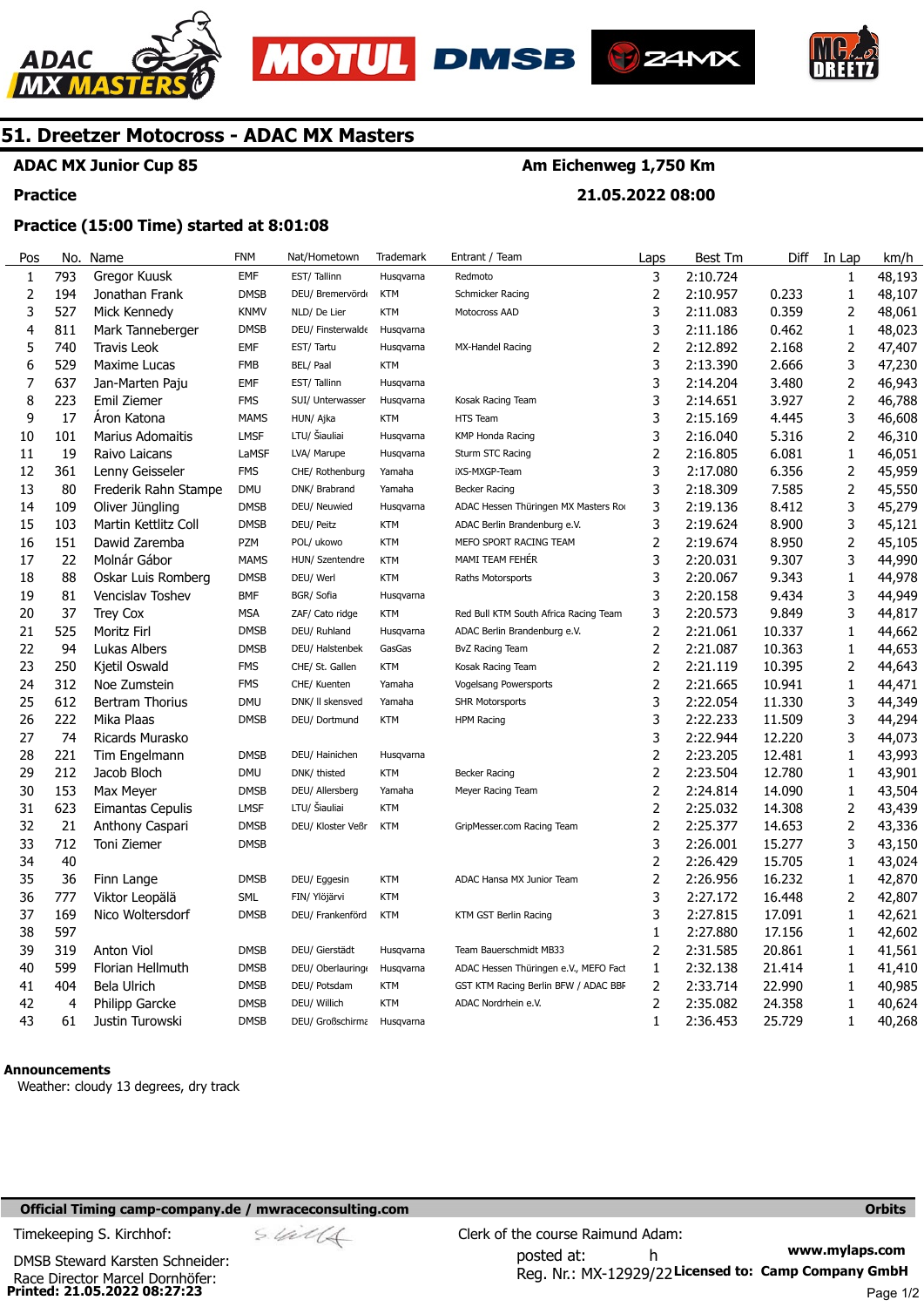





**21.05.2022 08:00** 



## **51. Dreetzer Motocross - ADAC MX Masters**

## **ADAC MX Junior Cup 85**

#### **Practice**

## **Practice (15:00 Time) started at 8:01:08**

| Laps                                | <b>Best Tm</b> | Diff   | In Lap | km/h                     |
|-------------------------------------|----------------|--------|--------|--------------------------|
| Werthmann Racing Team by Mefo Sport | 2:45.467       | 34.743 |        | 38,074                   |
| SHR Motorsports-Yamaha Motor Europe | 2:46.610       | 35,886 |        | 37,813                   |
| ADAC Hessen Thüringen Rookie Team   | 3:00.254       | 49.530 |        | 34,951                   |
| Kosak Racing Team / ADAC Pfalz e.V. |                |        |        | $\overline{\phantom{0}}$ |
|                                     |                |        |        |                          |

**Announcements** 

Weather: cloudy 13 degrees, dry track

#### **Official Timing camp-company.de / mwraceconsulting.com <b>Orbits and Company.de Company** orbits **Orbits Orbits**

$$
\mathop{S\mathscr{A}\mathscr{U}}\mathscr{A}\mathscr{A}
$$

**Printed: 21.05.2022 08:27:23**  Race Director Marcel Dornhöfer: DMSB Steward Karsten Schneider: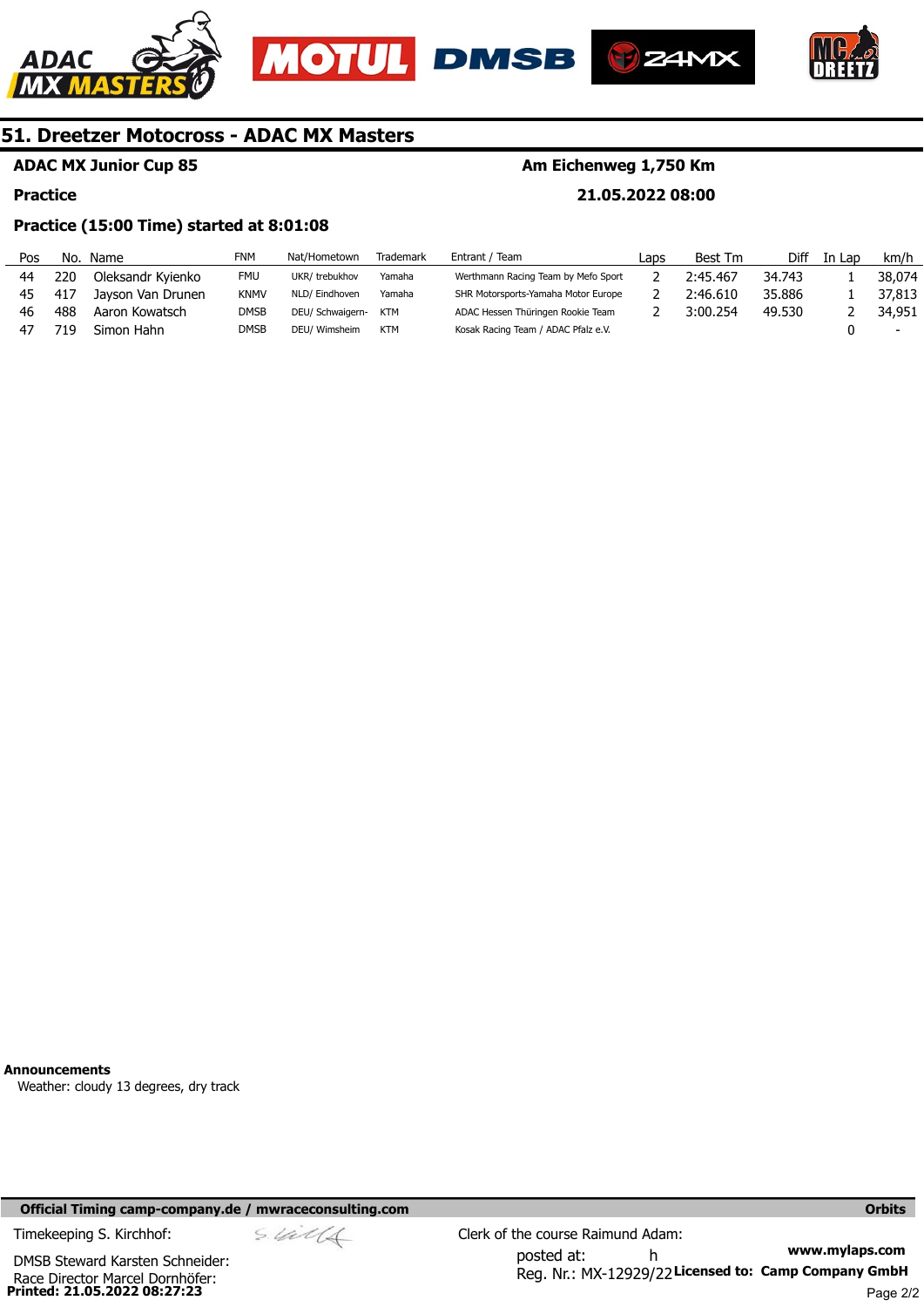





**21.05.2022 08:00** 



## **51. Dreetzer Motocross - ADAC MX Masters**

## **ADAC MX Junior Cup 85**

#### **Practice**

## **Practice (15:00 Time) started at 8:01:08**

| Lap                   | Time of Day                          | Lap Tm               | S1 Tm                | S2 Tm                | Lap                      | <b>Time of Day</b>         | Lap Tm               | S1 Tm                | S <sub>2</sub> Tm    |
|-----------------------|--------------------------------------|----------------------|----------------------|----------------------|--------------------------|----------------------------|----------------------|----------------------|----------------------|
|                       |                                      |                      |                      |                      | 3                        | 8:15:24.536                | 2:19.136             | 1:07.998             | 1:11.138             |
| (793) Gregor Kuusk    |                                      |                      |                      |                      |                          |                            |                      |                      |                      |
| 1                     | 8:10:02.880                          | 2:10.724             | 1:04.932             | 1:05.792             |                          | (103) Martin Kettlitz Coll |                      |                      |                      |
| 2                     | 8:12:21.015                          | 2:18.135             | 1:07.917             | 1:10.218             | 1                        | 8:10:49.528                | 2:21.424             | 1:10.675             | 1:10.749             |
| 3                     | 8:14:45.701                          | 2:24.686             | 1:10.076             | 1:14.610             | 2<br>3                   | 8:13:31.603<br>8:15:51.227 | 2:42.075<br>2:19.624 | 1:12.061<br>1:09.378 | 1:30.014<br>1:10.246 |
|                       | (194) Jonathan Frank                 |                      |                      |                      |                          |                            |                      |                      |                      |
| 1                     | 8:10:11.688                          | 2:10.957             | 1:05.304             | 1:05.653             |                          | (151) Dawid Zaremba        |                      |                      |                      |
| 2                     | 8:12:28.097                          | 2:16.409             | 1:08.323             | 1:08.086             | 1                        | 8:10:38.194                | 2:23.521             | 1:11.930             | 1:11.591             |
|                       |                                      |                      |                      |                      | 2                        | 8:12:57.868                | 2:19.674             | 1:08.549             | 1:11.125             |
| (527) Mick Kennedy    | 8:10:10.446                          |                      |                      |                      | (22) Molnár Gábor        |                            |                      |                      |                      |
| 1<br>$\overline{c}$   | 8:12:21.529                          | 2:16.165<br>2:11.083 | 1:08.323<br>1:03.772 | 1:07.842<br>1:07.311 | $\mathbf{1}$             | 8:10:30.533                | 2:26.043             | 1:10.004             | 1:16.039             |
| 3                     | 8:14:35.771                          | 2:14.242             | 1:07.518             | 1:06.724             | 2                        | 8:12:52.695                | 2:22.162             | 1:10.093             | 1:12.069             |
|                       |                                      |                      |                      |                      | 3                        | 8:15:12.726                | 2:20.031             | 1:09.631             | 1:10.400             |
|                       | (811) Mark Tanneberger               |                      |                      |                      |                          |                            |                      |                      |                      |
| 1                     | 8:10:01.591                          | 2:11.186             | 1:04.970             | 1:06.216             |                          | (88) Oskar Luis Romberg    |                      |                      |                      |
| 2                     | 8:12:29.154                          | 2:27.563             | 1:06.900             | 1:20.663             | 1                        | 8:11:01.419                | 2:20.067             | 1:08.434             | 1:11.633             |
| 3                     | 8:14:48.096                          | 2:18.942             | 1:06.281             | 1:12.661             | $\overline{2}$           | 8:13:23.923                | 2:22.504             | 1:10.928             | 1:11.576             |
| (740) Travis Leok     |                                      |                      |                      |                      | 3                        | 8:16:01.653                | 2:37.730             | 1:18.269             | 1:19.461             |
| 1                     | 8:11:50.550                          | 3:29.904             | 2:21.408             | 1:08.496             |                          | (81) Vencislav Toshev      |                      |                      |                      |
| $\overline{2}$        | 8:14:03.442                          | 2:12.892             | 1:05.867             | 1:07.025             | $\mathbf{1}$             | 8:10:14.737                | 2:20.760             | 1:08.829             | 1:11.931             |
|                       |                                      |                      |                      |                      | $\overline{c}$           | 8:12:35.783                | 2:21.046             | 1:09.612             | 1:11.434             |
| (529) Maxime Lucas    |                                      |                      |                      |                      | 3                        | 8:14:55.941                | 2:20.158             | 1:09.820             | 1:10.338             |
| 1                     | 8:10:32.307                          | 2:21.084             | 1:12.353             | 1:08.731             |                          |                            |                      |                      |                      |
| 2                     | 8:12:49.744                          | 2:17.437             | 1:10.276             | 1:07.161             | (37) Trey Cox            |                            |                      |                      |                      |
| 3                     | 8:15:03.134                          | 2:13.390             | 1:06.667             | 1:06.723             | $\mathbf{1}$             | 8:10:32.732                | 2:23.966             | 1:13.715             | 1:10.251             |
|                       |                                      |                      |                      |                      | 2                        | 8:13:09.296                | 2:36.564             | 1:16.388             | 1:20.176             |
|                       | (637) Jan-Marten Paju                |                      |                      |                      | 3                        | 8:15:29.869                | 2:20.573             | 1:11.021             | 1:09.552             |
| 1                     | 8:10:04.070                          | 2:16.117             | 1:06.507             | 1:09.610             |                          |                            |                      |                      |                      |
| 2<br>3                | 8:12:18.274<br>8:14:39.976           | 2:14.204             | 1:06.276             | 1:07.928             | (525) Moritz Firl<br>1   | 8:11:07.746                | 2:21.061             | 1:08.827             | 1:12.234             |
|                       |                                      | 2:21.702             | 1:09.961             | 1:11.741             | $\overline{2}$           | 8:13:34.210                | 2:26.464             | 1:12.641             | 1:13.823             |
| (223) Emil Ziemer     |                                      |                      |                      |                      |                          |                            |                      |                      |                      |
| 1                     | 8:10:24.979                          | 2:32.895             | 1:07.148             | 1:25.747             | (94) Lukas Albers        |                            |                      |                      |                      |
| 2                     | 8:12:39.630                          | 2:14.651             | 1:06.283             | 1:08.368             | 1                        | 8:10:18.076                | 2:21.087             | 1:10.104             | 1:10.983             |
| 3                     | 8:14:56.581                          | 2:16.951             | 1:07.396             | 1:09.555             | 2                        | 8:12:41.352                | 2:23.276             | 1:10.458             | 1:12.818             |
|                       |                                      |                      |                      |                      |                          |                            |                      |                      |                      |
| (17) Áron Katona      |                                      |                      |                      |                      | (250) Kjetil Oswald<br>1 | 8:10:53.373                | 2:57.266             | 1:46.157             |                      |
| $\mathbf{1}$          | 8:10:44.076<br>8:13:04.184           | 2:19.563             | 1:09.325             | 1:10.238<br>1:09.470 | 2                        | 8:13:14.492                | 2:21.119             | 1:10.792             | 1:11.109<br>1:10.327 |
| 2<br>3                | 8:15:19.353                          | 2:20.108<br>2:15.169 | 1:10.638<br>1:06.579 | 1:08.590             |                          |                            |                      |                      |                      |
|                       |                                      |                      |                      |                      | (312) Noe Zumstein       |                            |                      |                      |                      |
|                       | (101) Marius Adomaitis               |                      |                      |                      | 1                        | 8:11:12.028                | 2:21.665             | 1:10.013             | 1:11.652             |
| 1                     | 8:11:02.504                          | 2:19.676             | 1:10.344             | 1:09.332             | 2                        | 8:13:39.504                | 2:27.476             | 1:14.879             | 1:12.597             |
| 2                     | 8:13:18.544                          | 2:16.040             | 1:08.474             | 1:07.566             |                          |                            |                      |                      |                      |
| 3                     | 8:15:40.359                          | 2:21.815             | 1:11.692             | 1:10.123             |                          | (612) Bertram Thorius      |                      |                      |                      |
|                       |                                      |                      |                      |                      | 1                        | 8:11:14.985                | 2:22.202             | 1:10.047             | 1:12.155             |
| (19) Raivo Laicans    |                                      |                      |                      |                      | z                        | 8:13:42.573                | 2:27.588             | 1:13.065             | 1:14.523             |
| $\mathbf{1}$          | 8:12:17.183                          | 2:16.805             | 1:07.398             | 1:09.407             | 3                        | 8:16:04.627                | 2:22.054             | 1:10.144             | 1:11.910             |
| 2                     | 8:14:38.427                          | 2:21.244             | 1:09.509             | 1:11.735             |                          |                            |                      |                      |                      |
|                       |                                      |                      |                      |                      | (222) Mika Plaas<br>1    | 8:10:47.899                | 2:22.567             | 1:10.435             | 1:12.132             |
| 1                     | (361) Lenny Geisseler<br>8:10:31.149 | 2:23.594             | 1:11.113             | 1:12.481             | 2                        | 8:13:12.661                | 2:24.762             | 1:11.299             | 1:13.463             |
| 2                     | 8:12:48.229                          | 2:17.080             | 1:07.978             | 1:09.102             | 3                        | 8:15:34.894                | 2:22.233             | 1:11.275             | 1:10.958             |
| 3                     | 8:15:18.448                          | 2:30.219             | 1:17.158             | 1:13.061             |                          |                            |                      |                      |                      |
|                       |                                      |                      |                      |                      |                          | (74) Ricards Murasko       |                      |                      |                      |
|                       | (80) Frederik Rahn Stampe            |                      |                      |                      | $\mathbf{1}$             | 8:10:35.821                | 2:26.189             | 1:13.934             | 1:12.255             |
| $\mathbf{1}$          | 8:10:26.134                          | 2:23.368             | 1:10.789             | 1:12.579             | $\overline{2}$           | 8:13:00.050                | 2:24.229             | 1:11.523             | 1:12.706             |
| 2                     | 8:12:44.443                          | 2:18.309             | 1:08.835             | 1:09.474             | 3                        | 8:15:22.994                | 2:22.944             | 1:12.229             | 1:10.715             |
| 3                     | 8:15:03.064                          | 2:18.621             | 1:07.207             | 1:11.414             |                          |                            |                      |                      |                      |
|                       |                                      |                      |                      |                      |                          | (221) Tim Engelmann        |                      |                      |                      |
| (109) Oliver Jüngling |                                      |                      |                      |                      | $\mathbf{1}$             | 8:10:46.184                | 2:23.205             | 1:11.355             | 1:11.850             |
| 1                     | 8:10:42.354                          | 2:26.720             | 1:12.614             | 1:14.106             | 2                        | 8:13:28.307                | 2:42.123             | 1:30.701             | 1:11.422             |
| 2                     | 8:13:05.400                          | 2:23.046             | 1:11.145             | 1:11.901             |                          |                            |                      |                      |                      |

#### **Official Timing camp-company.de / mwraceconsulting.com <b>Orbits Orbits Orbits Orbits**

**www.mylaps.com**  Reg. Nr.: MX-12343/21 Licensed to: Camp Company GmbH posted at: h Timekeeping S. Kirchhof:  $\frac{1}{2}$  Clerk of the course Raimund Adam:

**Printed: 21.05.2022 08:20:20**  Race Director Marcel Dornhöfer: DMSB Steward Karsten Schneider: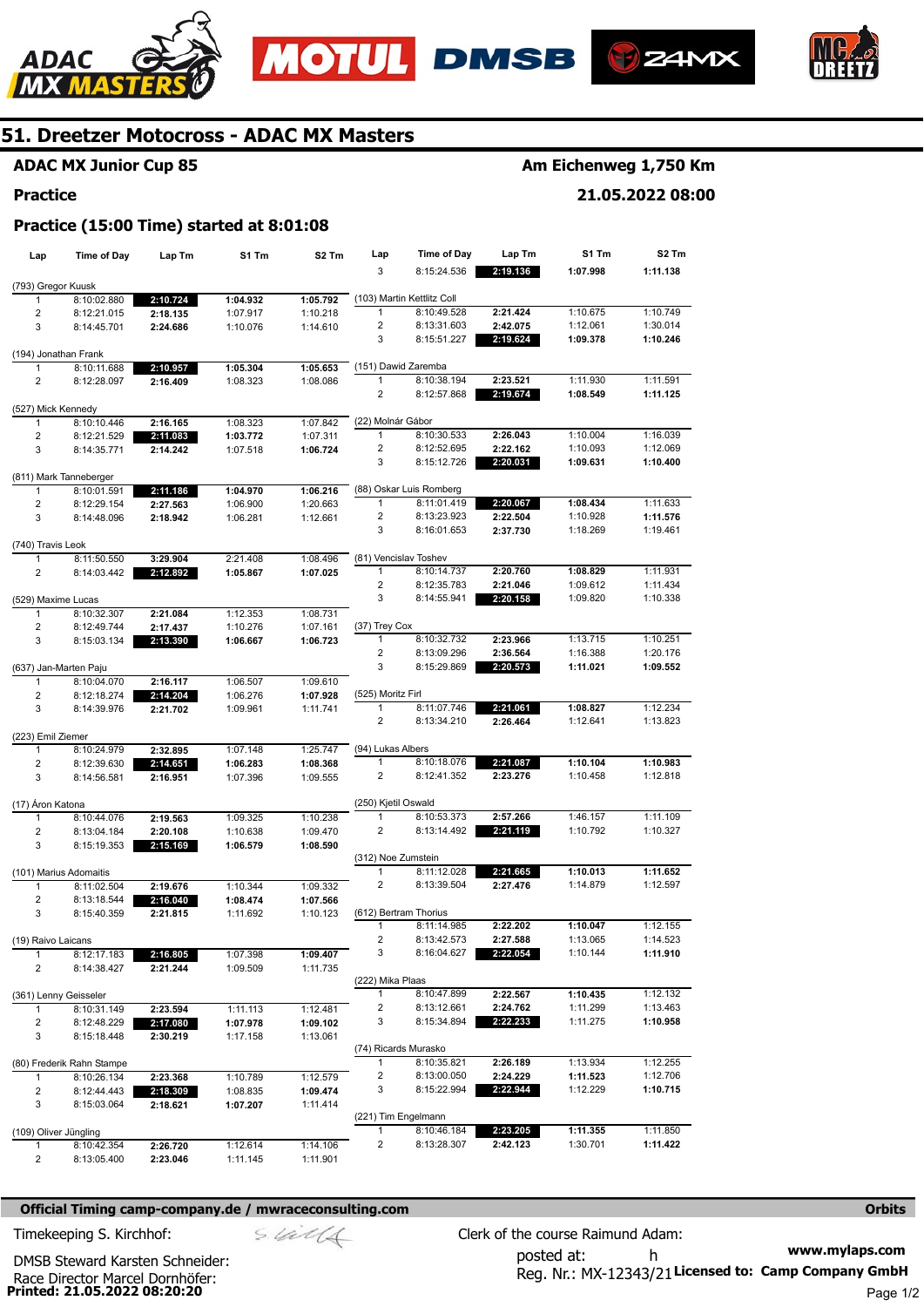





**21.05.2022 08:00** 



## **51. Dreetzer Motocross - ADAC MX Masters**

## **ADAC MX Junior Cup 85**

#### **Practice**

## **Practice (15:00 Time) started at 8:01:08**

| Lap                       | Time of Day             | Lap Tm   | S1 Tm    | S2 Tm    | Lap            | Time of Day                         | Lap Tm   | S1 Tm    | S2 Tm    |
|---------------------------|-------------------------|----------|----------|----------|----------------|-------------------------------------|----------|----------|----------|
| (212) Jacob Bloch         |                         |          |          |          | $\overline{2}$ | 8:13:58.919                         | 3:05.838 | 1:51.117 | 1:14.721 |
| $\mathbf{1}$              | 8:10:42.724             | 2:23.504 | 1:11.117 | 1:12.387 |                |                                     |          |          |          |
| $\overline{2}$            | 8:13:11.724             | 2:29.000 | 1:15.303 | 1:13.697 | 1              | (488) Aaron Kowatsch<br>8:12:08.934 | 3:42.905 | 2:21.896 | 1:21.009 |
| (153) Max Meyer           |                         |          |          |          | 2              | 8:15:09.188                         | 3:00.254 | 1:23.178 | 1:37.076 |
| 1                         | 8:11:22.561             | 2:24.814 | 1:10.939 | 1:13.875 |                |                                     |          |          |          |
| 2                         | 8:13:53.262             | 2:30.701 | 1:14.684 | 1:16.017 |                |                                     |          |          |          |
|                           |                         |          |          |          |                |                                     |          |          |          |
|                           | (623) Eimantas Cepulis  |          |          |          |                |                                     |          |          |          |
| 1                         | 8:10:45.125             | 2:28.269 | 1:11.880 | 1:16.389 |                |                                     |          |          |          |
| $\overline{2}$            | 8:13:10.157             | 2:25.032 | 1:11.395 | 1:13.637 |                |                                     |          |          |          |
|                           | (21) Anthony Caspari    |          |          |          |                |                                     |          |          |          |
| 1                         | 8:10:50.798             | 2:42.627 | 1:24.296 | 1:18.331 |                |                                     |          |          |          |
| 2                         | 8:13:16.175             | 2:25.377 | 1:13.438 | 1:11.939 |                |                                     |          |          |          |
|                           |                         |          |          |          |                |                                     |          |          |          |
| (712) Toni Ziemer         |                         |          |          |          |                |                                     |          |          |          |
| $\mathbf{1}$              | 8:10:41.098             | 2:30.538 | 1:14.612 | 1:15.926 |                |                                     |          |          |          |
| 2                         | 8:13:15.023             | 2:33.925 | 1:13.427 | 1:20.498 |                |                                     |          |          |          |
| 3                         | 8:15:41.024             | 2:26.001 | 1:10.817 | 1:15.184 |                |                                     |          |          |          |
| (40)                      |                         |          |          |          |                |                                     |          |          |          |
| 1                         | 8:10:21.101             | 2:26.429 | 1:15.489 | 1:10.940 |                |                                     |          |          |          |
| 2                         | 8:14:13.477             | 3:52.376 | 2:41.968 | 1:10.408 |                |                                     |          |          |          |
|                           |                         |          |          |          |                |                                     |          |          |          |
| (36) Finn Lange           |                         |          |          |          |                |                                     |          |          |          |
| $\mathbf{1}$              | 8:10:48.601             | 2:26.956 | 1:11.500 | 1:15.456 |                |                                     |          |          |          |
| 2                         | 8:14:00.195             | 3:11.594 | 1:59.598 | 1:11.996 |                |                                     |          |          |          |
|                           |                         |          |          |          |                |                                     |          |          |          |
| (777) Viktor Leopälä<br>1 | 8:10:41.728             | 2:29.583 | 1:14.287 | 1:15.296 |                |                                     |          |          |          |
| 2                         | 8:13:08.900             | 2:27.172 | 1:13.603 | 1:13.569 |                |                                     |          |          |          |
| 3                         | 8:15:41.881             | 2:32.981 | 1:13.830 | 1:19.151 |                |                                     |          |          |          |
|                           |                         |          |          |          |                |                                     |          |          |          |
|                           | (169) Nico Woltersdorf  |          |          |          |                |                                     |          |          |          |
| 1                         | 8:10:40.750             | 2:27.815 | 1:14.469 | 1:13.346 |                |                                     |          |          |          |
| 2                         | 8:13:11.356             | 2:30.606 | 1:10.182 | 1:20.424 |                |                                     |          |          |          |
| 3                         | 8:15:39.701             | 2:28.345 | 1:11.896 | 1:16.449 |                |                                     |          |          |          |
|                           |                         |          |          |          |                |                                     |          |          |          |
| (597)<br>1                | 8:10:54.636             | 2:27.880 | 1:13.153 | 1:14.727 |                |                                     |          |          |          |
|                           |                         |          |          |          |                |                                     |          |          |          |
| (319) Anton Viol          |                         |          |          |          |                |                                     |          |          |          |
| $\mathbf{1}$              | 8:10:46.643             | 2:31.585 | 1:16.058 | 1:15.527 |                |                                     |          |          |          |
| 2                         | 8:14:43.673             | 3:57.030 | 2:47.023 | 1:10.007 |                |                                     |          |          |          |
|                           |                         |          |          |          |                |                                     |          |          |          |
|                           | (599) Florian Hellmuth  |          |          |          |                |                                     |          |          |          |
| $\mathbf{1}$              | 8:10:50.181             | 2:32.138 | 1:16.904 | 1:15.234 |                |                                     |          |          |          |
| (404) Bela Ulrich         |                         |          |          |          |                |                                     |          |          |          |
| 1                         | 8:10:46.953             | 2:33.714 | 1:16.816 | 1:16.898 |                |                                     |          |          |          |
| $\overline{2}$            | 8:13:27.768             | 2:40.815 | 1:13.966 | 1:26.849 |                |                                     |          |          |          |
|                           |                         |          |          |          |                |                                     |          |          |          |
| (4) Philipp Garcke        |                         |          |          |          |                |                                     |          |          |          |
| $\mathbf{1}$              | 8:11:08.298             | 2:35.082 | 1:16.943 | 1:18.139 |                |                                     |          |          |          |
| 2                         | 8:15:53.048             | 4:44.750 | 3:30.219 | 1:14.531 |                |                                     |          |          |          |
|                           |                         |          |          |          |                |                                     |          |          |          |
| (61) Justin Turowski      |                         |          |          |          |                |                                     |          |          |          |
| $\mathbf{1}$              | 8:11:25.190             | 2:36.453 | 1:14.217 | 1:22.236 |                |                                     |          |          |          |
|                           | (220) Oleksandr Kyienko |          |          |          |                |                                     |          |          |          |
| 1                         | 8:11:07.268             | 2:45.467 | 1:23.203 | 1:22.264 |                |                                     |          |          |          |
| 2                         | 8:13:54.650             | 2:47.382 | 1:24.002 | 1:23.380 |                |                                     |          |          |          |
|                           |                         |          |          |          |                |                                     |          |          |          |
|                           | (417) Jayson Van Drunen |          |          |          |                |                                     |          |          |          |
|                           | 8:10:53.081             | 2:46.610 | 1:15.232 | 1:31.378 |                |                                     |          |          |          |

#### **Official Timing camp-company.de / mwraceconsulting.com <b>Orbits and Company.de Company** orbits **Orbits Orbits**

**Printed: 21.05.2022 08:20:20**  Race Director Marcel Dornhöfer: DMSB Steward Karsten Schneider: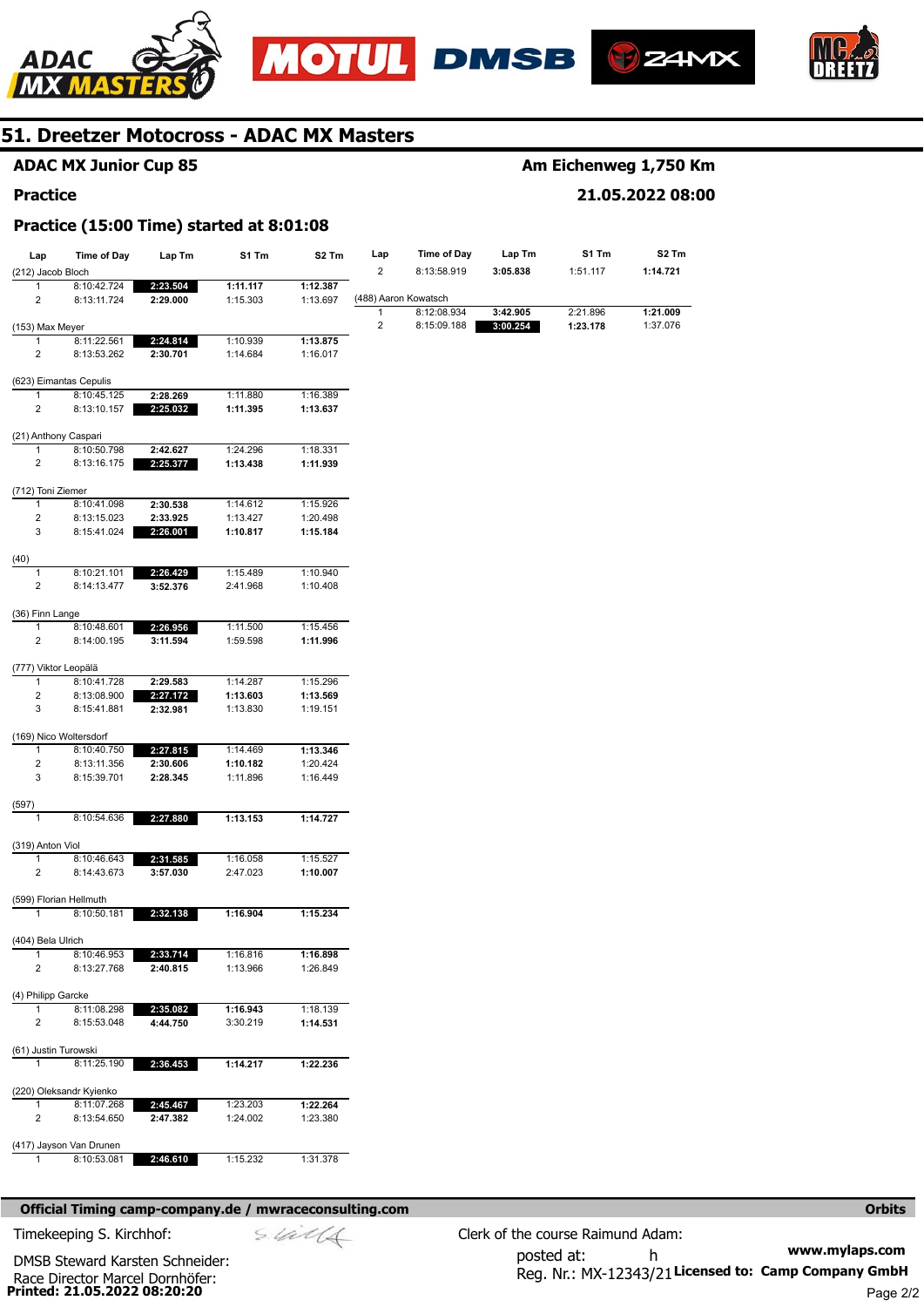





**21.05.2022 08:15** 



## **51. Dreetzer Motocross - ADAC MX Masters**

## **ADAC MX Junior Cup 85**

#### **Qualifying**

#### **Qualifying (20:00 Time) started at 8:16:12**

| Pos          | No.            | Name                    | <b>FNM</b>  | Nat/Hometown      | Trademark  | Entrant / Team                        | Laps | Best Tm  | Diff   | In Lap         | km/h   |
|--------------|----------------|-------------------------|-------------|-------------------|------------|---------------------------------------|------|----------|--------|----------------|--------|
| $\mathbf{1}$ | 194            | Jonathan Frank          | <b>DMSB</b> | DEU/ Bremervörd   | <b>KTM</b> | Schmicker Racing                      | 7    | 2:10.746 |        | 2              | 48,185 |
| $\mathbf 2$  | 417            | Jayson Van Drunen       | <b>KNMV</b> | NLD/ Eindhoven    | Yamaha     | SHR Motorsports-Yamaha Motor Europe   | 8    | 2:12.167 | 1.421  | 6              | 47,667 |
| 3            | 527            | Mick Kennedy            | <b>KNMV</b> | NLD/ De Lier      | <b>KTM</b> | Motocross AAD                         | 8    | 2:12.445 | 1.699  | 7              | 47,567 |
| 4            | 529            | Maxime Lucas            | <b>FMB</b>  | BEL/ Paal         | <b>KTM</b> |                                       | 7    | 2:13.234 | 2.488  | 3              | 47,285 |
| 5            | 793            | Gregor Kuusk            | <b>EMF</b>  | EST/Tallinn       | Husqvarna  | Redmoto                               | 9    | 2:13.245 | 2.499  | 6              | 47,281 |
| 6            | 17             | Aron Katona             | <b>MAMS</b> | HUN/ Ajka         | <b>KTM</b> | HTS Team                              | 7    | 2:13.345 | 2.599  | 4              | 47,246 |
| 7            | 101            | <b>Marius Adomaitis</b> | <b>LMSF</b> | LTU/ Šiauliai     | Husqvarna  | <b>KMP Honda Racing</b>               | 7    | 2:14.267 | 3.521  | 3              | 46,921 |
| 8            | 740            | Travis Leok             | <b>EMF</b>  | EST/Tartu         | Husqvarna  | MX-Handel Racing                      | 8    | 2:14.370 | 3.624  | 7              | 46,885 |
| 9            | 36             | Finn Lange              | <b>DMSB</b> | DEU/ Eggesin      | KTM        | ADAC Hansa MX Junior Team             | 7    | 2:14.519 | 3.773  | 1              | 46,834 |
| 10           | 109            | Oliver Jüngling         | <b>DMSB</b> | DEU/ Neuwied      | Husqvarna  | ADAC Hessen Thüringen MX Masters Ro   | 7    | 2:14.718 | 3.972  | 5              | 46,764 |
| 11           | 811            | Mark Tanneberger        | <b>DMSB</b> | DEU/ Finsterwalde | Husqvarna  |                                       | 8    | 2:15.359 | 4.613  | 2              | 46,543 |
| 12           | 19             | Raivo Laicans           | LaMSF       | LVA/ Marupe       | Husqvarna  | Sturm STC Racing                      | 7    | 2:15.558 | 4.812  | 7              | 46,475 |
| 13           | 212            | Jacob Bloch             | <b>DMU</b>  | DNK/ thisted      | <b>KTM</b> | <b>Becker Racing</b>                  | 8    | 2:15.887 | 5.141  | $\overline{2}$ | 46,362 |
| 14           | 637            | Jan-Marten Paju         | <b>EMF</b>  | EST/Tallinn       | Husqvarna  |                                       | 9    | 2:16.351 | 5.605  | 3              | 46,204 |
| 15           | 151            | Dawid Zaremba           | PZM         | POL/ ukowo        | <b>KTM</b> | MEFO SPORT RACING TEAM                | 7    | 2:16.352 | 5.606  | 2              | 46,204 |
| 16           | 223            | Emil Ziemer             | <b>FMS</b>  | SUI/ Unterwasser  | Husqvarna  | Kosak Racing Team                     | 4    | 2:16.624 | 5.878  | $\mathbf{1}$   | 46,112 |
| 17           | 80             | Frederik Rahn Stampe    | <b>DMU</b>  | DNK/ Brabrand     | Yamaha     | Becker Racing                         | 8    | 2:16.941 | 6.195  | 1              | 46,005 |
| 18           | 312            | Noe Zumstein            | <b>FMS</b>  | CHE/ Kuenten      | Yamaha     | <b>Vogelsang Powersports</b>          | 7    | 2:16.995 | 6.249  | 2              | 45,987 |
| 19           | 361            | Lenny Geisseler         | <b>FMS</b>  | CHE/ Rothenburg   | Yamaha     | iXS-MXGP-Team                         | 7    | 2:17.794 | 7.048  | 1              | 45,720 |
| 20           | 221            | Tim Engelmann           | <b>DMSB</b> | DEU/ Hainichen    | Husqvarna  |                                       | 8    | 2:18.139 | 7.393  | $\mathbf{1}$   | 45,606 |
| 21           | 37             | <b>Trey Cox</b>         | <b>MSA</b>  | ZAF/ Cato ridge   | <b>KTM</b> | Red Bull KTM South Africa Racing Team | 7    | 2:18.158 | 7.412  | 4              | 45,600 |
| 22           | $\overline{4}$ | <b>Philipp Garcke</b>   | <b>DMSB</b> | DEU/ Willich      | <b>KTM</b> | ADAC Nordrhein e.V.                   | 6    | 2:18.247 | 7.501  | 1              | 45,571 |
| 23           | 40             | Ferenc Orlov            | <b>MAMS</b> | HUN/ Lajosmizse   | Husqvarna  |                                       | 7    | 2:18.276 | 7.530  | $\mathbf{1}$   | 45,561 |
| 24           | 599            | Florian Hellmuth        | <b>DMSB</b> | DEU/ Oberlauring  | Husqvarna  | ADAC Hessen Thüringen e.V., MEFO Facl | 6    | 2:18.554 | 7.808  | $\mathbf{1}$   | 45,470 |
| 25           | 88             | Oskar Luis Romberg      | <b>DMSB</b> | DEU/ Werl         | <b>KTM</b> | Raths Motorsports                     | 7    | 2:18.611 | 7.865  | $\mathbf{1}$   | 45,451 |
| 26           | 81             | <b>Vencislav Toshev</b> | <b>BMF</b>  | BGR/ Sofia        | Husqvarna  |                                       | 7    | 2:18.628 | 7.882  | 2              | 45,445 |
| 27           | 319            | <b>Anton Viol</b>       | <b>DMSB</b> | DEU/ Gierstädt    | Husgvarna  | Team Bauerschmidt MB33                | 8    | 2:19.015 | 8.269  | $\overline{c}$ | 45,319 |
| 28           | 153            | Max Meyer               | <b>DMSB</b> | DEU/ Allersberg   | Yamaha     | Meyer Racing Team                     | 7    | 2:19.473 | 8.727  | 5              | 45,170 |
| 29           | 103            | Martin Kettlitz Coll    | <b>DMSB</b> | DEU/ Peitz        | <b>KTM</b> | ADAC Berlin Brandenburg e.V.          | 7    | 2:19.883 | 9.137  | 7              | 45,038 |
| 30           | 222            | Mika Plaas              | <b>DMSB</b> | DEU/ Dortmund     | <b>KTM</b> | <b>HPM Racing</b>                     | 6    | 2:20.076 | 9.330  | 5              | 44,976 |
| 31           | 597            |                         |             |                   |            |                                       | 4    | 2:20.156 | 9.410  | $\mathbf{1}$   | 44,950 |
| 32           | 525            | Moritz Firl             | <b>DMSB</b> | DEU/ Ruhland      | Husqvarna  | ADAC Berlin Brandenburg e.V.          | 8    | 2:20.245 | 9.499  | 3              | 44,921 |
| 33           | 250            | Kjetil Oswald           | <b>FMS</b>  | CHE/ St. Gallen   | <b>KTM</b> | Kosak Racing Team                     | 5    | 2:20.627 | 9.881  | $\overline{c}$ | 44,799 |
| 34           | 22             | Molnár Gábor            | <b>MAMS</b> | HUN/ Szentendre   | <b>KTM</b> | MAMI TEAM FEHÉR                       | 7    | 2:20.881 | 10.135 | 5              | 44,719 |
| 35           | 623            | Eimantas Cepulis        | <b>LMSF</b> | LTU/ Šiauliai     | <b>KTM</b> |                                       | 6    | 2:21.148 | 10.402 | 5              | 44,634 |
| 36           | 612            | Bertram Thorius         | <b>DMU</b>  | DNK/ II skensved  | Yamaha     | <b>SHR Motorsports</b>                | 7    | 2:21.827 | 11.081 | 6              | 44,420 |
| 37           | 488            | Aaron Kowatsch          | <b>DMSB</b> | DEU/ Schwaigern-  | <b>KTM</b> | ADAC Hessen Thüringen Rookie Team     | 6    | 2:22.212 | 11.466 | 5              | 44,300 |
| 38           | 74             | Ricards Murasko         |             |                   |            |                                       | 7    | 2:22.894 | 12.148 | 1              | 44,089 |
| 39           | 21             | Anthony Caspari         | <b>DMSB</b> | DEU/ Kloster Veßr | <b>KTM</b> | GripMesser.com Racing Team            | 6    | 2:23.233 | 12.487 | 4              | 43,984 |
| 40           | 712            | Toni Ziemer             | <b>DMSB</b> |                   |            |                                       | 6    | 2:23.274 | 12.528 | 6              | 43,972 |
| 41           | 94             | Lukas Albers            | <b>DMSB</b> | DEU/ Halstenbek   | GasGas     | BvZ Racing Team                       | 8    | 2:23.656 | 12.910 | 3              | 43,855 |
| 42           | 169            | Nico Woltersdorf        | <b>DMSB</b> | DEU/ Frankenförd  | <b>KTM</b> | KTM GST Berlin Racing                 | 7    | 2:24.220 | 13.474 | $\overline{c}$ | 43,683 |
| 43           | 777            | Viktor Leopälä          | SML         | FIN/ Ylöjärvi     | <b>KTM</b> |                                       | 6    | 2:24.961 | 14.215 | 2              | 43,460 |

#### **Announcements**

Weather: cloudy 13 degrees, dry track

#### **Official Timing camp-company.de / mwraceconsulting.com <b>Orbits and Company.de Company** orbits **Orbits Orbits**

**Printed: 21.05.2022 08:42:02**  Race Director Marcel Dornhöfer: DMSB Steward Karsten Schneider:

**www.mylaps.com**  Reg. Nr.: MX-12929/22 Licensed to: Camp Company GmbH posted at: h Timekeeping S. Kirchhof:  $\le \frac{1}{2}$  Clerk of the course Raimund Adam: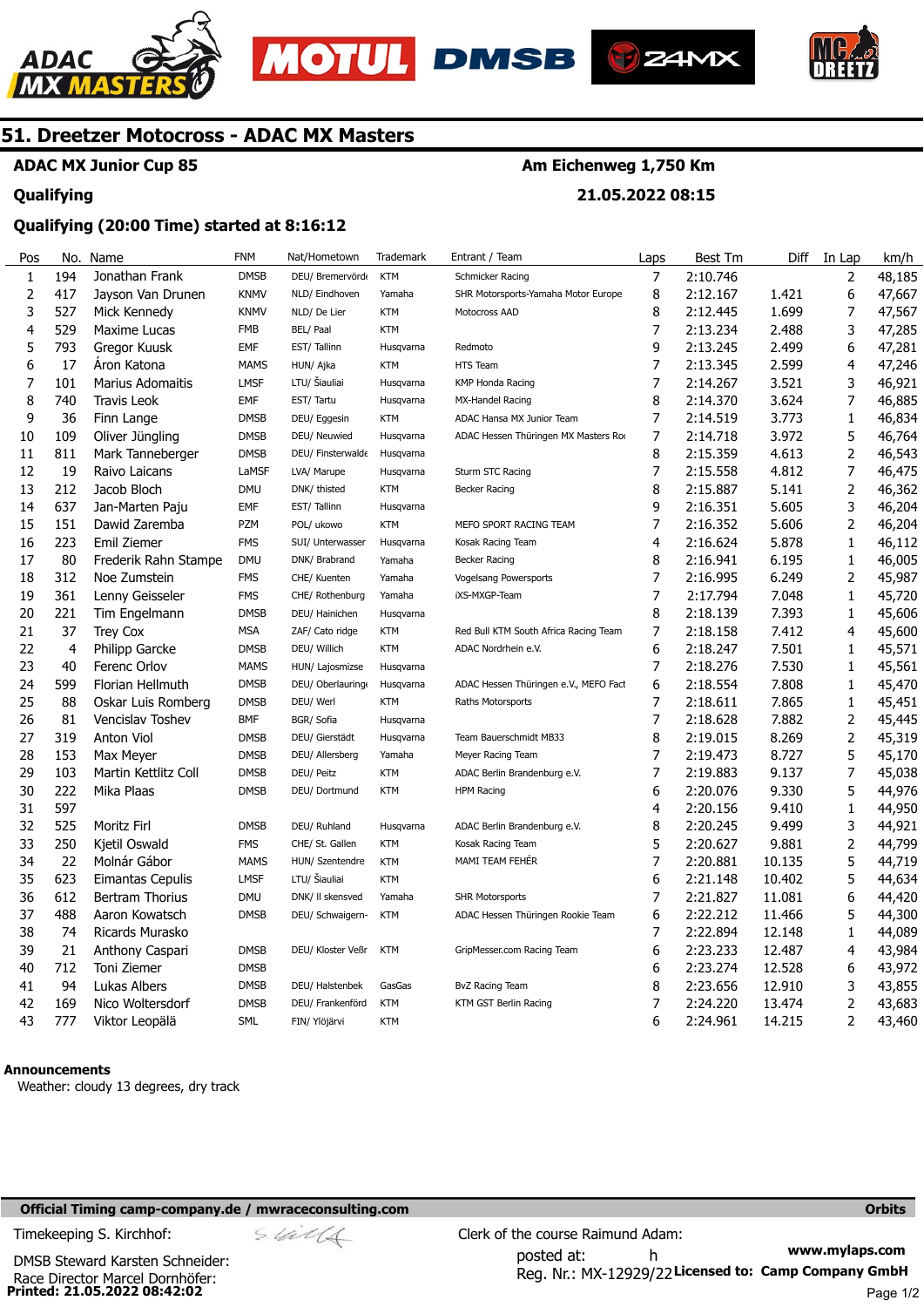







## **ADAC MX Junior Cup 85**

#### **Qualifying**

## **Am Eichenweg 1,750 Km**

**21.05.2022 08:15** 

#### **Qualifying (20:00 Time) started at 8:16:12**

| Pos | No. | Name                                                      | FNM         | Nat/Hometown               | <b>Trademark</b> | Entrant / Team                       | Laps | Best Tm  | <b>Diff</b> | In Lap | km/h   |
|-----|-----|-----------------------------------------------------------|-------------|----------------------------|------------------|--------------------------------------|------|----------|-------------|--------|--------|
| 44  | 404 | Bela Ulrich                                               | <b>DMSB</b> | DEU/ Potsdam               | KTM              | GST KTM Racing Berlin BFW / ADAC BBI |      | 2:30.824 | 20.078      |        | 41,771 |
| 45  | 61  | Justin Turowski                                           | <b>DMSB</b> | DEU/ Großschirma Husgvarna |                  |                                      |      | 2:33.425 | 22.679      |        | 41,062 |
|     |     |                                                           |             |                            |                  |                                      |      |          |             |        |        |
|     |     | Not classified $(120\% \text{ of the Top } 3 = 2:38.143)$ |             |                            |                  |                                      |      |          |             |        |        |
|     | 220 | Oleksandr Kyienko                                         | <b>FMU</b>  | UKR/trebukhov              | Yamaha           | Werthmann Racing Team by Mefo Sport  |      | 2:47.189 | 36.443      |        | 37,682 |
|     |     |                                                           |             |                            |                  |                                      |      |          |             |        |        |

**Announcements** 

Weather: cloudy 13 degrees, dry track

#### **Official Timing camp-company.de / mwraceconsulting.com <b>Orbits and Company.de Company** orbits **Orbits Orbits**

**Printed: 21.05.2022 08:42:02**  Race Director Marcel Dornhöfer: DMSB Steward Karsten Schneider: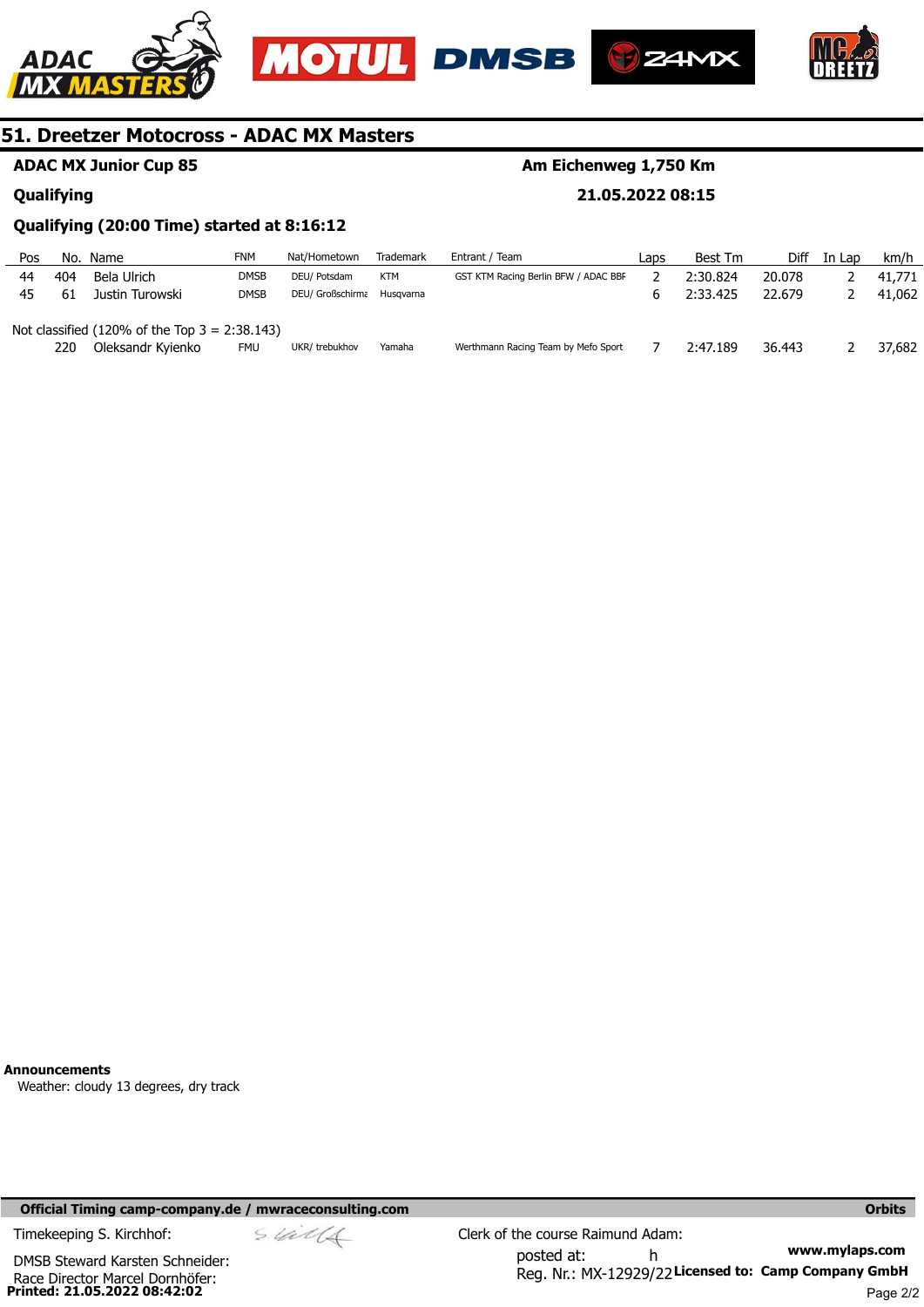







## **ADAC MX Junior Cup 85**

#### **Qualifying**

## **Am Eichenweg 1,750 Km**

**21.05.2022 08:15** 

#### **Qualifying (20:00 Time) started at 8:16:12**

| Lap                     | <b>Time of Day</b>         | Lap Tm               | S1 Tm                | S2 Tm                | Lap                   | <b>Time of Day</b>         | Lap Tm               | S1 Tm                | S2 Tm                |
|-------------------------|----------------------------|----------------------|----------------------|----------------------|-----------------------|----------------------------|----------------------|----------------------|----------------------|
|                         |                            |                      |                      |                      | $\overline{7}$        | 8:38:25.353                | 2:23.724             | 1:15.287             | 1:08.437             |
| (194) Jonathan Frank    |                            |                      |                      |                      |                       |                            |                      |                      |                      |
| 1                       | 8:18:30.950                | 2:11.361             | 1:04.187             | 1:07.174             | (740) Travis Leok     |                            |                      |                      |                      |
| 2                       | 8:20:41.696                | 2:10.746             | 1:04.995             | 1:05.751             | 1                     | 8:18:43.541                | 2:15.379             | 1:06.949             | 1:08.430             |
| 3                       | 8:25:12.831                | 4:31.135             | 3:14.558             | 1:16.577             | 2                     | 8:20:58.218                | 2:14.677             | 1:06.440             | 1:08.237             |
| 4                       | 8:27:57.846                | 2:45.015             | 1:29.773             | 1:15.242             | 3                     | 8:24:10.036                | 3:11.818             | 1:57.846             | 1:13.972             |
| 5                       | 8:30:12.170                | 2:14.324             | 1:07.153             | 1:07.171             | 4                     | 8:26:25.154                | 2:15.118             | 1:07.019             | 1:08.099             |
| 6                       | 8:32:26.826                | 2:14.656             | 1:06.026             | 1:08.630             | 5                     | 8:29:24.348                | 2:59.194             | 1:50.410             | 1:08.784             |
| $\overline{7}$          | 8:37:20.244                | 4:53.418             | 3:42.795             | 1:10.623             | 6                     | 8:31:58.248                | 2:33.900             | 1:16.532             | 1:17.368             |
|                         |                            |                      |                      |                      | 7                     | 8:34:12.618                | 2:14.370             | 1:06.109             | 1:08.261             |
|                         | (417) Jayson Van Drunen    |                      |                      |                      | 8                     | 8:36:34.907                | 2:22.289             | 1:11.674             | 1:10.615             |
| 1                       | 8:19:06.678                | 2:30.123             | 1:05.101             | 1:25.022             |                       |                            |                      |                      |                      |
| 2                       | 8:21:19.973                | 2:13.295             | 1:04.012             | 1:09.283             | (36) Finn Lange       |                            |                      |                      |                      |
| 3                       | 8:23:41.706                | 2:21.733             | 1:13.051             | 1:08.682             | 1                     | 8:18:35.949                | 2:14.519             | 1:05.708             | 1:08.811             |
| 4                       | 8:26:14.805                | 2:33.099             | 1:06.407             | 1:26.692             | 2                     | 8:21:02.521                | 2:26.572             | 1:11.960             | 1:14.612             |
| 5                       | 8:28:31.747                | 2:16.942             | 1:07.500             | 1:09.442             | 3<br>4                | 8:23:24.830<br>8:28:48.425 | 2:22.309             | 1:07.119<br>3:59.355 | 1:15.190<br>1:24.240 |
| 6                       | 8:30:43.914                | 2:12.167             | 1:05.289             | 1:06.878             | 5                     | 8:31:19.639                | 5:23.595<br>2:31.214 | 1:13.588             | 1:17.626             |
| $\overline{7}$<br>8     | 8:32:58.174<br>8:37:42.645 | 2:14.260             | 1:06.406             | 1:07.854             | 6                     | 8:33:45.647                | 2:26.008             | 1:12.461             | 1:13.547             |
|                         |                            | 4:44.471             | 3:29.784             | 1:14.687             | 7                     | 8:37:00.460                | 3:14.813             | 1:57.629             | 1:17.184             |
| (527) Mick Kennedy      |                            |                      |                      |                      |                       |                            |                      |                      |                      |
| 1                       | 8:19:03.604                | 2:13.340             | 1:05.424             | 1:07.916             | (109) Oliver Jüngling |                            |                      |                      |                      |
| $\overline{c}$          | 8:21:17.115                | 2:13.511             | 1:05.433             | 1:08.078             | 1                     | 8:20:04.464                | 2:18.132             | 1:08.479             | 1:09.653             |
| 3                       | 8:26:59.104                | 5:41.989             | 4:30.866             | 1:11.123             | 2                     | 8:22:22.446                | 2:17.982             | 1:07.332             | 1:10.650             |
| 4                       | 8:29:21.477                | 2:22.373             | 1:12.611             | 1:09.762             | 3                     | 8:24:53.473                | 2:31.027             | 1:14.713             | 1:16.314             |
| 5                       | 8:31:44.179                | 2:22.702             | 1:08.503             | 1:14.199             | 4                     | 8:30:07.429                | 5:13.956             | 3:59.556             | 1:14.400             |
| 6                       | 8:34:01.215                | 2:17.036             | 1:07.339             | 1:09.697             | 5                     | 8:32:22.147                | 2:14.718             | 1:06.829             | 1:07.889             |
| 7                       | 8:36:13.660                | 2:12.445             | 1:05.543             | 1:06.902             | 6                     | 8:34:38.743                | 2:16.596             | 1:06.957             | 1:09.639             |
| 8                       | 8:40:12.210                | 3:58.550             |                      |                      | 7                     | 8:36:58.230                | 2:19.487             | 1:08.588             | 1:10.899             |
|                         |                            |                      |                      |                      |                       |                            |                      |                      |                      |
| (529) Maxime Lucas      |                            |                      |                      |                      |                       | (811) Mark Tanneberger     |                      |                      |                      |
| 1                       | 8:21:23.309                | 2:28.780             | 1:09.958             | 1:18.822             | 1                     | 8:19:20.623                | 2:17.591             | 1:07.766             | 1:09.825             |
| 2                       | 8:23:37.445                | 2:14.136             | 1:07.285             | 1:06.851             | 2                     | 8:21:35.982                | 2:15.359             | 1:06.080             | 1:09.279             |
| 3                       | 8:25:50.679                | 2:13.234             | 1:07.124             | 1:06.110             | 3                     | 8:25:16.367                | 3:40.385             | 2:24.032             | 1:16.353             |
| 4                       | 8:28:44.693                | 2:54.014             | 1:22.210             | 1:31.804             | 4                     | 8:27:33.261                | 2:16.894             | 1:07.612             | 1:09.282             |
| 5                       | 8:30:59.564                | 2:14.871             | 1:05.898             | 1:08.973             | 5                     | 8:30:02.537                | 2:29.276             | 1:15.934             | 1:13.342             |
| 6                       | 8:33:13.409                | 2:13.845             | 1:06.805             | 1:07.040             | 6                     | 8:32:19.439                | 2:16.902             | 1:08.285             | 1:08.617             |
| $\overline{7}$          | 8:36:21.988                | 3:08.579             | 1:54.754             | 1:13.825             | 7                     | 8:35:55.918                | 3:36.479             | 2:15.465             | 1:21.014             |
|                         |                            |                      |                      |                      | 8                     | 8:38:13.545                | 2:17.627             | 1:08.279             | 1:09.348             |
| (793) Gregor Kuusk      |                            |                      |                      |                      |                       |                            |                      |                      |                      |
| 1                       | 8:19:54.492                | 2:54.704             | 1:23.603             | 1:31.101             | (19) Raivo Laicans    |                            |                      |                      |                      |
| 2                       | 8:22:10.423                | 2:15.931             | 1:08.184             | 1:07.747             | 1                     | 8:19:15.453                | 2:16.470             | 1:08.210             | 1:08.260             |
| 3                       | 8:24:24.793                | 2:14.370             | 1:06.705             | 1:07.665             | 2                     | 8:21:46.564                | 2:31.111             | 1:13.420             | 1:17.691             |
| 4                       | 8:26:38.077                | 2:13.284             | 1:06.701             | 1:06.583             | 3                     | 8:24:04.008                | 2:17.444             | 1:08.308             | 1:09.136             |
| 5                       | 8:28:58.733                | 2:20.656             | 1:11.519             | 1:09.137             | 4                     | 8:26:30.514                | 2:26.506             | 1:14.513             | 1:11.993             |
| 6<br>$\overline{7}$     | 8:31:11.978                | 2:13.245             | 1:05.581             | 1:07.664             | 5<br>6                | 8:30:54.490<br>8:33:14.530 | 4:23.976<br>2:20.040 | 3:09.489<br>1:07.923 | 1:14.487<br>1:12.117 |
| 8                       | 8:33:26.917                | 2:14.939             | 1:06.842<br>1:07.269 | 1:08.097             | 7                     | 8:35:30.088                | 2:15.558             | 1:07.242             | 1:08.316             |
| 9                       | 8:35:41.625<br>8:37:57.283 | 2:14.708<br>2:15.658 | 1:06.987             | 1:07.439<br>1:08.671 |                       |                            |                      |                      |                      |
|                         |                            |                      |                      |                      | (212) Jacob Bloch     |                            |                      |                      |                      |
| (17) Áron Katona        |                            |                      |                      |                      | $\mathbf{1}$          | 8:20:13.422                | 2:18.816             | 1:07.736             | 1:11.080             |
| $\mathbf{1}$            | 8:19:56.480                | 2:18.777             | 1:09.144             | 1:09.633             | 2                     | 8:22:29.309                | 2:15.887             | 1:05.784             | 1:10.103             |
| $\overline{\mathbf{c}}$ | 8:22:13.423                | 2:16.943             | 1:07.786             | 1:09.157             | 3                     | 8:25:00.733                | 2:31.424             | 1:17.500             | 1:13.924             |
| 3                       | 8:25:25.723                | 3:12.300             | 1:56.042             | 1:16.258             | 4                     | 8:27:17.696                | 2:16.963             | 1:07.385             | 1:09.578             |
| 4                       | 8:27:39.068                | 2:13.345             | 1:07.024             | 1:06.321             | 5                     | 8:29:52.166                | 2:34.470             | 1:19.503             | 1:14.967             |
| 5                       | 8:30:00.726                | 2:21.658             | 1:11.364             | 1:10.294             | 6                     | 8:33:52.037                | 3:59.871             | 2:48.835             | 1:11.036             |
| 6                       | 8:33:49.306                | 3:48.580             | 2:35.414             | 1:13.166             | 7                     | 8:36:09.259                | 2:17.222             | 1:08.634             | 1:08.588             |
| 7                       | 8:36:06.455                | 2:17.149             | 1:08.382             | 1:08.767             | 8                     | 8:38:38.440                | 2:29.181             | 1:15.508             | 1:13.673             |
|                         |                            |                      |                      |                      |                       |                            |                      |                      |                      |
|                         | (101) Marius Adomaitis     |                      |                      |                      |                       | (637) Jan-Marten Paju      |                      |                      |                      |
| 1                       | 8:22:02.590                | 2:20.517             | 1:10.491             | 1:10.026             | 1                     | 8:19:23.460                | 2:25.874             | 1:07.046             | 1:18.828             |
| 2                       | 8:24:21.470                | 2:18.880             | 1:09.649             | 1:09.231             | 2                     | 8:21:41.801                | 2:18.341             | 1:07.575             | 1:10.766             |
| 3                       | 8:26:35.737                | 2:14.267             | 1:06.544             | 1:07.723             | 3                     | 8:23:58.152                | 2:16.351             | 1:07.780             | 1:08.571             |
| 4                       | 8:28:51.033                | 2:15.296             | 1:07.809             | 1:07.487             | 4                     | 8:26:32.838                | 2:34.686             | 1:16.123             | 1:18.563             |
| 5                       | 8:33:39.575                | 4:48.542             | 3:38.185             | 1:10.357             | 5                     | 8:28:50.032                | 2:17.194             | 1:08.304             | 1:08.890             |
| 6                       | 8:36:01.629                | 2:22.054             | 1:10.573             | 1:11.481             | 6                     | 8:31:13.756                | 2:23.724             | 1:15.757             | 1:07.967             |
|                         |                            |                      |                      |                      |                       |                            |                      |                      |                      |

#### **Official Timing camp-company.de / mwraceconsulting.com <b>Orbits Orbits Orbits Orbits**

**www.mylaps.com**  Reg. Nr.: MX-12929/22 Licensed to: Camp Company GmbH posted at: h Timekeeping S. Kirchhof:  $\frac{1}{2}$  Clerk of the course Raimund Adam:

Race Director Marcel Dornhöfer:<br>**Printed: 21.05.2022 08:46:04** DMSB Steward Karsten Schneider: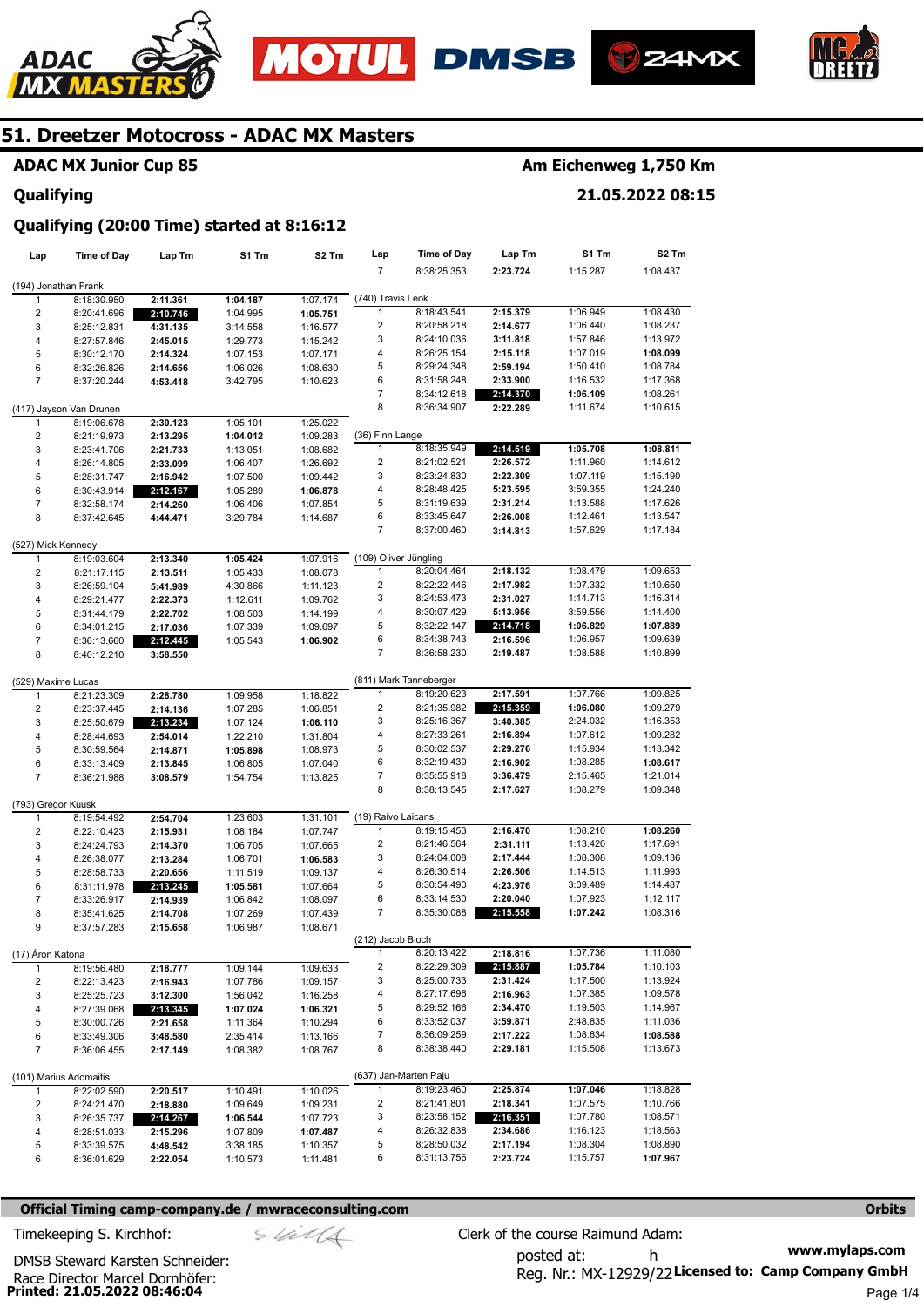





**21.05.2022 08:15** 



## **51. Dreetzer Motocross - ADAC MX Masters**

## **ADAC MX Junior Cup 85**

#### **Qualifying**

# **Qualifying (20:00 Time) started at 8:16:12**

| Lap                     | <b>Time of Day</b>        | Lap Tm   | S1 Tm    | S <sub>2</sub> Tm | Lap                | <b>Time of Day</b>         | Lap Tm   | S1 Tm    | S2 Tm    |
|-------------------------|---------------------------|----------|----------|-------------------|--------------------|----------------------------|----------|----------|----------|
| $\boldsymbol{7}$        | 8:33:31.711               | 2:17.955 | 1:07.716 | 1:10.239          | (4) Philipp Garcke |                            |          |          |          |
| 8                       | 8:35:50.096               | 2:18.385 | 1:08.259 | 1:10.126          | $\mathbf{1}$       | 8:20:39.023                | 2:18.247 | 1:08.286 | 1:09.961 |
| 9                       | 8:38:07.765               | 2:17.669 | 1:08.428 | 1:09.241          | 2                  | 8:23:37.980                | 2:58.957 | 1:28.176 | 1:30.781 |
|                         |                           |          |          |                   | 3                  | 8:25:57.239                | 2:19.259 | 1:08.407 | 1:10.852 |
| (151) Dawid Zaremba     |                           |          |          |                   | 4                  | 8:31:40.808                | 5:43.569 | 4:16.736 | 1:26.833 |
| 1                       | 8:19:57.824               | 2:16.822 | 1:08.092 | 1:08.730          | 5                  | 8:34:01.753                | 2:20.945 | 1:08.823 | 1:12.122 |
| $\overline{c}$          | 8:22:14.176               | 2:16.352 | 1:08.291 | 1:08.061          | 6                  | 8:37:51.107                | 3:49.354 | 2:21.874 | 1:27.480 |
| 3                       | 8:27:54.581               | 5:40.405 | 4:25.537 | 1:14.868          |                    |                            |          |          |          |
| 4                       | 8:30:26.427               | 2:31.846 | 1:09.164 | 1:22.682          | (40) Ferenc Orlov  |                            |          |          |          |
| 5                       | 8:32:44.210               | 2:17.783 | 1:08.832 | 1:08.951          | $\mathbf{1}$       | 8:18:48.056                | 2:18.276 | 1:08.449 | 1:09.827 |
| 6                       | 8:35:02.487               | 2:18.277 | 1:08.936 | 1:09.341          | $\overline{2}$     | 8:24:44.504                | 5:56.448 | 4:45.741 | 1:10.707 |
| $\overline{7}$          | 8:40:05.743               | 5:03.256 | 3:43.728 | 1:19.528          | 3                  | 8:27:11.803                | 2:27.299 | 1:11.700 | 1:15.599 |
|                         |                           |          |          |                   | 4                  | 8:29:30.711                | 2:18.908 | 1:09.512 | 1:09.396 |
| (223) Emil Ziemer       |                           |          |          |                   | 5                  | 8:32:04.773                | 2:34.062 | 1:21.232 | 1:12.830 |
| 1                       | 8:19:36.844               | 2:16.624 | 1:07.596 | 1:09.028          | 6                  | 8:34:29.220                | 2:24.447 | 1:08.756 | 1:15.691 |
| 2                       | 8:24:17.309               | 4:40.465 | 3:25.536 | 1:14.929          | 7                  | 8:36:49.230                | 2:20.010 | 1:08.582 | 1:11.428 |
| 3                       | 8:26:46.034               | 2:28.725 | 1:12.483 | 1:16.242          |                    |                            |          |          |          |
| $\overline{\mathbf{4}}$ | 8:29:06.527               | 2:20.493 | 1:09.236 | 1:11.257          |                    | (599) Florian Hellmuth     |          |          |          |
|                         |                           |          |          |                   | $\mathbf{1}$       | 8:18:41.897                | 2:18.554 | 1:08.009 | 1:10.545 |
|                         | (80) Frederik Rahn Stampe |          |          |                   | $\overline{2}$     | 8:21:33.247                | 2:51.350 | 1:25.108 | 1:26.242 |
| 1                       | 8:19:53.760               | 2:16.941 | 1:06.306 | 1:10.635          | 3                  | 8:28:21.563                | 6:48.316 | 5:31.189 | 1:17.127 |
| $\overline{c}$          | 8:22:27.105               | 2:33.345 | 1:15.348 | 1:17.997          | 4                  | 8:30:48.917                | 2:27.354 | 1:09.236 | 1:18.118 |
| 3                       | 8:24:52.639               | 2:25.534 | 1:11.041 | 1:14.493          | 5                  | 8:36:11.685                | 5:22.768 | 4:03.465 | 1:19.303 |
| 4                       | 8:27:13.159               | 2:20.520 | 1:09.706 | 1:10.814          | 6                  | 8:38:32.247                | 2:20.562 | 1:10.305 | 1:10.257 |
| 5                       | 8:29:34.327               | 2:21.168 | 1:10.475 | 1:10.693          |                    |                            |          |          |          |
| 6                       | 8:32:26.114               | 2:51.787 | 1:23.506 | 1:28.281          |                    | (88) Oskar Luis Romberg    |          |          |          |
| $\overline{7}$          | 8:34:47.411               | 2:21.297 | 1:09.846 | 1:11.451          | 1                  | 8:20:49.214                | 2:18.611 | 1:08.041 | 1:10.570 |
| 8                       | 8:37:09.841               | 2:22.430 | 1:10.253 | 1:12.177          | $\overline{2}$     | 8:23:29.940                | 2:40.726 | 1:08.197 | 1:32.529 |
|                         |                           |          |          |                   | 3                  | 8:26:05.522                | 2:35.582 | 1:16.673 | 1:18.909 |
| (312) Noe Zumstein      |                           |          |          |                   | 4                  | 8:28:27.769                | 2:22.247 | 1:09.586 | 1:12.661 |
| $\mathbf{1}$            | 8:19:40.350               | 2:18.452 | 1:07.531 | 1:10.921          | 5                  | 8:32:37.175                | 4:09.406 | 2:55.429 | 1:13.977 |
| $\overline{2}$          | 8:21:57.345               | 2:16.995 | 1:07.411 | 1:09.584          | 6                  | 8:34:57.862                | 2:20.687 | 1:09.042 | 1:11.645 |
| 3                       | 8:25:42.151               | 3:44.806 | 2:27.846 | 1:16.960          | 7                  | 8:37:44.138                | 2:46.276 | 1:28.694 | 1:17.582 |
| $\overline{\mathbf{4}}$ | 8:28:03.125               | 2:20.974 | 1:08.741 | 1:12.233          |                    |                            |          |          |          |
| 5                       | 8:30:23.001               | 2:19.876 | 1:07.912 | 1:11.964          |                    | (81) Vencislav Toshev      |          |          |          |
| 6                       | 8:35:11.028               | 4:48.027 | 3:31.104 | 1:16.923          | 1                  | 8:19:41.387                | 2:24.332 | 1:11.804 | 1:12.528 |
| $\overline{7}$          | 8:37:29.972               | 2:18.944 | 1:09.299 | 1:09.645          | $\overline{2}$     | 8:22:00.015                | 2:18.628 | 1:09.471 | 1:09.157 |
|                         |                           |          |          |                   | 3                  | 8:26:12.578                | 4:12.563 | 2:58.212 | 1:14.351 |
|                         | (361) Lenny Geisseler     |          |          |                   | 4                  | 8:28:34.360                | 2:21.782 | 1:10.432 | 1:11.350 |
| 1                       | 8:20:02.806               | 2:17.794 | 1:08.578 | 1:09.216          | 5                  | 8:32:03.283                | 3:28.923 | 2:09.070 | 1:19.853 |
| $\overline{c}$          | 8:25:29.771               | 5:26.965 | 4:12.581 | 1:14.384          | 6                  | 8:34:46.671                | 2:43.388 | 1:09.387 | 1:34.001 |
| 3                       | 8:27:48.464               | 2:18.693 | 1:08.340 | 1:10.353          | 7                  | 8:37:07.841                | 2:21.170 | 1:10.663 | 1:10.507 |
| 4                       | 8:30:21.439               | 2:32.975 | 1:15.092 | 1:17.883          |                    |                            |          |          |          |
| 5                       | 8:32:42.796               | 2:21.357 | 1:10.815 | 1:10.542          | (319) Anton Viol   |                            |          |          |          |
| 6                       | 8:35:37.792               | 2:54.996 | 1:35.267 | 1:19.729          | 1                  | 8:19:27.983                | 2:21.404 | 1:11.313 | 1:10.091 |
| $\overline{7}$          | 8:37:57.794               | 2:20.002 | 1:10.272 | 1:09.730          | 2                  | 8:21:46.998                | 2:19.015 | 1:09.484 | 1:09.531 |
|                         |                           |          |          |                   | 3                  | 8:24:24.548                | 2:37.550 | 1:20.475 | 1:17.075 |
| (221) Tim Engelmann     |                           |          |          |                   | 4                  | 8:27:40.414                | 3:15.866 | 2:03.298 | 1:12.568 |
| 1                       | 8:19:55.431               | 2:18.139 | 1:08.300 | 1:09.839          | 5                  | 8:30:04.980                | 2:24.566 | 1:10.315 | 1:14.251 |
| 2                       | 8:22:30.716               | 2:35.285 | 1:18.129 | 1:17.156          | 6                  | 8:32:58.148                | 2:53.168 | 1:37.501 | 1:15.667 |
| 3                       | 8:24:50.054               | 2:19.338 | 1:10.119 | 1:09.219          | 7                  | 8:35:22.734                | 2:24.586 | 1:12.438 | 1:12.148 |
| 4                       | 8:27:09.879               | 2:19.825 | 1:09.029 | 1:10.796          | 8                  | 8:38:16.233                | 2:53.499 | 1:34.633 | 1:18.866 |
| 5                       | 8:30:28.475               | 3:18.596 | 2:06.912 | 1:11.684          |                    |                            |          |          |          |
| 6                       | 8:32:48.009               | 2:19.534 | 1:08.989 | 1:10.545          | (153) Max Meyer    |                            |          |          |          |
| 7                       | 8:35:21.045               | 2:33.036 | 1:18.447 | 1:14.589          | $\mathbf{1}$       | 8:18:52.145                | 2:26.586 | 1:10.676 | 1:15.910 |
| 8                       | 8:37:40.072               | 2:19.027 | 1:08.863 | 1:10.164          | $\overline{c}$     | 8:21:31.113                | 2:38.968 | 1:09.555 | 1:29.413 |
|                         |                           |          |          |                   | 3                  | 8:23:51.704                | 2:20.591 | 1:09.855 | 1:10.736 |
| (37) Trey Cox           |                           |          |          |                   | 4                  | 8:29:19.975                | 5:28.271 | 4:10.761 | 1:17.510 |
| 1                       | 8:20:13.028               | 2:21.516 | 1:10.625 | 1:10.891          | 5                  | 8:31:39.448                | 2:19.473 | 1:09.869 | 1:09.604 |
| 2                       | 8:22:41.231               | 2:28.203 | 1:18.168 | 1:10.035          | 6                  | 8:34:24.746                | 2:45.298 | 1:25.320 | 1:19.978 |
| 3                       | 8:25:01.765               | 2:20.534 | 1:09.571 | 1:10.963          | 7                  | 8:37:03.883                | 2:39.137 | 1:10.142 | 1:28.995 |
| 4                       | 8:27:19.923               | 2:18.158 | 1:09.522 | 1:08.636          |                    |                            |          |          |          |
| 5                       | 8:30:37.873               | 3:17.950 | 1:42.432 | 1:35.518          |                    | (103) Martin Kettlitz Coll |          |          |          |
| 6                       | 8:34:37.039               | 3:59.166 | 2:46.970 | 1:12.196          | $\mathbf{1}$       | 8:22:36.883                | 4:26.039 | 3:10.715 | 1:15.324 |
| 7                       | 8:37:10.588               | 2:33.549 | 1:24.459 | 1:09.090          | $\overline{c}$     | 8:24:56.896                | 2:20.013 | 1:09.451 | 1:10.562 |
|                         |                           |          |          |                   | 3                  | 8:27:16.908                | 2:20.012 | 1:10.034 | 1:09.978 |

#### **Official Timing camp-company.de / mwraceconsulting.com <b>Orbits Orbits Orbits Orbits**

**www.mylaps.com**  Reg. Nr.: MX-12929/22 Licensed to: Camp Company GmbH posted at: h Timekeeping S. Kirchhof:  $\le \neq \neq \text{C}$  Clerk of the course Raimund Adam:

Race Director Marcel Dornhöfer:<br>**Printed: 21.05.2022 08:46:04** DMSB Steward Karsten Schneider:

Page 2/4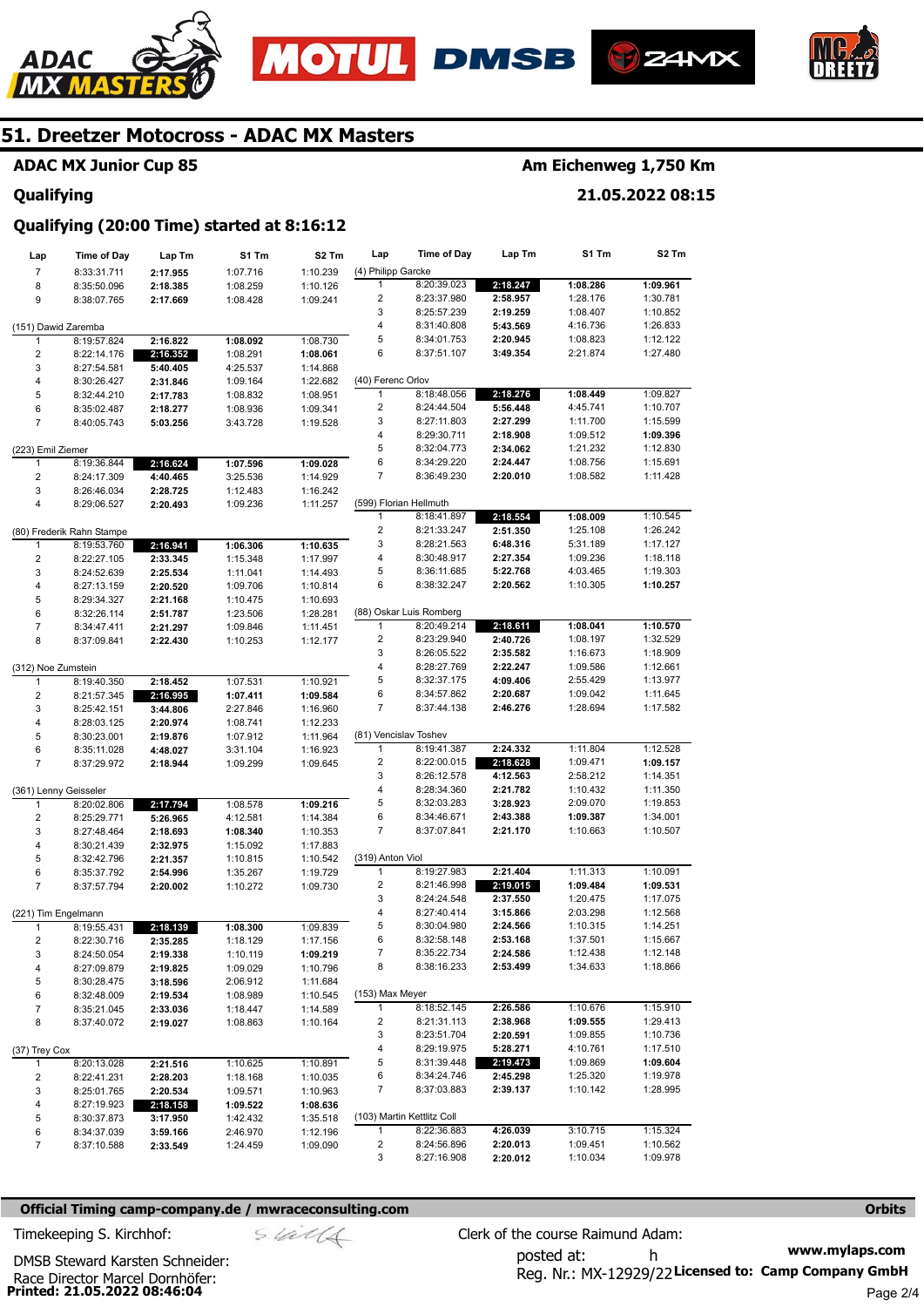





**21.05.2022 08:15** 



## **51. Dreetzer Motocross - ADAC MX Masters**

## **ADAC MX Junior Cup 85**

#### **Qualifying**

## **Qualifying (20:00 Time) started at 8:16:12**

| Lap                   | <b>Time of Day</b>                    | Lap Tm   | S1 Tm    | S <sub>2</sub> Tm | Lap                     | <b>Time of Day</b>         | Lap Tm               | S1 Tm                | S <sub>2</sub> Tm    |
|-----------------------|---------------------------------------|----------|----------|-------------------|-------------------------|----------------------------|----------------------|----------------------|----------------------|
| 4                     | 8:29:50.292                           | 2:33.384 | 1:17.949 | 1:15.435          | 4                       | 8:32:06.215                | 5:10.671             | 3:55.454             | 1:15.217             |
| 5                     | 8:32:10.337                           | 2:20.045 | 1:10.201 | 1:09.844          | 5                       | 8:34:28.427                | 2:22.212             | 1:09.496             | 1:12.716             |
| 6                     | 8:34:30.331                           | 2:19.994 | 1:09.312 | 1:10.682          | 6                       | 8:38:27.078                | 3:58.651             | 2:32.542             | 1:26.109             |
| $\overline{7}$        | 8:36:50.214                           | 2:19.883 | 1:09.470 | 1:10.413          |                         |                            |                      |                      |                      |
|                       |                                       |          |          |                   | (74) Ricards Murasko    |                            |                      |                      |                      |
| (222) Mika Plaas      |                                       |          |          |                   | 1                       | 8:20:12.614                | 2:22.894             | 1:10.645             | 1:12.249             |
| 1                     | 8:22:32.572                           | 2:39.901 | 1:09.035 | 1:30.866          | $\overline{\mathbf{c}}$ | 8:22:38.407                | 2:25.793             | 1:13.246             | 1:12.547             |
| 2                     | 8:24:57.987                           | 2:25.415 | 1:11.661 | 1:13.754          | 3                       | 8:28:33.355                | 5:54.948             | 4:39.678             | 1:15.270             |
| 3                     | 8:27:19.206                           | 2:21.219 | 1:11.318 | 1:09.901          | 4                       | 8:30:59.262                | 2:25.907             | 1:11.719             | 1:14.188             |
| 4                     | 8:32:17.448                           | 4:58.242 | 3:44.382 | 1:13.860          | 5                       | 8:33:24.386                | 2:25.124             | 1:12.470             | 1:12.654             |
| 5                     | 8:34:37.524                           | 2:20.076 | 1:09.825 | 1:10.251          | 6                       | 8:35:51.680                | 2:27.294             | 1:14.087             | 1:13.207             |
| 6                     | 8:36:59.568                           | 2:22.044 | 1:10.820 | 1:11.224          | 7                       | 8:38:15.425                | 2:23.745             | 1:11.249             | 1:12.496             |
| (597)                 |                                       |          |          |                   | (21) Anthony Caspari    |                            |                      |                      |                      |
| 1                     | 8:20:51.802                           | 2:20.156 | 1:09.806 | 1:10.350          | 1                       | 8:20:12.805                | 2:25.066             | 1:11.826             | 1:13.240             |
| $\mathbf 2$           | 8:27:35.813                           | 6:44.011 | 5:27.539 | 1:16.472          | $\overline{\mathbf{c}}$ | 8:22:37.273                | 2:24.468             | 1:11.193             | 1:13.275             |
| 3                     | 8:29:57.295                           | 2:21.482 | 1:10.704 | 1:10.778          | 3                       | 8:29:22.240                | 6:44.967             | 5:29.320             | 1:15.647             |
| 4                     | 8:36:38.521                           | 6:41.226 | 4:59.685 | 1:41.541          | 4                       | 8:31:45.473                | 2:23.233             | 1:10.993             | 1:12.240             |
|                       |                                       |          |          |                   | 5                       | 8:34:12.255                | 2:26.782             | 1:13.207             | 1:13.575             |
| (525) Moritz Firl     |                                       |          |          |                   | 6                       | 8:36:36.223                | 2:23.968             | 1:11.030             | 1:12.938             |
| 1                     | 8:18:46.384                           | 2:32.902 | 1:09.731 | 1:23.171          |                         |                            |                      |                      |                      |
| $\mathbf 2$           | 8:21:56.446                           | 3:10.062 | 1:53.113 | 1:16.949          | (712) Toni Ziemer       |                            |                      |                      |                      |
| 3                     | 8:24:16.691                           | 2:20.245 | 1:08.611 | 1:11.634          | 1                       | 8:20:34.543                | 2:24.332             | 1:11.791             | 1:12.541             |
| 4                     | 8:26:37.693                           | 2:21.002 | 1:09.779 | 1:11.223          | 2                       | 8:25:06.085                | 4:31.542             | 3:08.834             | 1:22.708             |
| 5                     | 8:29:28.091                           | 2:50.398 | 1:23.860 | 1:26.538          | 3                       | 8:27:31.600                | 2:25.515             | 1:12.795             | 1:12.720             |
| 6                     | 8:31:50.079                           | 2:21.988 | 1:10.544 | 1:11.444          | 4                       | 8:30:14.628                | 2:43.028             | 1:18.466             | 1:24.562             |
| $\overline{7}$        | 8:35:34.126                           | 3:44.047 | 2:21.531 | 1:22.516          | 5                       | 8:33:03.112                | 2:48.484             | 1:17.571             | 1:30.913             |
| 8                     | 8:37:55.259                           | 2:21.133 | 1:10.649 | 1:10.484          | 6                       | 8:35:26.386                | 2:23.274             | 1:10.931             | 1:12.343             |
| (250) Kjetil Oswald   |                                       |          |          |                   | (94) Lukas Albers       |                            |                      |                      |                      |
| 1                     | 8:26:19.093                           | 3:10.452 | 1:56.303 | 1:14.149          | 1                       | 8:19:42.638                | 2:27.872             | 1:12.720             | 1:15.152             |
| 2                     | 8:28:39.720                           | 2:20.627 | 1:10.214 | 1:10.413          | 2                       | 8:22:07.709                | 2:25.071             | 1:11.541             | 1:13.530             |
| 3                     | 8:31:04.851                           | 2:25.131 | 1:10.482 | 1:14.649          | 3                       | 8:24:31.365                | 2:23.656             | 1:11.767             | 1:11.889             |
| 4                     | 8:35:02.171                           | 3:57.320 | 2:44.365 | 1:12.955          | 4                       | 8:26:57.376                | 2:26.011             | 1:12.948             | 1:13.063             |
| 5                     | 8:37:24.064                           | 2:21.893 | 1:10.539 | 1:11.354          | 5                       | 8:29:23.017                | 2:25.641             | 1:11.724             | 1:13.917             |
|                       |                                       |          |          |                   | 6                       | 8:31:48.084                | 2:25.067             | 1:12.234             | 1:12.833             |
| (22) Molnár Gábor     |                                       |          |          |                   | 7                       | 8:34:14.376                | 2:26.292             | 1:12.539             | 1:13.753             |
| 1                     | 8:21:35.238                           | 2:23.525 | 1:12.003 | 1:11.522          | 8                       | 8:36:39.619                | 2:25.243             | 1:11.694             | 1:13.549             |
| $\overline{c}$        | 8:23:57.049                           | 2:21.811 | 1:10.634 | 1:11.177          |                         |                            |                      |                      |                      |
| 3                     | 8:26:19.702                           | 2:22.653 | 1:10.489 | 1:12.164          |                         | (169) Nico Woltersdorf     |                      |                      |                      |
| 4                     | 8:29:13.499                           | 2:53.797 | 1:28.063 | 1:25.734          | 1                       | 8:20:33.342                | 2:24.476             | 1:10.966             | 1:13.510             |
| 5                     | 8:31:34.380                           | 2:20.881 | 1:09.598 | 1:11.283          | 2                       | 8:22:57.562                | 2:24.220             | 1:10.800             | 1:13.420             |
| 6                     | 8:34:20.436                           | 2:46.056 | 1:22.420 | 1:23.636          | 3                       | 8:26:58.227                | 4:00.665             | 2:41.698             | 1:18.967             |
| $\overline{7}$        | 8:36:42.359                           | 2:21.923 | 1:09.171 | 1:12.752          | 4<br>5                  | 8:29:33.898                | 2:35.671             | 1:20.574<br>1:12.747 | 1:15.097             |
|                       |                                       |          |          |                   | 6                       | 8:32:01.218<br>8:34:33.039 | 2:27.320<br>2:31.821 | 1:11.612             | 1:14.573<br>1:20.209 |
| 1                     | (623) Eimantas Cepulis<br>8:21:21.697 | 2:23.411 | 1:09.741 | 1:13.670          | 7                       | 8:37:01.751                | 2:28.712             | 1:14.507             | 1:14.205             |
| $\overline{c}$        | 8:25:10.833                           | 3:49.136 | 2:19.985 | 1:29.151          |                         |                            |                      |                      |                      |
| 3                     | 8:27:32.696                           | 2:21.863 | 1:11.665 | 1:10.198          | (777) Viktor Leopälä    |                            |                      |                      |                      |
|                       | 8:30:03.726                           | 2:31.030 | 1:12.840 | 1:18.190          |                         | 8:20:44.467                | 2:28.649             | 1:14.698             | 1:13.951             |
| 5                     | 8:32:24.874                           | 2:21.148 | 1:09.035 | 1:12.113          | 2                       | 8:23:09.428                | 2:24.961             | 1:11.583             | 1:13.378             |
| 6                     | 8:37:46.966                           | 5:22.092 | 4:06.488 | 1:15.604          | 3                       | 8:26:58.762                | 3:49.334             | 2:31.105             | 1:18.229             |
|                       |                                       |          |          |                   | 4                       | 8:29:28.896                | 2:30.134             | 1:16.989             | 1:13.145             |
| (612) Bertram Thorius |                                       |          |          |                   | 5                       | 8:34:20.661                | 4:51.765             | 3:34.766             | 1:16.999             |
| 1                     | 8:21:10.663                           | 2:22.384 | 1:09.403 | 1:12.981          | 6                       | 8:36:48.027                | 2:27.366             | 1:12.112             | 1:15.254             |
| 2                     | 8:23:33.257                           | 2:22.594 | 1:10.949 | 1:11.645          |                         |                            |                      |                      |                      |
| 3                     | 8:28:33.884                           | 5:00.627 | 3:38.890 | 1:21.737          | (404) Bela Ulrich       |                            |                      |                      |                      |
| 4                     | 8:30:57.761                           | 2:23.877 | 1:12.187 | 1:11.690          | $\mathbf{1}$            | 8:35:29.714                | 2:47.167             | 1:15.199             | 1:31.968             |
| 5                     | 8:33:27.457                           | 2:29.696 | 1:12.119 | 1:17.577          | 2                       | 8:38:00.538                | 2:30.824             | 1:14.286             | 1:16.538             |
| 6                     | 8:35:49.284                           | 2:21.827 | 1:10.035 | 1:11.792          |                         |                            |                      |                      |                      |
| 7                     | 8:38:35.822                           | 2:46.538 | 1:22.454 | 1:24.084          | (61) Justin Turowski    |                            |                      |                      |                      |
|                       |                                       |          |          |                   | 1                       | 8:19:58.551                | 2:57.421             | 1:22.064             | 1:35.357             |
| (488) Aaron Kowatsch  |                                       |          |          |                   | 2                       | 8:22:31.976                | 2:33.425             | 1:15.880             | 1:17.545             |
| 1                     | 8:21:19.408                           | 2:23.661 | 1:09.842 | 1:13.819          | 3                       | 8:25:07.648                | 2:35.672             | 1:17.217             | 1:18.455             |
| 2                     | 8:24:30.373                           | 3:10.965 | 1:38.749 | 1:32.216          | 4                       | 8:30:31.784                | 5:24.136             | 3:59.523             | 1:24.613             |
| 3                     | 8:26:55.544                           | 2:25.171 | 1:12.002 | 1:13.169          | 5                       | 8:34:05.765                | 3:33.981             | 2:11.117             | 1:22.864             |

#### **Official Timing camp-company.de / mwraceconsulting.com <b>Orbits and Company.de Company** orbits **Orbits Orbits**

**www.mylaps.com**  Reg. Nr.: MX-12929/22 Licensed to: Camp Company GmbH posted at: h Timekeeping S. Kirchhof:  $\le \frac{1}{2}$  Clerk of the course Raimund Adam:

Race Director Marcel Dornhöfer:<br>**Printed: 21.05.2022 08:46:04** DMSB Steward Karsten Schneider: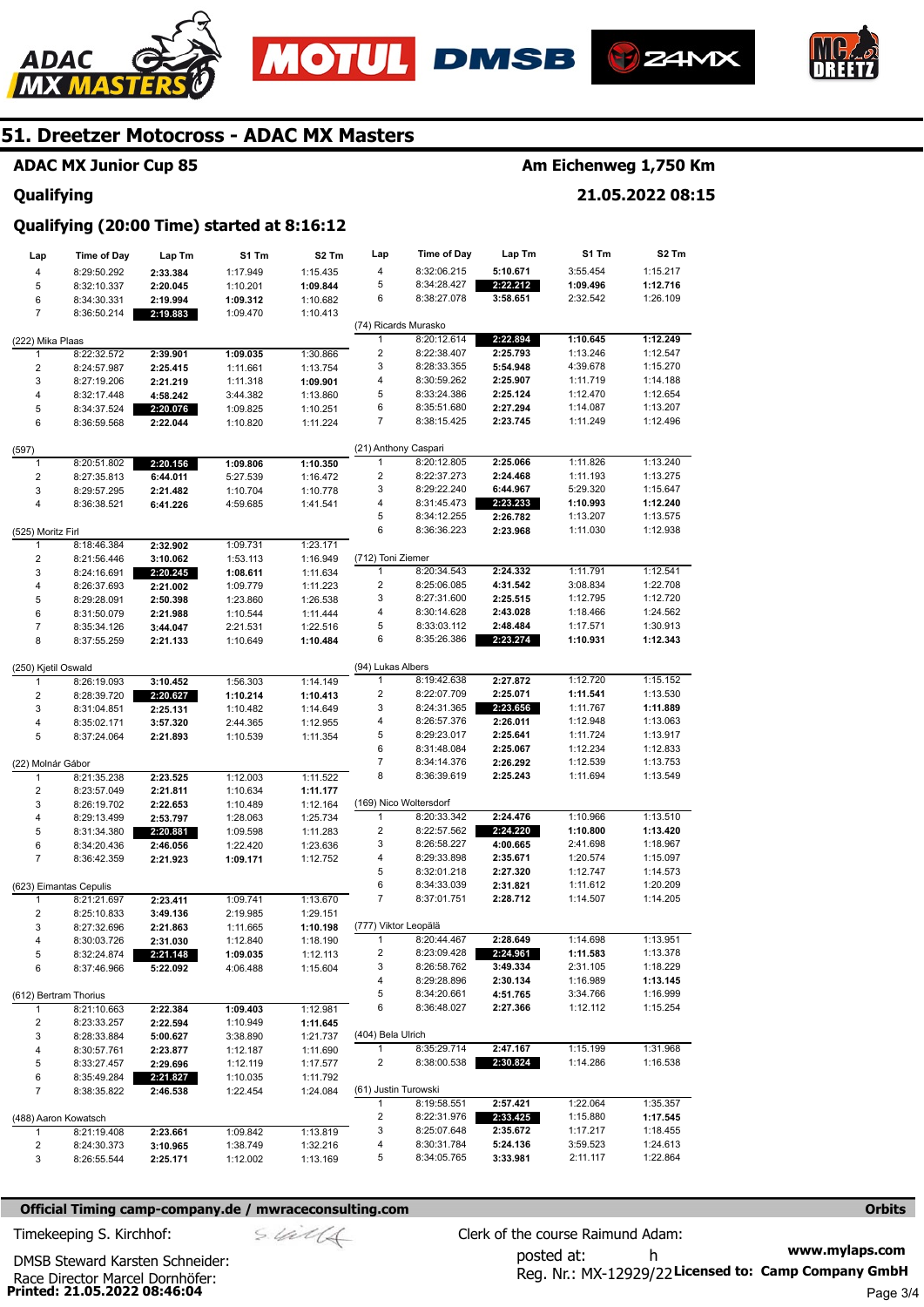







## **ADAC MX Junior Cup 85**

8:33:37.076

#### **Qualifying**

6 7

## **Am Eichenweg 1,750 Km 21.05.2022 08:15**

# **Qualifying (20:00 Time) started at 8:16:12**

8:36:28.310 **2:51.234**  1:23.785

**2:50.856** 

1:25.124

| Lap | Time of Day             | Lap Tm   | S1 Tm    | S <sub>2</sub> Tm | Lap | Time of Day | Lap Tm | S1 Tm | S2 Tm |
|-----|-------------------------|----------|----------|-------------------|-----|-------------|--------|-------|-------|
| 6   | 8:36:41.549             | 2:35.784 | 1:15.821 | 1:19.963          |     |             |        |       |       |
|     | (220) Oleksandr Kyienko |          |          |                   |     |             |        |       |       |
|     | 8:19:29.293             | 2:48.949 | 1:23.155 | 1:25.794          |     |             |        |       |       |
| 2   | 8:22:16.482             | 2:47.189 | 1:22.969 | 1:24.220          |     |             |        |       |       |
| 3   | 8:25:05.444             | 2:48.962 | 1:24.253 | 1:24.709          |     |             |        |       |       |
| 4   | 8:27:54.367             | 2:48.923 | 1:24.021 | 1:24.902          |     |             |        |       |       |
| 5   | 8:30:46.220             | 2:51.853 | 1:25.995 | 1:25.858          |     |             |        |       |       |

1:25.732 1:27.449

**Official Timing camp-company.de / mwraceconsulting.com <b>Orbits and Company.de Company** orbits **Orbits Orbits**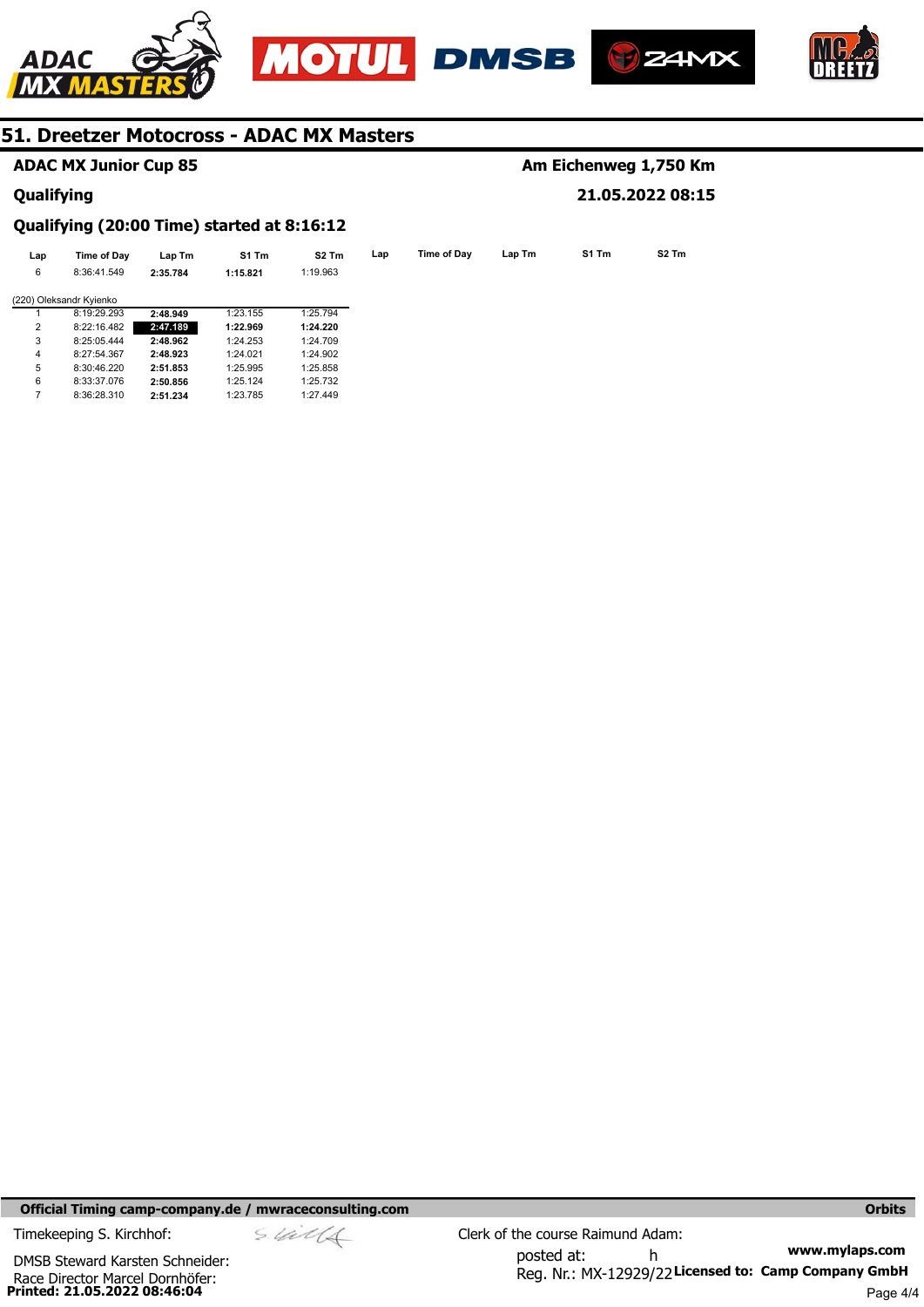



Pos. Nr. Name **FNM** Nat. / Hometown Trademark Entrant / Team





**Reg.Nr. MX-12929/22**

## **ADAC MX Masters Dreetz 21 - 22 May 2022**

#### **Junior Cup 85 Junior Cup 85 Track length: 1.750 m**

#### **Startgrid Race 1 + 2**

| 1  | 194 | Frank, Jonathan              | <b>DMSB</b> | DEU/ Bremervörde            | <b>KTM</b> | Schmicker Racing                                   |
|----|-----|------------------------------|-------------|-----------------------------|------------|----------------------------------------------------|
| 2  | 417 | Van Drunen, Jayson           | KNMV        | NLD/ Eindhoven              | Yamaha     | SHR Motorsports-Yamaha Motor Europe                |
| 3  | 527 | <b>Kennedy, Mick</b>         | KNMV        | NLD/De Lier                 | <b>KTM</b> | Motocross AAD                                      |
| 4  | 529 | Lucas, Maxime                | <b>FMB</b>  | <b>BEL/Paal</b>             | <b>KTM</b> |                                                    |
| 5  | 793 | Kuusk, Gregor                | <b>EMF</b>  | EST/Tallinn                 | Husqvarna  | Redmoto                                            |
| 6  | 17  | Katona, Áron                 | <b>MAMS</b> | HUN/ Ajka                   | <b>KTM</b> | <b>HTS Team</b>                                    |
| 7  | 101 | <b>Adomaitis, Marius</b>     | LMSF        | LTU/ Šiauliai               | Husqvarna  | <b>KMP Honda Racing</b>                            |
| 8  | 740 | Leok, Travis                 | EMF         | EST/Tartu                   | Husqvarna  | MX-Handel Racing                                   |
| 9  | 36  | Lange, Finn                  | <b>DMSB</b> | DEU/Eggesin                 | <b>KTM</b> | ADAC Hansa MX Junior Team                          |
| 10 | 109 | Jüngling, Oliver             | <b>DMSB</b> | DEU/ Neuwied                | Husqvarna  | ADAC Hessen Thüringen MX Masters Rookie Team       |
| 11 | 811 | Tanneberger, Mark            | <b>DMSB</b> | <b>DEU/Finsterwalde</b>     | Husqvarna  |                                                    |
| 12 | 19  | Laicans, Raivo               | LaMSF       | LVA/ Marupe                 | Husqvarna  | Sturm STC Racing                                   |
| 13 | 212 | Bloch, Jacob                 | DMU         | DNK/ thisted                | <b>KTM</b> | Becker Racing                                      |
| 14 | 637 | Paju, Jan-Marten             | EMF         | EST/Tallinn                 | Husqvarna  |                                                    |
| 15 | 151 | Zaremba, Dawid               | <b>PZM</b>  | POL/ ukowo                  | <b>KTM</b> | <b>MEFO SPORT RACING TEAM</b>                      |
| 16 | 223 | Ziemer, Emil                 | <b>FMS</b>  | SUI/ Unterwasser            | Husqvarna  | Kosak Racing Team                                  |
| 17 | 80  | Stampe, Frederik Rahn        | DMU         | DNK/ Brabrand               | Yamaha     | Becker Racing                                      |
| 18 | 312 | <b>Zumstein, Noe</b>         | FMS         | CHE/ Kuenten                | Yamaha     | <b>Vogelsang Powersports</b>                       |
| 19 | 361 | Geisseler, Lenny             | FMS         | CHE/ Rothenburg             | Yamaha     | iXS-MXGP-Team                                      |
| 20 | 221 | Engelmann, Tim               | <b>DMSB</b> | DEU/Hainichen               | Husqvarna  |                                                    |
| 21 | 37  | Cox, Trey                    | <b>MSA</b>  | ZAF/ Cato ridge             | <b>KTM</b> | Red Bull KTM South Africa Racing Team              |
| 22 | 4   | Garcke, Philipp              | <b>DMSB</b> | <b>DEU/ Willich</b>         | <b>KTM</b> | ADAC Nordrhein e.V.                                |
| 23 | 40  | Orlov, Ferenc                | <b>MAMS</b> | HUN/ Lajosmizse             | Husqvarna  |                                                    |
| 24 | 599 | <b>Hellmuth, Florian</b>     | DMSB        | DEU/ Oberlauringen          | Husqvarna  | ADAC Hessen Thüringen e.V., MEFO Factory Racing Te |
| 25 | 88  | Romberg, Oskar Luis          | DMSB        | DEU/Werl                    | <b>KTM</b> | Raths Motorsports                                  |
| 26 | 81  | <b>Toshev, Vencislav</b>     | BMF         | BGR/Sofia                   | Husqvarna  |                                                    |
| 27 | 319 | <b>Viol, Anton</b>           | DMSB        | DEU/ Gierstädt              | Husqvarna  | Team Bauerschmidt MB33                             |
| 28 | 153 | Meyer, Max                   | <b>DMSB</b> | DEU/ Allersberg             | Yamaha     | Meyer Racing Team                                  |
| 29 | 103 | <b>Kettlitz Coll, Martin</b> | <b>DMSB</b> | DEU/ Peitz                  | <b>KTM</b> | ADAC Berlin Brandenburg e.V.                       |
| 30 | 222 | Plaas, Mika                  | <b>DMSB</b> | DEU/Dortmund                | <b>KTM</b> | <b>HPM Racing</b>                                  |
| 31 | 597 |                              |             |                             |            |                                                    |
| 32 | 525 | Firl, Moritz                 | <b>DMSB</b> | DEU/ Ruhland                | Husqvarna  | ADAC Berlin Brandenburg e.V.                       |
| 33 | 250 | Oswald, Kjetil               | FMS         | CHE/ St. Gallen             | <b>KTM</b> | Kosak Racing Team                                  |
| 34 | 22  | Gábor, Molnár                | <b>MAMS</b> | HUN/ Szentendre             | <b>KTM</b> | MAMI TEAM FEHÉR                                    |
| 35 | 623 | <b>Cepulis, Eimantas</b>     | LMSF        | LTU/ Šiauliai               | KTM        |                                                    |
| 36 | 612 | <b>Thorius, Bertram</b>      | <b>DMU</b>  | DNK/ II skensved            | Yamaha     | <b>SHR Motorsports</b>                             |
| 37 | 488 | Kowatsch, Aaron              | <b>DMSB</b> | DEU/ Schwaigern-Stetten KTM |            | ADAC Hessen Thüringen Rookie Team                  |
| 38 | 74  | <b>Murasko, Ricards</b>      |             |                             |            |                                                    |

40 712 Ziemer, Toni DMSB **Reserve**

**94 Albers, Lukas** DMSB DEU/ Halstenbek GasGas BvZ Racing Team

**169 Woltersdorf Nico** 0 0 0 **Woltersdorf,** 0 00

# **Announcements: These results are provisional until the conclusion of any judicial and technical matters**

Clerk of the course Raimund Adam:

Timekeeping S. Kirchhof:

 $s$  laid  $4$ 

**21 Caspari; Anthony** DMSB DEU/ Kloster Veßra KTM GripMesser.com Racing Team

DMSB Steward Karsten Schneider

\_\_\_\_\_\_\_\_\_\_\_\_\_\_\_\_\_\_\_\_

Race Director Marcel Dornhöfer

printed: 22.05.2022 07:42 posted at: h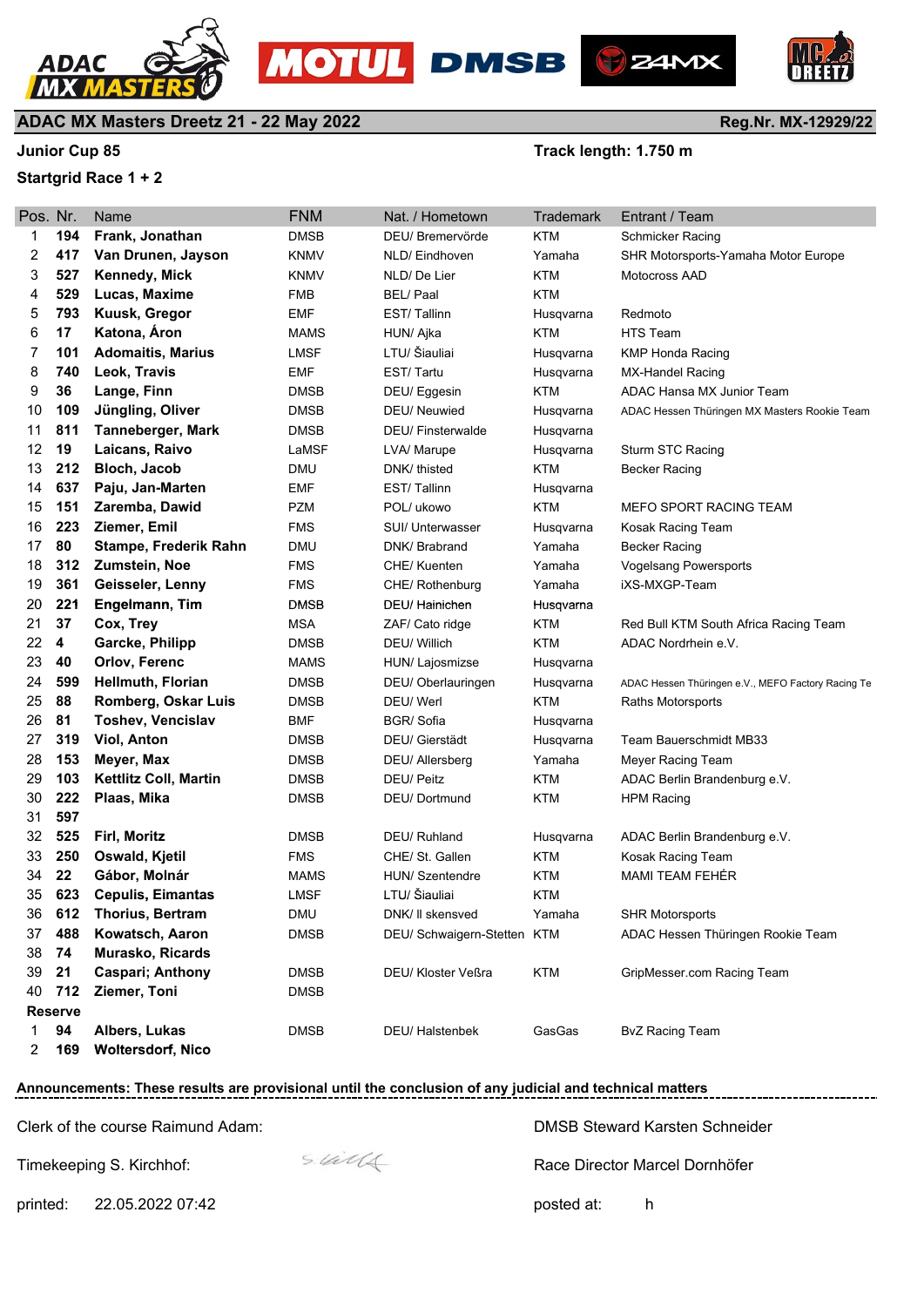





**21.05.2022 14:00** 



## **51. Dreetzer Motocross - ADAC MX Masters**

### **ADAC MX Junior Cup 85**

**Race 1** 

## **Race (20:00 and 2 Laps) started at 14:00:39**

| Pos | No             | <b>Name</b>                 | <b>FNM</b>  | Nat/Hometown            | Trademark  | Entrant / Team                   | Laps | <b>Total Tm</b> | Diff     | Best Tm In Lap |                | Points         |
|-----|----------------|-----------------------------|-------------|-------------------------|------------|----------------------------------|------|-----------------|----------|----------------|----------------|----------------|
| 1   | 529            | <b>Maxime Lucas</b>         | <b>FMB</b>  | BEL/ Paal               | <b>KTM</b> |                                  | 10   | 25:43.878       |          | 2:16.389       | 4              | 25             |
| 2   | 194            | <b>Jonathan Frank</b>       | <b>DMSB</b> | DEU/ Bremervörde        | <b>KTM</b> | Schmicker Racing                 | 10   | 25:59.178       | 15,300   | 2:16.794       | 2              | 22             |
| 3   | 101            | <b>Marius Adomaitis</b>     | <b>LMSF</b> | LTU/ Šiauliai           | Husqvarna  | KMP Honda Racing                 | 10   | 26:02.525       | 18.647   | 2:20.066       | $\overline{4}$ | 20             |
| 4   | 417            | Jayson Van Drunen           | <b>KNMV</b> | NLD/ Eindhoven          | Yamaha     | SHR Motorsports-Yamaha Motor     | 10   | 26:31.670       | 47.792   | 2:20.720       | 6              | 18             |
| 5   | 527            | <b>Mick Kennedy</b>         | <b>KNMV</b> | NLD/ De Lier            | <b>KTM</b> | Motocross AAD                    | 10   | 26:40.827       | 56.949   | 2:20.847       | 6              | 16             |
| 6   | 811            | <b>Mark Tanneberger</b>     | <b>DMSB</b> | DEU/ Finsterwalde       | Husqvarna  |                                  | 10   | 26:53.127       | 1:09.249 | 2:23.631       | $\overline{4}$ | 15             |
| 7   | 793            | <b>Gregor Kuusk</b>         | EMF         | EST/Tallinn             | Husqvarna  | Redmoto                          | 10   | 26:53.896       | 1:10.018 | 2:20.924       | $\overline{4}$ | 14             |
| 8   | 103            | <b>Martin Kettlitz Coll</b> | <b>DMSB</b> | DEU/ Peitz              | <b>KTM</b> | ADAC Berlin Brandenburg e.V.     | 10   | 27:12.916       | 1:29.038 | 2:24.765       | 3              | 13             |
| 9   | 623            | <b>Eimantas Cepulis</b>     | <b>LMSF</b> | LTU/ Šiauliai           | <b>KTM</b> |                                  | 10   | 27:18.673       | 1:34.795 | 2:25.032       | 3              | 12             |
| 10  | 525            | <b>Moritz Firl</b>          | <b>DMSB</b> | DEU/ Ruhland            | Husqvarna  | ADAC Berlin Brandenburg e.V.     | 10   | 27:22.525       | 1:38.647 | 2:26.836       | $\overline{4}$ | 11             |
| 11  | 637            | Jan-Marten Paju             | EMF         | EST/Tallinn             | Husqvarna  |                                  | 10   | 27:24.337       | 1:40.459 | 2:25.960       | 10             | 10             |
| 12  | 223            | <b>Emil Ziemer</b>          | <b>FMS</b>  | SUI/ Unterwasser        | Husqvarna  | Kosak Racing Team                | 10   | 27:30.324       | 1:46.446 | 2:26.510       | 2              | 9              |
| 13  | 222            | <b>Mika Plaas</b>           | <b>DMSB</b> | DEU/ Dortmund           | <b>KTM</b> | <b>HPM Racing</b>                | 10   | 27:40.942       | 1:57.064 | 2:27.873       | 6              | 8              |
| 14  | 37             | <b>Trey Cox</b>             | <b>MSA</b>  | ZAF/ Cato ridge         | <b>KTM</b> | Red Bull KTM South Africa Racing | 10   | 27:41.964       | 1:58.086 | 2:23.939       | 4              | $\overline{7}$ |
| 15  | 599            | <b>Florian Hellmuth</b>     | <b>DMSB</b> | DEU/ Oberlauringen      | Husqvarna  | ADAC Hessen Thüringen e.V., ME   | 10   | 27:43.684       | 1:59.806 | 2:28.419       | 3              | 6              |
| 16  | 40             | <b>Ferenc Orlov</b>         | <b>MAMS</b> | HUN/ Lajosmizse         | Husqvarna  |                                  | 10   | 27:45.267       | 2:01.389 | 2:27.281       | 3              | 5              |
| 17  | 361            | <b>Lenny Geisseler</b>      | <b>FMS</b>  | CHE/ Rothenburg         | Yamaha     | iXS-MXGP-Team                    | 10   | 27:46.593       | 2:02.715 | 2:28.271       | $\overline{7}$ | $\overline{4}$ |
| 18  | 740            | <b>Travis Leok</b>          | EMF         | EST/Tartu               | Husqvarna  | MX-Handel Racing                 | 10   | 27:47.050       | 2:03.172 | 2:21.622       | $\overline{7}$ | 3              |
| 19  | 488            | <b>Aaron Kowatsch</b>       | <b>DMSB</b> | DEU/ Schwaigern-Stetten | <b>KTM</b> | ADAC Hessen Thüringen Rookie     | 10   | 27:47.494       | 2:03.616 | 2:27.102       | 9              | $\overline{2}$ |
| 20  | 88             | <b>Oskar Luis Romberg</b>   | <b>DMSB</b> | DEU/ Werl               | <b>KTM</b> | Raths Motorsports                | 10   | 27:49.413       | 2:05.535 | 2:26.883       | $\overline{4}$ | $\mathbf{1}$   |
| 21  | 36             | <b>Finn Lange</b>           | <b>DMSB</b> | DEU/ Eggesin            | <b>KTM</b> | ADAC Hansa MX Junior Team        | 10   | 27:51.826       | 2:07.948 | 2:27.356       | $\overline{4}$ | $\mathbf 0$    |
| 22  | 19             | <b>Raivo Laicans</b>        | LaMSF       | LVA/ Marupe             | Husqvarna  | Sturm STC Racing                 | 10   | 27:57.800       | 2:13.922 | 2:26.619       | 8              | $\pmb{0}$      |
| 23  | 17             | <b>Áron Katona</b>          | <b>MAMS</b> | HUN/ Ajka               | <b>KTM</b> | <b>HTS Team</b>                  | 10   | 27:59.511       | 2:15.633 | 2:26.264       | 10             | $\pmb{0}$      |
| 24  | 153            | <b>Max Meyer</b>            | <b>DMSB</b> | DEU/ Allersberg         | Yamaha     | Meyer Racing Team                | 10   | 28:02.145       | 2:18.267 | 2:28.724       | $\overline{4}$ | $\mathbf 0$    |
| 25  | 312            | <b>Noe Zumstein</b>         | <b>FMS</b>  | CHE/ Kuenten            | Yamaha     | Vogelsang Powersports            | 10   | 28:04.595       | 2:20.717 | 2:27.311       | 3              | $\pmb{0}$      |
| 26  | 22             | <b>Molnár Gábor</b>         | <b>MAMS</b> | HUN/ Szentendre         | <b>KTM</b> | MAMI TEAM FEHÉR                  | 10   | 28:06.452       | 2:22.574 | 2:28.293       | $\overline{4}$ | $\pmb{0}$      |
| 27  | 109            | Oliver Jüngling             | <b>DMSB</b> | DEU/ Neuwied            | Husqvarna  | ADAC Hessen Thüringen MX Mas     | 10   | 28:06.535       | 2:22.657 | 2:27.454       | 2              | 0              |
| 28  | 151            | <b>Dawid Zaremba</b>        | PZM         | POL/ ukowo              | <b>KTM</b> | MEFO SPORT RACING TEAM           | 10   | 28:10.318       | 2:26.440 | 2:27.088       | 9              | $\mathbf 0$    |
| 29  | $\overline{4}$ | <b>Philipp Garcke</b>       | <b>DMSB</b> | DEU/ Willich            | <b>KTM</b> | ADAC Nordrhein e.V.              | 10   | 28:11.492       | 2:27.614 | 2:29.147       | $\overline{2}$ | 0              |
| 30  | 212            | <b>Jacob Bloch</b>          | <b>DMU</b>  | DNK/ thisted            | <b>KTM</b> | Becker Racing                    | 10   | 28:14.283       | 2:30.405 | 2:26.343       | $\overline{2}$ | 0              |
| 31  | 81             | <b>Vencislav Toshev</b>     | <b>BMF</b>  | BGR/ Sofia              | Husqvarna  |                                  | 10   | 28:17.595       | 2:33.717 | 2:29.138       | $\overline{2}$ | 0              |
| 32  | 221            | <b>Tim Engelmann</b>        | <b>DMSB</b> | DEU/ Hainichen          | Husqvarna  |                                  | 10   | 28:36.446       | 2:52.568 | 2:27.616       | $\overline{7}$ | $\mathbf 0$    |
| 33  | 612            | <b>Bertram Thorius</b>      | <b>DMU</b>  | DNK/ II skensved        | Yamaha     | <b>SHR Motorsports</b>           | 9    | 25:46.776       | 1 Lap    | 2:29.528       | $\overline{2}$ | $\mathbf 0$    |
| 34  | 319            | <b>Anton Viol</b>           | <b>DMSB</b> | DEU/ Gierstädt          | Husqvarna  | Team Bauerschmidt MB33           | 9    | 25:50.271       | 1 Lap    | 2:29.976       | $\overline{4}$ | $\pmb{0}$      |
| 35  | 21             | <b>Anthony Caspari</b>      | <b>DMSB</b> | DEU/ Kloster Veßra      | <b>KTM</b> | GripMesser.com Racing Team       | 9    | 26:15.812       | 1 Lap    | 2:32.308       | $\overline{2}$ | $\pmb{0}$      |
| 36  | 74             | <b>Ricards Murasko</b>      | LaMSF       | LTV/ Riga               | <b>KTM</b> | Rynopower Germany powered Ka     | 9    | 27:50.540       | 1 Lap    | 2:32.755       | 2              | 0              |
| 37  | 250            | <b>Kjetil Oswald</b>        | <b>FMS</b>  | CHE/ St. Gallen         | <b>KTM</b> | Kosak Racing Team                | 7    | 20:59.221       | 3 Laps   | 2:29.330       | $\overline{4}$ | $\pmb{0}$      |
| 38  | 597            | <b>Raphael Hellmuth</b>     | <b>DMSB</b> | GER/ Oberlauringen      | Husqvarna  | ADAC Hessen-Thüringen e.V./ME    | 6    | 18:48.502       | 4 Laps   | 2:29.592       | 3              | 0              |
| 39  | 80             | Frederik Rahn Stamp         | <b>DMU</b>  | DNK/ Brabrand           | Yamaha     | <b>Becker Racing</b>             | 4    | 12:41.443       | 6 Laps   | 2:26.970       | $\overline{4}$ | $\mathbf 0$    |
| 40  | 712            | <b>Toni Ziemer</b>          | <b>DMSB</b> |                         |            |                                  |      | 6:49.097        | 9 Laps   | 4:11.790       | $\mathbf{1}$   | 0              |

#### **Announcements**

**Printed: 21.05.2022 14:30:08** 

These results are provisional until the conclusion of any judicial and technical matters! Weather: rainy 13 degrees, dry track Started: 40 Classified: 40 Not classified: 0 #811 holeshot

| <b>Margin of Victory</b>                                           | Ø km/h                                                 | <b>Best Lap Tm</b> | km/h                                     | Best Lap by                                      |
|--------------------------------------------------------------------|--------------------------------------------------------|--------------------|------------------------------------------|--------------------------------------------------|
| 15.300                                                             | 40,806                                                 | 2:16.389           | 46,191                                   | 529 - Maxime Lucas                               |
|                                                                    | Official Timing camp-company.de / mwraceconsulting.com |                    |                                          | <b>Orbits</b>                                    |
| Timekeeping S. Kirchhof:                                           | sulls                                                  |                    | Clerk of the course Raimund Adam:        |                                                  |
| DMSB Steward Karsten Schneider:<br>Race Director Marcel Dornhöfer: |                                                        |                    | posted at:<br>h<br>Reg. Nr.: MX 12929/22 | www.mylaps.com<br>Licensed to: Camp Company GmbH |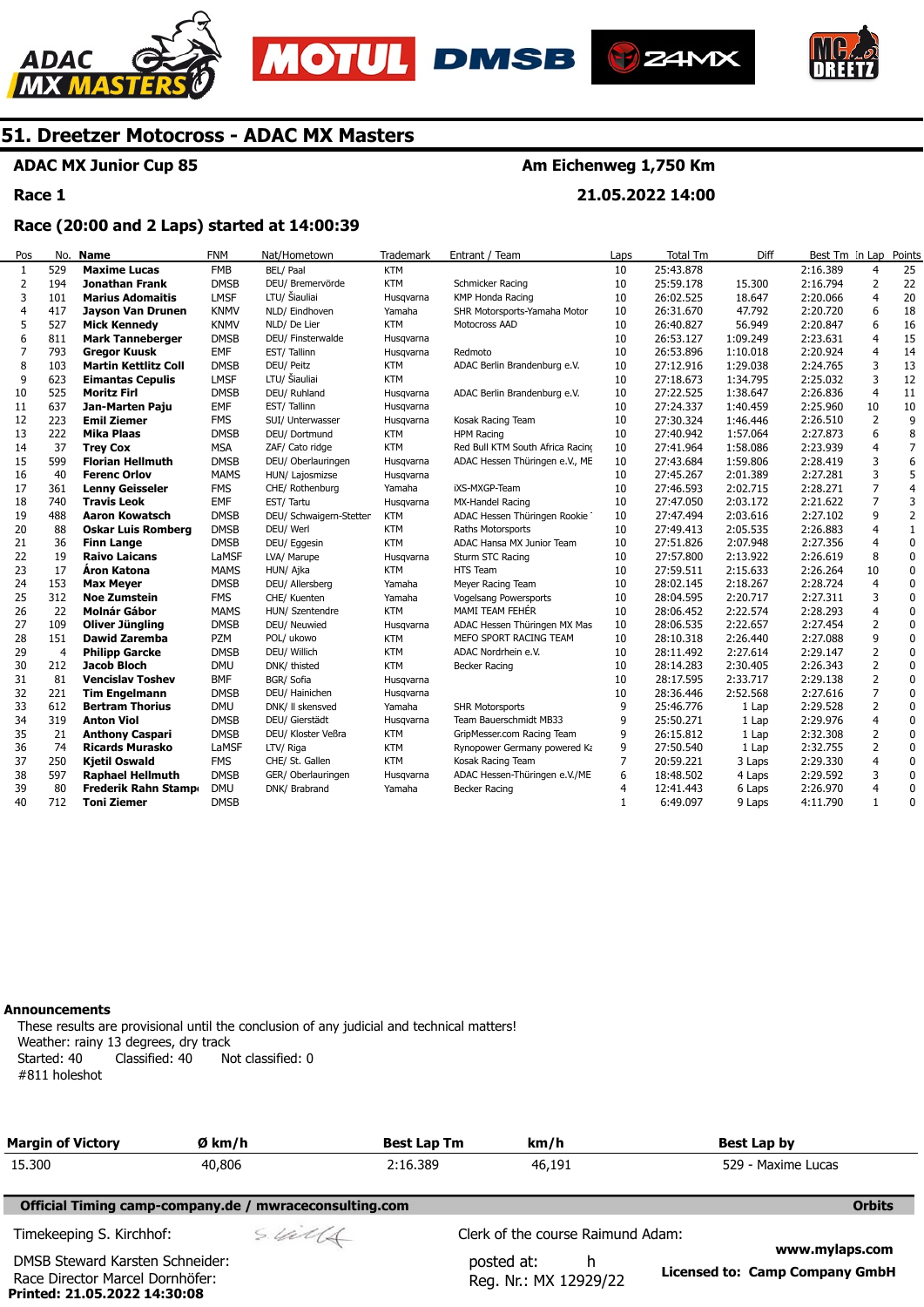







#### **ADAC MX Junior Cup 85**

#### **Race 1**

## **Am Eichenweg 1,750 Km**

**21.05.2022 14:00** 

**Race (20:00 and 2 Laps) started at 14:00:39** 

| Lap                     | <b>Time of Day</b>                   | Lap Tm               | S1 Tm                | S <sub>2</sub> Tm    | Lap                               | <b>Time of Day</b>           | Lap Tm               | S1 Tm                | S <sub>2</sub> Tm    |
|-------------------------|--------------------------------------|----------------------|----------------------|----------------------|-----------------------------------|------------------------------|----------------------|----------------------|----------------------|
|                         |                                      |                      |                      |                      | 5                                 | 14:15:03.042                 | 2:24.630             | 1:11.862             | 1:12.768             |
| (529) Maxime Lucas      |                                      |                      |                      |                      | 6                                 | 14:17:36.870                 | 2:33.828             | 1:12.731             | 1:21.097             |
| 1                       | 14:05:32.276                         | 2:20.898             | 1:09.729             | 1:11.169             | 7                                 | 14:20:08.210                 | 2:31.340             | 1:14.800             | 1:16.540             |
| $\overline{\mathbf{c}}$ | 14:07:50.047                         | 2:17.771             | 1:07.822             | 1:09.949             | 8                                 | 14:22:38.178                 | 2:29.968             | 1:15.320             | 1:14.648             |
| 3                       | 14:10:07.508                         | 2:17.461             | 1:08.288             | 1:09.173             | 9                                 | 14:25:06.097                 | 2:27.919             | 1:13.454             | 1:14.465             |
| $\overline{\mathbf{4}}$ | 14:12:23.897                         | 2:16.389             | 1:07.586             | 1:08.803             | 10                                | 14:27:32.195                 | 2:26.098             | 1:13.318             | 1:12.780             |
| 5                       | 14:14:44.801                         | 2:20.904             | 1:09.193             | 1:11.711             |                                   |                              |                      |                      |                      |
| 6                       | 14:17:02.407                         | 2:17.606             | 1:09.101             | 1:08.505             | (793) Gregor Kuusk                |                              |                      |                      |                      |
| $\overline{7}$          | 14:19:20.499                         | 2:18.092             | 1:08.560             | 1:09.532             | 1                                 | 14:05:46.912                 | 2:26.905             | 1:13.246             | 1:13.659             |
| 8                       | 14:21:39.253                         | 2:18.754             | 1:08.370             | 1:10.384             | $\overline{2}$                    | 14:08:10.157                 | 2:23.245             | 1:12.683             | 1:10.562             |
| 9                       | 14:24:00.161                         | 2:20.908             | 1:10.751             | 1:10.157             | 3                                 | 14:10:33.689                 | 2:23.532             | 1:11.789             | 1:11.743             |
| 10                      | 14:26:22.946                         | 2:22.785             | 1:10.411             | 1:12.374             | 4<br>5                            | 14:12:54.613<br>14:15:19.069 | 2:20.924             | 1:10.005<br>1:11.557 | 1:10.919<br>1:12.899 |
|                         |                                      |                      |                      |                      | 6                                 | 14:17:59.694                 | 2:24.456<br>2:40.625 | 1:14.075             | 1:26.550             |
| 1                       | (194) Jonathan Frank<br>14:05:26.313 | 2:17.195             | 1:07.982             | 1:09.213             | 7                                 | 14:20:21.076                 | 2:21.382             | 1:10.307             | 1:11.075             |
| 2                       | 14:07:43.107                         | 2:16.794             | 1:08.584             | 1:08.210             | 8                                 | 14:22:45.874                 | 2:24.798             | 1:12.133             | 1:12.665             |
| 3                       | 14:10:09.781                         | 2:26.674             | 1:08.753             | 1:17.921             | 9                                 | 14:25:09.754                 | 2:23.880             | 1:11.966             | 1:11.914             |
| $\overline{\mathbf{4}}$ | 14:12:26.658                         | 2:16.877             | 1:08.115             | 1:08.762             | 10                                | 14:27:32.964                 | 2:23.210             | 1:11.181             | 1:12.029             |
| 5                       | 14:14:45.999                         | 2:19.341             | 1:09.693             | 1:09.648             |                                   |                              |                      |                      |                      |
| 6                       | 14:17:05.225                         | 2:19.226             | 1:09.249             | 1:09.977             |                                   | (103) Martin Kettlitz Coll   |                      |                      |                      |
| $\overline{7}$          | 14:19:25.492                         | 2:20.267             | 1:08.778             | 1:11.489             | $\mathbf{1}$                      | 14:05:38.316                 | 2:28.235             | 1:14.521             | 1:13.714             |
| 8                       | 14:21:47.836                         | 2:22.344             | 1:10.416             | 1:11.928             | $\overline{2}$                    | 14:08:06.037                 | 2:27.721             | 1:13.756             | 1:13.965             |
| 9                       | 14:24:14.557                         | 2:26.721             | 1:16.235             | 1:10.486             | 3                                 | 14:10:30.802                 | 2:24.765             | 1:11.735             | 1:13.030             |
| 10                      | 14:26:38.246                         | 2:23.689             | 1:11.689             | 1:12.000             | 4                                 | 14:12:58.233                 | 2:27.431             | 1:13.290             | 1:14.141             |
|                         |                                      |                      |                      |                      | 5                                 | 14:15:26.186                 | 2:27.953             | 1:14.102             | 1:13.851             |
|                         | (101) Marius Adomaitis               |                      |                      |                      | 6                                 | 14:17:53.391                 | 2:27.205             | 1:13.261             | 1:13.944             |
| 1                       | 14:05:22.345                         | 2:22.396             | 1:10.867             | 1:11.529             | $\overline{7}$                    | 14:20:21.758                 | 2:28.367             | 1:12.972             | 1:15.395             |
| 2                       | 14:07:42.804                         | 2:20.459             | 1:10.640             | 1:09.819             | 8                                 | 14:22:50.450                 | 2:28.692             | 1:13.706             | 1:14.986             |
| 3                       | 14:10:03.078                         | 2:20.274             | 1:10.600             | 1:09.674             | 9                                 | 14:25:19.571                 | 2:29.121             | 1:13.634             | 1:15.487             |
| 4                       | 14:12:23.144                         | 2:20.066             | 1:10.162             | 1:09.904             | 10                                | 14:27:51.984                 | 2:32.413             | 1:15.928             | 1:16.485             |
| 5                       | 14:14:43.461                         | 2:20.317             | 1:09.340             | 1:10.977             |                                   |                              |                      |                      |                      |
| 6                       | 14:17:06.818                         | 2:23.357             | 1:11.642             | 1:11.715             |                                   | (623) Eimantas Cepulis       |                      |                      |                      |
| $\overline{7}$          | 14:19:30.367                         | 2:23.549             | 1:12.124             | 1:11.425             | 1                                 | 14:05:34.541                 | 2:26.092             | 1:12.254             | 1:13.838             |
| 8                       | 14:21:54.965                         | 2:24.598             | 1:11.845             | 1:12.753             | $\overline{2}$                    | 14:08:00.307                 | 2:25.766             | 1:12.586             | 1:13.180             |
| 9                       | 14:24:18.087                         | 2:23.122             | 1:10.602             | 1:12.520             | 3                                 | 14:10:25.339                 | 2:25.032             | 1:11.482             | 1:13.550             |
| 10                      | 14:26:41.593                         | 2:23.506             | 1:12.119             | 1:11.387             | 4                                 | 14:12:51.232                 | 2:25.893             | 1:11.849             | 1:14.044             |
|                         |                                      |                      |                      |                      | 5                                 | 14:15:17.707                 | 2:26.475             | 1:13.454             | 1:13.021             |
|                         | (417) Jayson Van Drunen              |                      |                      |                      | 6                                 | 14:17:50.424                 | 2:32.717             | 1:16.582             | 1:16.135             |
| 1                       | 14:05:44.754                         | 2:25.877             | 1:13.602             | 1:12.275             | 7                                 | 14:20:20.527                 | 2:30.103             | 1:14.195             | 1:15.908             |
| $\overline{\mathbf{c}}$ | 14:08:09.728                         | 2:24.974             | 1:10.364             | 1:14.610             | 8                                 | 14:22:51.630                 | 2:31.103             | 1:14.641             | 1:16.462             |
| 3                       | 14:10:33.048                         | 2:23.320             | 1:10.912             | 1:12.408             | 9                                 | 14:25:23.522                 | 2:31.892             | 1:14.347             | 1:17.545             |
| 4                       | 14:12:55.680                         | 2:22.632             | 1:09.734             | 1:12.898             | 10                                | 14:27:57.741                 | 2:34.219             | 1:16.652             | 1:17.567             |
| 5                       | 14:15:18.246                         | 2:22.566             | 1:11.386             | 1:11.180             |                                   |                              |                      |                      |                      |
| 6                       | 14:17:38.966                         | 2:20.720             | 1:10.029             | 1:10.691             | (525) Moritz Firl<br>$\mathbf{1}$ | 14:05:41.522                 |                      | 1:13.722             | 1:14.675             |
| $\boldsymbol{7}$        | 14:20:00.384                         | 2:21.418             | 1:10.611             | 1:10.807             | $\overline{2}$                    | 14:08:12.862                 | 2:28.397<br>2:31.340 | 1:13.187             | 1:18.153             |
| 8                       | 14:22:24.010                         | 2:23.626             | 1:10.347             | 1:13.279             | 3                                 | 14:10:39.817                 | 2:26.955             | 1:12.208             | 1:14.747             |
| 9<br>10                 | 14:24:46.205<br>14:27:10.738         | 2:22.195<br>2:24.533 | 1:10.215<br>1:11.713 | 1:11.980<br>1:12.820 | 4                                 | 14:13:06.653                 | 2:26.836             | 1:12.632             | 1:14.204             |
|                         |                                      |                      |                      |                      | 5                                 | 14:15:33.987                 | 2:27.334             | 1:14.432             | 1:12.902             |
| (527) Mick Kennedy      |                                      |                      |                      |                      | 6                                 | 14:18:04.309                 | 2:30.322             | 1:14.938             | 1:15.384             |
| 1                       | 14:05:40.988                         | 2:35.634             | 1:20.016             | 1:15.618             | 7                                 | 14:20:32.793                 | 2:28.484             | 1:12.013             | 1:16.471             |
| 2                       | 14:08:06.840                         | 2:25.852             | 1:12.751             | 1:13.101             | 8                                 | 14:23:01.449                 | 2:28.656             | 1:12.818             | 1:15.838             |
| 3                       | 14:10:30.446                         | 2:23.606             | 1:11.803             | 1:11.803             | 9                                 | 14:25:30.408                 | 2:28.959             | 1:12.822             | 1:16.137             |
| 4                       | 14:12:53.742                         | 2:23.296             | 1:11.854             | 1:11.442             | 10                                | 14:28:01.593                 | 2:31.185             | 1:15.917             | 1:15.268             |
| 5                       | 14:15:17.119                         | 2:23.377             | 1:11.729             | 1:11.648             |                                   |                              |                      |                      |                      |
| 6                       | 14:17:37.966                         | 2:20.847             | 1:09.830             | 1:11.017             |                                   | (637) Jan-Marten Paju        |                      |                      |                      |
| 7                       | 14:20:04.084                         | 2:26.118             | 1:12.246             | 1:13.872             | $\mathbf{1}$                      | 14:05:50.919                 | 2:31.122             | 1:18.245             | 1:12.877             |
| 8                       | 14:22:27.330                         | 2:23.246             | 1:10.223             | 1:13.023             | $\overline{\mathbf{c}}$           | 14:08:18.382                 | 2:27.463             | 1:12.081             | 1:15.382             |
| 9                       | 14:24:53.026                         | 2:25.696             | 1:11.622             | 1:14.074             | 3                                 | 14:10:45.542                 | 2:27.160             | 1:12.933             | 1:14.227             |
| 10                      | 14:27:19.895                         | 2:26.869             | 1:12.649             | 1:14.220             | 4                                 | 14:13:11.889                 | 2:26.347             | 1:12.229             | 1:14.118             |
|                         |                                      |                      |                      |                      | 5                                 | 14:15:38.541                 | 2:26.652             | 1:13.655             | 1:12.997             |
|                         | (811) Mark Tanneberger               |                      |                      |                      | 6                                 | 14:18:15.097                 | 2:36.556             | 1:23.333             | 1:13.223             |
| 1                       | 14:05:23.945                         | 2:24.148             | 1:12.770             | 1:11.378             | 7                                 | 14:20:42.727                 | 2:27.630             | 1:12.489             | 1:15.141             |
| 2                       | 14:07:48.933                         | 2:24.988             | 1:12.875             | 1:12.113             | 8                                 | 14:23:09.826                 | 2:27.099             | 1:13.279             | 1:13.820             |
| 3                       | 14:10:14.781                         | 2:25.848             | 1:12.429             | 1:13.419             | 9                                 | 14:25:37.445                 | 2:27.619             | 1:12.757             | 1:14.862             |
| 4                       | 14:12:38.412                         | 2:23.631             | 1:11.660             | 1:11.971             | 10                                | 14:28:03.405                 | 2:25.960             | 1:12.683             | 1:13.277             |

#### **Official Timing camp-company.de / mwraceconsulting.com <b>Orbits and Company.de Company** orbits **Orbits Orbits**

**www.mylaps.com**  Reg. Nr.: MX-12929/22 Licensed to: Camp Company GmbH posted at: h Timekeeping S. Kirchhof:  $\le \frac{1}{2}$  Clerk of the course Raimund Adam: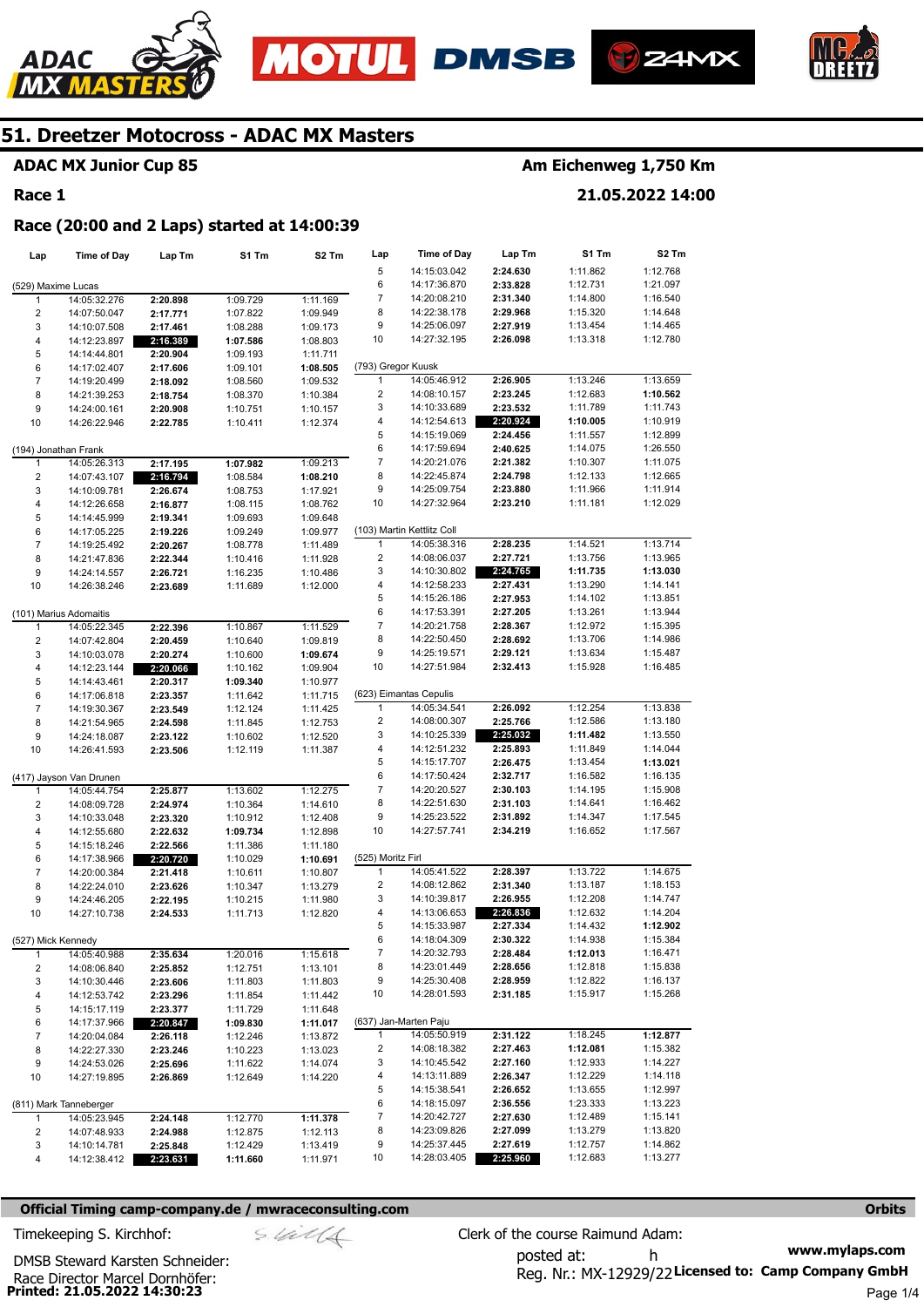







## **ADAC MX Junior Cup 85**

#### **Race 1**

## **Am Eichenweg 1,750 Km**

**21.05.2022 14:00** 

#### **Race (20:00 and 2 Laps) started at 14:00:39**

| Lap                 | Time of Day                  | Lap Tm               | S1 Tm                | S2 Tm                | Lap                | Time of Day                          | Lap Tm               | S1 Tm                | S <sub>2</sub> Tm    |
|---------------------|------------------------------|----------------------|----------------------|----------------------|--------------------|--------------------------------------|----------------------|----------------------|----------------------|
|                     |                              |                      |                      |                      | 5                  | 14:15:57.081                         | 2:28.792             | 1:14.384             | 1:14.408             |
| (223) Emil Ziemer   |                              |                      |                      |                      | 6                  | 14:18:28.694                         | 2:31.613             | 1:14.998             | 1:16.615             |
| 1                   | 14:05:33.046                 | 2:28.507             | 1:13.018             | 1:15.489             | 7                  | 14:20:56.965                         | 2:28.271             | 1:13.544             | 1:14.727             |
| 2                   | 14:07:59.556                 | 2:26.510             | 1:12.204             | 1:14.306             | 8                  | 14:23:26.545                         | 2:29.580             | 1:13.700             | 1:15.880             |
| 3                   | 14:10:27.666                 | 2:28.110             | 1:12.803             | 1:15.307             | 9                  | 14:25:54.881                         | 2:28.336             | 1:12.576             | 1:15.760             |
| 4                   | 14:12:56.265                 | 2:28.599             | 1:13.499             | 1:15.100             | 10                 | 14:28:25.661                         | 2:30.780             | 1:13.639             | 1:17.141             |
| 5                   | 14:15:28.719                 | 2:32.454             | 1:17.302             | 1:15.152             |                    |                                      |                      |                      |                      |
| 6                   | 14:18:00.350                 | 2:31.631             | 1:14.723             | 1:16.908             | (740) Travis Leok  |                                      |                      |                      |                      |
| $\overline{7}$      | 14:20:30.721                 | 2:30.371             | 1:14.792             | 1:15.579             | 1                  | 14:05:56.709                         | 2:32.785             | 1:16.287             | 1:16.498             |
| 8                   | 14:23:03.553                 | 2:32.832             | 1:15.537             | 1:17.295             | 2                  | 14:08:25.641                         | 2:28.932             | 1:11.899             | 1:17.033             |
| 9                   | 14:25:34.936                 | 2:31.383             | 1:14.548             | 1:16.835             | 3                  | 14:10:52.580                         | 2:26.939             | 1:13.562             | 1:13.377             |
| 10                  | 14:28:09.392                 | 2:34.456             | 1:17.129             | 1:17.327             | 4                  | 14:13:19.389                         | 2:26.809             | 1:14.144             | 1:12.665             |
|                     |                              |                      |                      |                      | 5                  | 14:15:51.979                         | 2:32.590             | 1:16.222             | 1:16.368             |
| (222) Mika Plaas    |                              |                      |                      |                      | 6                  | 14:18:19.208                         | 2:27.229             | 1:15.504             | 1:11.725             |
| 1                   | 14:05:39.802                 | 2:30.329             | 1:15.238             | 1:15.091             | 7                  | 14:20:40.830                         | 2:21.622             | 1:11.020             | 1:10.602             |
| $\overline{c}$      | 14:08:08.710                 | 2:28.908             | 1:13.508             | 1:15.400             | 8                  | 14:23:04.529                         | 2:23.699             | 1:10.560             | 1:13.139             |
| 3                   | 14:10:38.462                 | 2:29.752             | 1:14.171             | 1:15.581             | 9                  | 14:25:57.165                         | 2:52.636             | 1:10.304             | 1:42.332             |
| 4                   | 14:13:08.330                 | 2:29.868             | 1:12.988             | 1:16.880             | 10                 | 14:28:26.118                         | 2:28.953             | 1:12.143             | 1:16.810             |
| 5                   | 14:15:49.949                 | 2:41.619             | 1:26.171             | 1:15.448             |                    |                                      |                      |                      |                      |
| 6                   | 14:18:17.822                 | 2:27.873             | 1:14.265             | 1:13.608             | 1                  | (488) Aaron Kowatsch<br>14:05:43.830 | 2:28.065             | 1:13.582             |                      |
| $\overline{7}$<br>8 | 14:20:47.073                 | 2:29.251             | 1:13.327             | 1:15.924             | $\overline{2}$     | 14:08:12.137                         | 2:28.307             | 1:12.760             | 1:14.483<br>1:15.547 |
| 9                   | 14:23:18.843                 | 2:31.770             | 1:15.939             | 1:15.831             | 3                  | 14:10:42.123                         | 2:29.986             | 1:14.237             | 1:15.749             |
| 10                  | 14:25:48.116<br>14:28:20.010 | 2:29.273<br>2:31.894 | 1:13.717<br>1:15.752 | 1:15.556<br>1:16.142 | 4                  | 14:13:09.562                         | 2:27.439             | 1:12.588             | 1:14.851             |
|                     |                              |                      |                      |                      | 5                  | 14:15:56.323                         | 2:46.761             | 1:14.890             | 1:31.871             |
| (37) Trey Cox       |                              |                      |                      |                      | 6                  | 14:18:31.999                         | 2:35.676             | 1:13.964             | 1:21.712             |
| 1                   | 14:05:43.108                 | 2:25.949             | 1:12.808             | 1:13.141             | 7                  | 14:21:01.644                         | 2:29.645             | 1:12.156             | 1:17.489             |
| 2                   | 14:08:09.259                 | 2:26.151             | 1:12.857             | 1:13.294             | 8                  | 14:23:30.782                         | 2:29.138             | 1:14.043             | 1:15.095             |
| 3                   | 14:10:50.525                 | 2:41.266             | 1:14.146             | 1:27.120             | 9                  | 14:25:57.884                         | 2:27.102             | 1:12.118             | 1:14.984             |
| 4                   | 14:13:14.464                 | 2:23.939             | 1:11.836             | 1:12.103             | 10                 | 14:28:26.562                         | 2:28.678             | 1:14.918             | 1:13.760             |
| 5                   | 14:15:43.371                 | 2:28.907             | 1:13.093             | 1:15.814             |                    |                                      |                      |                      |                      |
| 6                   | 14:18:10.700                 | 2:27.329             | 1:13.646             | 1:13.683             |                    | (88) Oskar Luis Romberg              |                      |                      |                      |
| $\overline{7}$      | 14:20:39.396                 | 2:28.696             | 1:13.529             | 1:15.167             | 1                  | 14:05:54.937                         | 2:32.070             | 1:15.783             | 1:16.287             |
| 8                   | 14:23:19.439                 | 2:40.043             | 1:11.116             | 1:28.927             | 2                  | 14:08:22.106                         | 2:27.169             | 1:12.852             | 1:14.317             |
| 9                   | 14:25:49.137                 | 2:29.698             | 1:13.814             | 1:15.884             | 3                  | 14:10:52.150                         | 2:30.044             | 1:14.933             | 1:15.111             |
| 10                  | 14:28:21.032                 | 2:31.895             | 1:16.226             | 1:15.669             | 4                  | 14:13:19.033                         | 2:26.883             | 1:12.932             | 1:13.951             |
|                     |                              |                      |                      |                      | 5                  | 14:15:50.957                         | 2:31.924             | 1:15.781             | 1:16.143             |
|                     | (599) Florian Hellmuth       |                      |                      |                      | 6                  | 14:18:25.463                         | 2:34.506             | 1:17.883             | 1:16.623             |
| 1                   | 14:05:37.877                 | 2:29.800             | 1:14.667             | 1:15.133             | 7                  | 14:20:54.658                         | 2:29.195             | 1:13.071             | 1:16.124             |
| $\overline{2}$      | 14:08:07.692                 | 2:29.815             | 1:13.585             | 1:16.230             | 8                  | 14:23:24.787                         | 2:30.129             | 1:14.399             | 1:15.730             |
| 3                   | 14:10:36.111                 | 2:28.419             | 1:12.556             | 1:15.863             | 9                  | 14:25:56.546                         | 2:31.759             | 1:16.150             | 1:15.609             |
| 4                   | 14:13:07.054                 | 2:30.943             | 1:14.952             | 1:15.991             | 10                 | 14:28:28.481                         | 2:31.935             | 1:15.093             | 1:16.842             |
| 5                   | 14:15:37.434                 | 2:30.380             | 1:15.751             | 1:14.629             |                    |                                      |                      |                      |                      |
| 6                   | 14:18:08.621                 | 2:31.187             | 1:13.665             | 1:17.522             | (36) Finn Lange    |                                      |                      |                      |                      |
| $\boldsymbol{7}$    | 14:20:42.026                 | 2:33.405             | 1:15.041             | 1:18.364             | 1                  | 14:05:55.946                         | 2:33.442             | 1:16.797             | 1:16.645             |
| 8                   | 14:23:13.842                 | 2:31.816             | 1:13.526             | 1:18.290             | 2<br>3             | 14:08:23.927<br>14:10:57.038         | 2:27.981<br>2:33.111 | 1:13.406<br>1:16.625 | 1:14.575<br>1:16.486 |
| 9<br>10             | 14:25:48.885                 | 2:35.043<br>2:33.867 | 1:16.386<br>1:17.619 | 1:18.657<br>1:16.248 | 4                  | 14:13:24.394                         | 2:27.356             | 1:13.231             | 1:14.125             |
|                     | 14:28:22.752                 |                      |                      |                      | 5                  | 14:15:54.674                         | 2:30.280             | 1:15.338             | 1:14.942             |
| (40) Ferenc Orlov   |                              |                      |                      |                      | 6                  | 14:18:26.215                         | 2:31.541             | 1:16.276             | 1:15.265             |
| 1                   | 14:05:49.211                 | 2:38.177             | 1:24.744             | 1:13.433             | 7                  | 14:20:55.661                         | 2:29.446             | 1:14.119             | 1:15.327             |
| 2                   | 14:08:16.981                 | 2:27.770             | 1:13.237             | 1:14.533             | 8                  | 14:23:27.115                         | 2:31.454             | 1:13.726             | 1:17.728             |
| 3                   | 14:10:44.262                 | 2:27.281             | 1:12.982             | 1:14.299             | 9                  | 14:25:59.397                         | 2:32.282             | 1:15.255             | 1:17.027             |
| 4                   | 14:13:12.619                 | 2:28.357             | 1:12.267             | 1:16.090             | 10                 | 14:28:30.894                         | 2:31.497             | 1:14.972             | 1:16.525             |
| 5                   | 14:15:50.286                 | 2:37.667             | 1:20.512             | 1:17.155             |                    |                                      |                      |                      |                      |
| 6                   | 14:18:21.929                 | 2:31.643             | 1:15.478             | 1:16.165             | (19) Raivo Laicans |                                      |                      |                      |                      |
| 7                   | 14:20:49.605                 | 2:27.676             | 1:12.459             | 1:15.217             | 1                  | 14:05:57.406                         | 2:32.735             | 1:15.765             | 1:16.970             |
| 8                   | 14:23:21.098                 | 2:31.493             | 1:13.895             | 1:17.598             | 2                  | 14:08:24.970                         | 2:27.564             | 1:13.355             | 1:14.209             |
| 9                   | 14:25:52.353                 | 2:31.255             | 1:14.212             | 1:17.043             | 3                  | 14:10:53.773                         | 2:28.803             | 1:13.396             | 1:15.407             |
| 10                  | 14:28:24.335                 | 2:31.982             | 1:14.773             | 1:17.209             | 4                  | 14:13:22.358                         | 2:28.585             | 1:13.491             | 1:15.094             |
|                     |                              |                      |                      |                      | 5                  | 14:16:08.078                         | 2:45.720             | 1:28.031             | 1:17.689             |
|                     | (361) Lenny Geisseler        |                      |                      |                      | 6                  | 14:18:40.290                         | 2:32.212             | 1:16.455             | 1:15.757             |
| $\mathbf{1}$        | 14:05:48.013                 | 2:29.003             | 1:14.949             | 1:14.054             | 7                  | 14:21:10.326                         | 2:30.036             | 1:14.140             | 1:15.896             |
| 2                   | 14:08:18.790                 | 2:30.777             | 1:12.396             | 1:18.381             | 8                  | 14:23:36.945                         | 2:26.619             | 1:11.953             | 1:14.666             |
| 3                   | 14:10:59.533                 | 2:40.743             | 1:13.575             | 1:27.168             | 9                  | 14:26:06.292                         | 2:29.347             | 1:14.218             | 1:15.129             |
| 4                   | 14:13:28.289                 | 2:28.756             | 1:14.318             | 1:14.438             | 10                 | 14:28:36.868                         | 2:30.576             | 1:13.525             | 1:17.051             |

#### **Official Timing camp-company.de / mwraceconsulting.com <b>Orbits and Company.de Company** orbits **Orbits Orbits**

**Printed: 21.05.2022 14:30:23**  Race Director Marcel Dornhöfer:

DMSB Steward Karsten Schneider:

**www.mylaps.com**  Reg. Nr.: MX-12929/22 Licensed to: Camp Company GmbH posted at: h Timekeeping S. Kirchhof:  $\frac{1}{2}$  Clerk of the course Raimund Adam: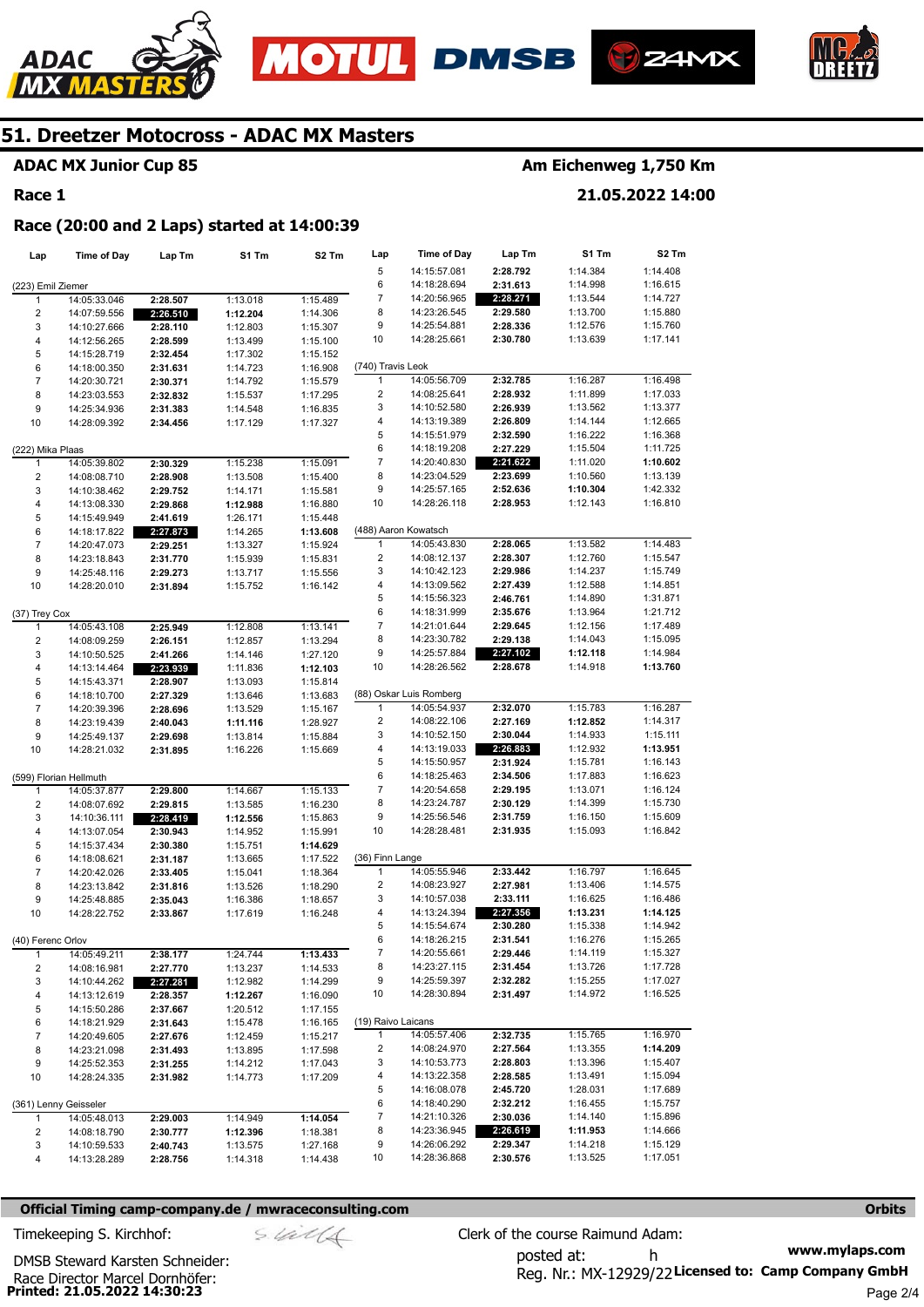







## **ADAC MX Junior Cup 85**

#### **Race 1**

## **Am Eichenweg 1,750 Km**

**21.05.2022 14:00** 

#### **Race (20:00 and 2 Laps) started at 14:00:39**

| Lap                     | <b>Time of Day</b>    | Lap Tm   | S1 Tm    | S2 Tm    | Lap                     | Time of Day           | Lap Tm   | S1 Tm    | S2 Tm    |
|-------------------------|-----------------------|----------|----------|----------|-------------------------|-----------------------|----------|----------|----------|
|                         |                       |          |          |          | 5                       | 14:16:10.288          | 2:46.761 | 1:23.520 | 1:23.241 |
| (17) Aron Katona        |                       |          |          |          | 6                       | 14:18:51.284          | 2:40.996 | 1:25.917 | 1:15.079 |
| 1                       | 14:05:58.667          | 2:41.843 | 1:26.465 | 1:15.378 | $\overline{7}$          | 14:21:23.815          | 2:32.531 | 1:14.021 | 1:18.510 |
| 2                       | 14:08:27.671          | 2:29.004 | 1:15.460 | 1:13.544 | 8                       | 14:23:51.776          | 2:27.961 | 1:13.349 | 1:14.612 |
| 3                       | 14:10:54.899          | 2:27.228 | 1:13.731 | 1:13.497 | 9                       | 14:26:18.864          | 2:27.088 | 1:12.827 | 1:14.261 |
| 4                       | 14:13:41.548          | 2:46.649 | 1:33.323 | 1:13.326 | 10                      | 14:28:49.386          | 2:30.522 | 1:13.559 | 1:16.963 |
| 5                       | 14:16:10.652          | 2:29.104 | 1:14.846 | 1:14.258 |                         |                       |          |          |          |
| 6                       | 14:18:39.047          | 2:28.395 | 1:15.581 | 1:12.814 | (4) Philipp Garcke      |                       |          |          |          |
| $\overline{7}$          | 14:21:07.051          | 2:28.004 | 1:14.125 | 1:13.879 | 1                       | 14:06:03.551          | 2:34.617 | 1:17.595 | 1:17.022 |
| 8                       | 14:23:45.019          | 2:37.968 | 1:12.367 | 1:25.601 | $\overline{c}$          | 14:08:32.698          | 2:29.147 | 1:13.324 | 1:15.823 |
| 9                       | 14:26:12.315          | 2:27.296 | 1:13.542 | 1:13.754 | 3                       | 14:11:03.242          | 2:30.544 | 1:13.848 | 1:16.696 |
| 10                      | 14:28:38.579          | 2:26.264 | 1:13.051 | 1:13.213 | 4                       | 14:13:32.568          | 2:29.326 | 1:14.879 | 1:14.447 |
|                         |                       |          |          |          | 5                       | 14:16:04.777          | 2:32.209 | 1:15.033 | 1:17.176 |
| (153) Max Meyer         |                       |          |          |          | 6                       | 14:18:37.248          | 2:32.471 | 1:14.122 | 1:18.349 |
| 1                       | 14:06:01.413          | 2:31.915 | 1:16.398 | 1:15.517 | 7                       | 14:21:10.085          | 2:32.837 | 1:13.930 | 1:18.907 |
| $\overline{\mathbf{c}}$ | 14:08:32.141          | 2:30.728 | 1:13.887 | 1:16.841 | 8                       | 14:23:44.940          | 2:34.855 | 1:16.132 | 1:18.723 |
| 3                       | 14:11:01.840          | 2:29.699 | 1:13.335 | 1:16.364 | 9                       | 14:26:18.674          | 2:33.734 | 1:15.916 | 1:17.818 |
| 4                       | 14:13:30.564          | 2:28.724 | 1:13.881 | 1:14.843 | 10                      | 14:28:50.560          | 2:31.886 | 1:15.450 | 1:16.436 |
| 5                       | 14:16:01.980          | 2:31.416 | 1:16.160 | 1:15.256 |                         |                       |          |          |          |
| 6                       | 14:18:36.210          | 2:34.230 | 1:15.083 | 1:19.147 | (212) Jacob Bloch       |                       |          |          |          |
| $\boldsymbol{7}$        | 14:21:06.371          | 2:30.161 | 1:14.056 | 1:16.105 | 1                       | 14:05:48.620          | 2:27.186 | 1:15.673 | 1:11.513 |
| 8                       | 14:23:37.435          | 2:31.064 | 1:14.247 | 1:16.817 | 2                       | 14:08:14.963          | 2:26.343 | 1:12.674 | 1:13.669 |
| 9                       | 14:26:09.790          | 2:32.355 | 1:16.660 | 1:15.695 | 3                       | 14:10:42.784          | 2:27.821 | 1:13.262 | 1:14.559 |
| 10                      | 14:28:41.213          | 2:31.423 | 1:14.250 | 1:17.173 | 4                       | 14:13:21.019          | 2:38.235 | 1:12.610 | 1:25.625 |
|                         |                       |          |          |          | 5                       | 14:15:51.671          | 2:30.652 | 1:14.347 | 1:16.305 |
| (312) Noe Zumstein      |                       |          |          |          | 6                       | 14:18:27.482          | 2:35.811 | 1:17.714 | 1:18.097 |
| $\mathbf{1}$            | 14:05:46.035          | 2:28.095 | 1:13.634 | 1:14.461 | $\overline{7}$          | 14:21:18.010          | 2:50.528 | 1:14.180 | 1:36.348 |
| $\overline{\mathbf{c}}$ | 14:08:14.727          | 2:28.692 | 1:14.203 | 1:14.489 | 8                       | 14:23:51.065          | 2:33.055 | 1:16.606 | 1:16.449 |
| 3                       | 14:10:42.038          | 2:27.311 | 1:11.613 | 1:15.698 | 9                       | 14:26:21.737          | 2:30.672 | 1:14.432 | 1:16.240 |
| 4                       | 14:13:11.289          | 2:29.251 | 1:13.907 | 1:15.344 | 10                      | 14:28:53.351          | 2:31.614 | 1:14.459 | 1:17.155 |
| 5                       | 14:15:42.729          | 2:31.440 | 1:15.673 | 1:15.767 |                         |                       |          |          |          |
| 6                       | 14:18:29.262          | 2:46.533 | 1:29.916 | 1:16.617 |                         | (81) Vencislav Toshev |          |          |          |
| $\overline{7}$          | 14:21:01.440          | 2:32.178 | 1:14.151 | 1:18.027 | 1                       | 14:05:59.630          | 2:35.189 | 1:18.204 | 1:16.985 |
| 8                       | 14:23:36.350          | 2:34.910 | 1:16.297 | 1:18.613 | $\overline{\mathbf{c}}$ | 14:08:28.768          | 2:29.138 | 1:14.100 | 1:15.038 |
| 9                       | 14:26:08.798          | 2:32.448 | 1:15.946 | 1:16.502 | 3                       | 14:10:58.868          | 2:30.100 | 1:12.979 | 1:17.121 |
| 10                      | 14:28:43.663          | 2:34.865 | 1:16.604 | 1:18.261 | 4                       | 14:13:34.137          | 2:35.269 | 1:20.528 | 1:14.741 |
|                         |                       |          |          |          | 5                       | 14:16:06.917          | 2:32.780 | 1:14.438 | 1:18.342 |
| (22) Molnár Gábor       |                       |          |          |          | 6                       | 14:18:38.523          | 2:31.606 | 1:15.079 | 1:16.527 |
| 1                       | 14:05:45.183          | 2:30.637 | 1:13.649 | 1:16.988 | 7                       | 14:21:13.080          | 2:34.557 | 1:13.985 | 1:20.572 |
| $\overline{\mathbf{c}}$ | 14:08:14.520          | 2:29.337 | 1:12.974 | 1:16.363 | 8                       | 14:23:46.844          | 2:33.764 | 1:16.367 | 1:17.397 |
| 3                       | 14:10:48.170          | 2:33.650 | 1:16.441 | 1:17.209 | 9                       | 14:26:19.479          | 2:32.635 | 1:15.771 | 1:16.864 |
| 4                       | 14:13:16.463          | 2:28.293 | 1:12.567 | 1:15.726 | 10                      | 14:28:56.663          | 2:37.184 | 1:17.957 | 1:19.227 |
| 5                       | 14:15:49.393          | 2:32.930 | 1:15.578 | 1:17.352 |                         |                       |          |          |          |
| 6                       | 14:18:24.530          | 2:35.137 | 1:18.198 | 1:16.939 |                         | (221) Tim Engelmann   |          |          |          |
| $\overline{7}$          | 14:20:59.990          | 2:35.460 | 1:16.272 | 1:19.188 | 1                       | 14:06:00.260          | 2:30.233 | 1:15.151 | 1:15.082 |
| 8                       | 14:23:35.024          | 2:35.034 | 1:17.029 | 1:18.005 | $\overline{\mathbf{c}}$ | 14:08:29.511          | 2:29.251 | 1:14.987 | 1:14.264 |
| 9                       | 14:26:10.417          | 2:35.393 | 1:17.834 | 1:17.559 | 3                       | 14:11:00.748          | 2:31.237 | 1:17.057 | 1:14.180 |
| 10                      | 14:28:45.520          | 2:35.103 | 1:16.876 | 1:18.227 | 4                       | 14:13:37.393          | 2:36.645 | 1:21.963 | 1:14.682 |
|                         |                       |          |          |          | 5                       | 14:16:20.444          | 2:43.051 | 1:13.694 | 1:29.357 |
|                         | (109) Oliver Jüngling |          |          |          | 6                       | 14:18:50.758          | 2:30.314 | 1:13.489 | 1:16.825 |
| $\mathbf{1}$            | 14:05:53.971          | 2:35.456 | 1:19.964 | 1:15.492 | $\overline{7}$          | 14:21:18.374          | 2:27.616 | 1:12.640 | 1:14.976 |
| 2                       | 14:08:21.425          | 2:27.454 | 1:12.447 | 1:15.007 | 8                       | 14:23:48.291          | 2:29.917 | 1:13.752 | 1:16.165 |
| 3                       | 14:10:51.807          | 2:30.382 | 1:12.205 | 1:18.177 | 9                       | 14:26:20.442          | 2:32.151 | 1:14.557 | 1:17.594 |
| 4                       | 14:13:20.419          | 2:28.612 | 1:13.073 | 1:15.539 | 10                      | 14:29:15.514          | 2:55.072 | 1:37.920 | 1:17.152 |
| 5                       | 14:16:09.478          | 2:49.059 | 1:32.105 | 1:16.954 |                         |                       |          |          |          |
| 6                       | 14:18:40.241          | 2:30.763 | 1:13.508 | 1:17.255 |                         | (612) Bertram Thorius |          |          |          |
| $\overline{7}$          | 14:21:12.054          | 2:31.813 | 1:15.518 | 1:16.295 | $\mathbf{1}$            | 14:06:04.775          | 2:32.693 | 1:15.383 | 1:17.310 |
| 8                       | 14:23:40.042          | 2:27.988 | 1:12.485 | 1:15.503 | $\overline{\mathbf{c}}$ | 14:08:34.303          | 2:29.528 | 1:14.086 | 1:15.442 |
| 9                       | 14:26:12.327          | 2:32.285 | 1:15.984 | 1:16.301 | 3                       | 14:11:03.936          | 2:29.633 | 1:13.588 | 1:16.045 |
| 10                      | 14:28:45.603          | 2:33.276 | 1:14.969 | 1:18.307 | 4                       | 14:13:36.452          | 2:32.516 | 1:15.798 | 1:16.718 |
|                         |                       |          |          |          | 5                       | 14:16:10.086          | 2:33.634 | 1:17.696 | 1:15.938 |
|                         | (151) Dawid Zaremba   |          |          |          | 6                       | 14:18:45.985          | 2:35.899 | 1:15.861 | 1:20.038 |
| $\mathbf{1}$            | 14:05:58.171          | 2:30.538 | 1:13.173 | 1:17.365 | 7                       | 14:21:17.948          | 2:31.963 | 1:14.310 | 1:17.653 |
| 2                       | 14:08:26.409          | 2:28.238 | 1:14.243 | 1:13.995 | 8                       | 14:23:50.359          | 2:32.411 | 1:16.048 | 1:16.363 |
| 3                       | 14:10:54.969          | 2:28.560 | 1:13.475 | 1:15.085 | 9                       | 14:26:25.844          | 2:35.485 | 1:18.304 | 1:17.181 |
| 4                       | 14:13:23.527          | 2:28.558 | 1:13.843 | 1:14.715 |                         |                       |          |          |          |

#### **Official Timing camp-company.de / mwraceconsulting.com <b>Orbits and Company.de Company** orbits **Orbits Orbits**

**www.mylaps.com**  Reg. Nr.: MX-12929/22 Licensed to: Camp Company GmbH posted at: h Timekeeping S. Kirchhof:  $\frac{1}{2}$  Clerk of the course Raimund Adam:

**Printed: 21.05.2022 14:30:23**  Race Director Marcel Dornhöfer: DMSB Steward Karsten Schneider: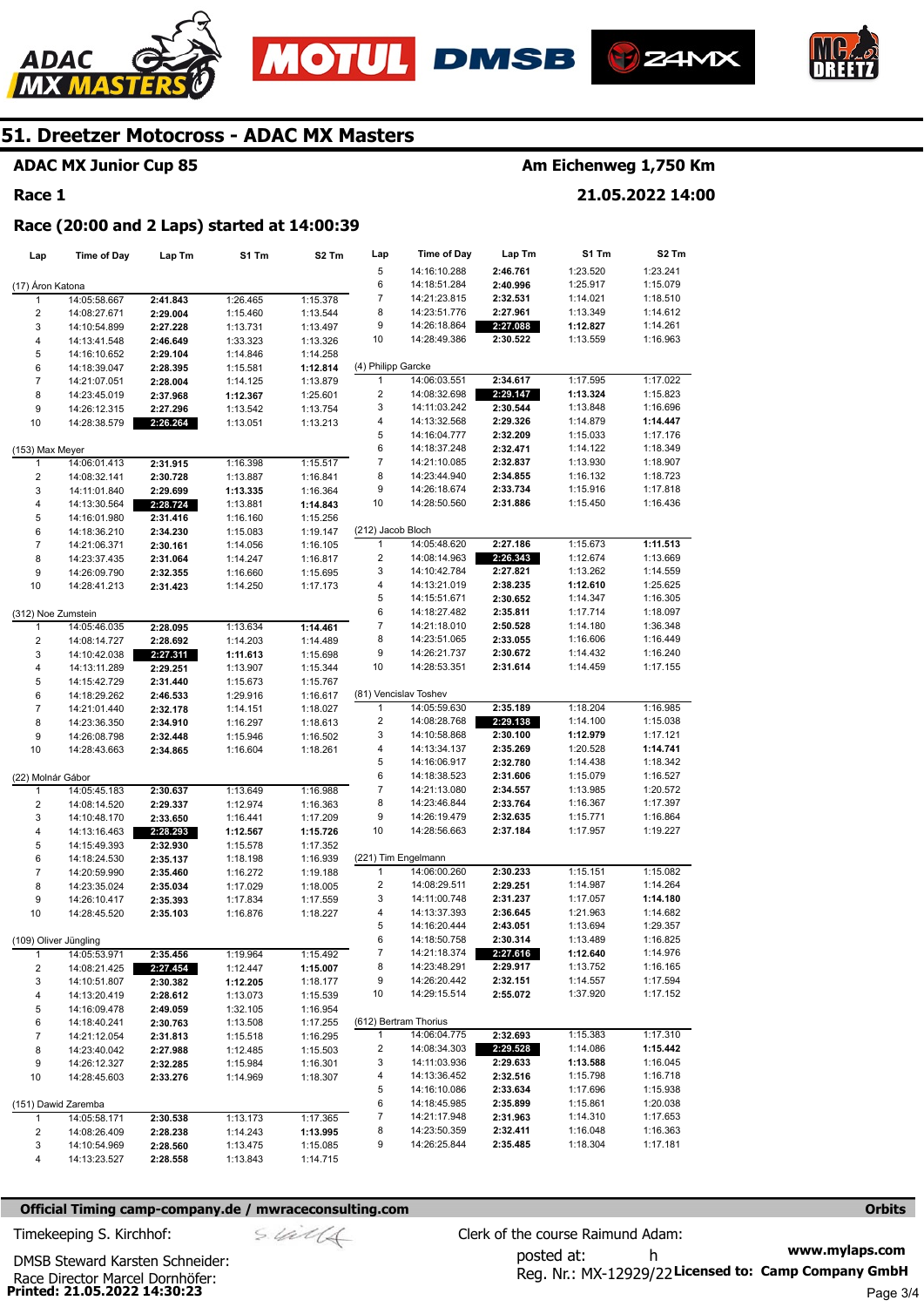







## **ADAC MX Junior Cup 85**

#### **Race 1**

## **Am Eichenweg 1,750 Km 21.05.2022 14:00**

#### **Race (20:00 and 2 Laps) started at 14:00:39**

| Lap                     | <b>Time of Day</b>        | Lap Tm   | S1 Tm    | S2 Tm    | Lap | <b>Time of Day</b> | Lap Tm | S1 Tm |  |
|-------------------------|---------------------------|----------|----------|----------|-----|--------------------|--------|-------|--|
| (319) Anton Viol        |                           |          |          |          |     |                    |        |       |  |
| 1                       | 14:06:02.310              | 2:34.251 | 1:16.389 | 1:17.862 |     |                    |        |       |  |
| 2                       | 14:08:35.062              | 2:32.752 | 1:15.856 | 1:16.896 |     |                    |        |       |  |
| 3                       | 14:11:05.280              | 2:30.218 | 1:15.178 | 1:15.040 |     |                    |        |       |  |
| $\overline{4}$          | 14:13:35.256              | 2:29.976 | 1:15.569 | 1:14.407 |     |                    |        |       |  |
| 5                       | 14:16:05.623              | 2:30.367 | 1:14.405 | 1:15.962 |     |                    |        |       |  |
| 6                       | 14:18:39.023              | 2:33.400 | 1:17.342 | 1:16.058 |     |                    |        |       |  |
| $\overline{7}$          | 14:21:25.270              | 2:46.247 | 1:16.161 | 1:30.086 |     |                    |        |       |  |
| 8                       | 14:23:56.569              | 2:31.299 | 1:13.978 | 1:17.321 |     |                    |        |       |  |
| 9                       | 14:26:29.339              | 2:32.770 | 1:16.602 | 1:16.168 |     |                    |        |       |  |
|                         |                           |          |          |          |     |                    |        |       |  |
|                         | (21) Anthony Caspari      |          |          |          |     |                    |        |       |  |
| 1                       | 14:06:09.915              | 2:33.138 | 1:15.774 | 1:17.364 |     |                    |        |       |  |
| $\overline{2}$          | 14:08:42.223              | 2:32.308 | 1:14.988 | 1:17.320 |     |                    |        |       |  |
| 3                       | 14:11:20.870              | 2:38.647 | 1:20.815 | 1:17.832 |     |                    |        |       |  |
| 4                       | 14:13:54.417              | 2:33.547 | 1:16.813 | 1:16.734 |     |                    |        |       |  |
| 5                       | 14:16:28.750              | 2:34.333 | 1:18.178 | 1:16.155 |     |                    |        |       |  |
| 6                       | 14:19:03.629              | 2:34.879 | 1:16.305 | 1:18.574 |     |                    |        |       |  |
| $\overline{7}$          | 14:21:38.359              | 2:34.730 | 1:15.602 | 1:19.128 |     |                    |        |       |  |
| 8                       | 14:24:14.866              | 2:36.507 | 1:17.951 | 1:18.556 |     |                    |        |       |  |
| 9                       | 14:26:54.880              | 2:40.014 | 1:17.756 | 1:22.258 |     |                    |        |       |  |
|                         | (74) Ricards Murasko      |          |          |          |     |                    |        |       |  |
| 1                       | 14:06:11.367              | 2:39.594 | 1:19.437 | 1:20.157 |     |                    |        |       |  |
| $\overline{2}$          | 14:08:44.122              | 2:32.755 | 1:16.355 | 1:16.400 |     |                    |        |       |  |
| 3                       | 14:11:19.767              | 2:35.645 | 1:17.710 | 1:17.935 |     |                    |        |       |  |
| 4                       | 14:13:55.508              | 2:35.741 | 1:18.654 | 1:17.087 |     |                    |        |       |  |
| 5                       | 14:16:32.603              | 2:37.095 | 1:18.287 | 1:18.808 |     |                    |        |       |  |
| 6                       |                           | 3:04.519 | 1:40.970 |          |     |                    |        |       |  |
| 7                       | 14:19:37.122              |          |          | 1:23.549 |     |                    |        |       |  |
|                         | 14:22:23.243              | 2:46.121 | 1:21.214 | 1:24.907 |     |                    |        |       |  |
| 8                       | 14:25:39.353              | 3:16.110 | 1:21.924 | 1:54.186 |     |                    |        |       |  |
| 9                       | 14:28:29.608              | 2:50.255 | 1:22.899 | 1:27.356 |     |                    |        |       |  |
| (250) Kjetil Oswald     |                           |          |          |          |     |                    |        |       |  |
| 1                       | 14:05:57.828              | 2:32.628 | 1:16.234 | 1:16.394 |     |                    |        |       |  |
| $\overline{2}$          | 14:08:27.374              | 2:29.546 | 1:13.786 | 1:15.760 |     |                    |        |       |  |
| 3                       | 14:10:58.393              | 2:31.019 | 1:15.676 | 1:15.343 |     |                    |        |       |  |
| 4                       | 14:13:27.723              | 2:29.330 | 1:13.981 | 1:15.349 |     |                    |        |       |  |
| 5                       | 14:16:21.593              | 2:53.870 | 1:36.401 | 1:17.469 |     |                    |        |       |  |
| 6                       | 14:18:59.990              | 2:38.397 | 1:18.379 | 1:20.018 |     |                    |        |       |  |
| $\overline{7}$          | 14:21:38.289              | 2:38.299 | 1:16.716 | 1:21.583 |     |                    |        |       |  |
|                         | (597) Raphael Hellmuth    |          |          |          |     |                    |        |       |  |
| 1                       | 14:06:05.206              | 2:31.688 | 1:14.865 | 1:16.823 |     |                    |        |       |  |
| $\overline{2}$          | 14:08:45.794              | 2:40.588 | 1:24.443 | 1:16.145 |     |                    |        |       |  |
| 3                       | 14:11:15.386              | 2:29.592 | 1:14.708 | 1:14.884 |     |                    |        |       |  |
| 4                       | 14:13:46.572              | 2:31.186 | 1:15.554 | 1:15.632 |     |                    |        |       |  |
| 5                       | 14:16:25.513              | 2:38.941 |          |          |     |                    |        |       |  |
| 6                       |                           |          | 1:19.455 | 1:19.486 |     |                    |        |       |  |
|                         | 14:19:27.570              | 3:02.057 | 1:38.581 | 1:23.476 |     |                    |        |       |  |
|                         | (80) Frederik Rahn Stampe |          |          |          |     |                    |        |       |  |
| $\mathbf{1}$            | 14:05:56.099              | 2:34.921 | 1:18.520 | 1:16.401 |     |                    |        |       |  |
| $\overline{\mathbf{c}}$ | 14:08:24.463              | 2:28.364 | 1:11.931 | 1:16.433 |     |                    |        |       |  |
| 3                       | 14:10:53.541              | 2:29.078 | 1:13.042 | 1:16.036 |     |                    |        |       |  |
| $\overline{4}$          | 14:13:20.511              | 2:26.970 | 1:12.869 | 1:14.101 |     |                    |        |       |  |
| (712) Toni Ziemer       |                           |          |          |          |     |                    |        |       |  |
| 1                       | 14:07:28.165              | 4:11.790 | 2:41.851 | 1:29.939 |     |                    |        |       |  |
|                         |                           |          |          |          |     |                    |        |       |  |

#### **Official Timing camp-company.de / mwraceconsulting.com <b>Orbits and Company.de Company** orbits **Orbits Orbits**

**www.mylaps.com**  Reg. Nr.: MX-12929/22 Licensed to: Camp Company GmbH posted at: h Timekeeping S. Kirchhof:  $\le \& \& \& \& \& \& \& \& \qquad$  Clerk of the course Raimund Adam:

**Printed: 21.05.2022 14:30:23**  Race Director Marcel Dornhöfer: DMSB Steward Karsten Schneider: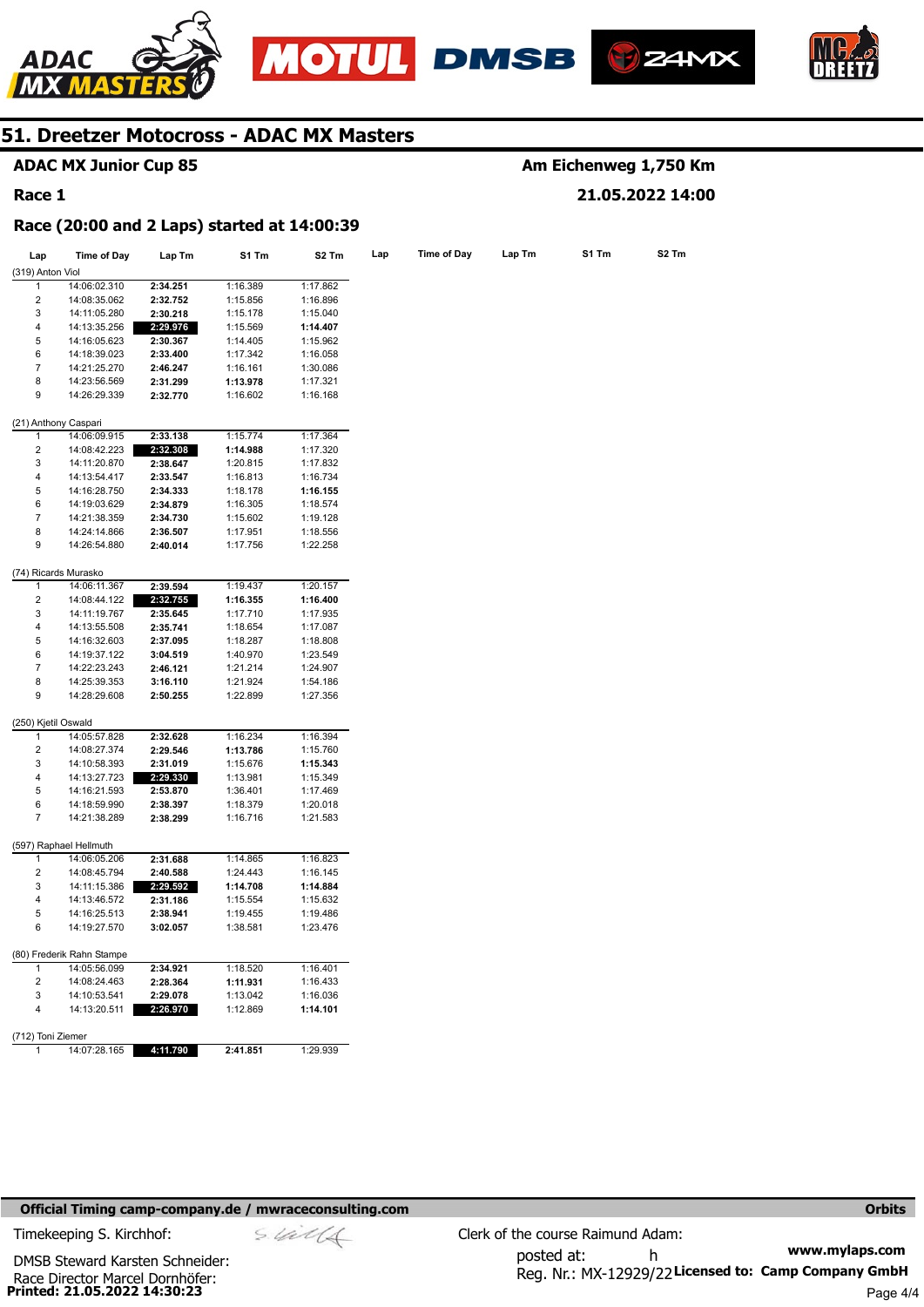#### **ADAC MX Junior Cup 85**

## **Am Eichenweg 1,750 Km**

#### **21.05.2022 14:00**

#### **Race (20:00 and 2 Laps) started at 14:00:39**

#### **Competitors Laps**

**Race 1** 

|                            |    | 0   | 1   | $\mathbf 2$ | 3   | 4   | 5   | 6   | 7   | 8   | 9   | 10  |
|----------------------------|----|-----|-----|-------------|-----|-----|-----|-----|-----|-----|-----|-----|
| Mark Tanneberger (811)     | 1  | 811 | 101 | 101         | 101 | 101 | 101 | 529 | 529 | 529 | 529 | 529 |
| Marius Adomaitis (101)     | 2  | 101 | 811 | 194         | 529 | 529 | 529 | 194 | 194 | 194 | 194 | 194 |
| Emil Ziemer (223)          | 3  | 223 | 194 | 811         | 194 | 194 | 194 | 101 | 101 | 101 | 101 | 101 |
| Mick Kennedy (527)         | 4  | 527 | 529 | 529         | 811 | 811 | 811 | 811 | 417 | 417 | 417 | 417 |
| Florian Hellmuth (599)     | 5  | 599 | 223 | 223         | 623 | 623 | 527 | 527 | 527 | 527 | 527 | 527 |
| Eimantas Cepulis (623)     | 6  | 623 | 623 | 623         | 223 | 527 | 623 | 417 | 811 | 811 | 811 | 811 |
| Jonathan Frank (194)       | 7  | 194 | 599 | 103         | 527 | 793 | 417 | 623 | 623 | 793 | 793 | 793 |
| Mika Plaas (222)           | 8  | 222 | 103 | 527         | 103 | 417 | 793 | 103 | 793 | 103 | 103 | 103 |
| Martin Kettlitz Coll (103) | 9  | 103 | 222 | 599         | 417 | 223 | 103 | 793 | 103 | 623 | 623 | 623 |
| Ferenc Orlov (40)          | 10 | 40  | 527 | 222         | 793 | 103 | 223 | 223 | 223 | 525 | 525 | 525 |
| Maxime Lucas (529)         | 11 | 529 | 525 | 37          | 599 | 525 | 525 | 525 | 525 | 223 | 223 | 637 |
| Moritz Firl (525)          | 12 | 525 | 37  | 417         | 222 | 599 | 599 | 599 | 37  | 740 | 637 | 223 |
| Molnár Gábor (22)          | 13 | 22  | 488 | 793         | 525 | 222 | 637 | 37  | 740 | 637 | 222 | 222 |
| Aaron Kowatsch (488)       | 14 | 488 | 417 | 488         | 312 | 488 | 312 | 637 | 599 | 599 | 599 | 37  |
| Toni Ziemer (712)          | 15 | 712 | 22  | 525         | 488 | 312 | 37  | 222 | 637 | 222 | 37  | 599 |
| Åron Katona (17)           | 16 | 17  | 312 | 22          | 212 | 637 | 22  | 740 | 222 | 37  | 40  | 40  |
| Trey Cox (37)              | 17 | 37  | 793 | 312         | 40  | 40  | 222 | 40  | 40  | 40  | 361 | 361 |
| Noe Zumstein (312)         | 18 | 312 | 361 | 212         | 637 | 37  | 40  | 22  | 88  | 88  | 88  | 740 |
| Oliver Jüngling (109)      | 19 | 109 | 212 | 40          | 22  | 22  | 88  | 88  | 36  | 361 | 740 | 488 |
| Jayson Van Drunen (417)    | 20 | 417 | 40  | 637         | 37  | 88  | 212 | 36  | 361 | 36  | 488 | 88  |
| Lenny Geisseler (361)      | 21 | 361 | 637 | 361         | 109 | 740 | 740 | 212 | 22  | 488 | 36  | 36  |
| Jan-Marten Paju (637)      | 22 | 637 | 109 | 109         | 88  | 109 | 36  | 361 | 312 | 22  | 19  | 19  |
| Gregor Kuusk (793)         | 23 | 793 | 88  | 88          | 740 | 80  | 488 | 312 | 488 | 312 | 312 | 17  |
| Frederik Rahn Stampe (80)  | 24 | 80  | 36  | 36          | 80  | 212 | 361 | 488 | 153 | 19  | 153 | 153 |
| Jacob Bloch (212)          | 25 | 212 | 80  | 80          | 19  | 19  | 153 | 153 | 17  | 153 | 22  | 312 |
| Finn Lange (36)            | 26 | 36  | 740 | 19          | 17  | 151 | 4   | 4   | 4   | 109 | 17  | 22  |
| Oskar Luis Romberg (88)    | 27 | 88  | 19  | 740         | 151 | 36  | 319 | 81  | 19  | 4   | 109 | 109 |
| Travis Leok (740)          | 28 | 740 | 250 | 151         | 36  | 250 | 81  | 319 | 109 | 17  | 4   | 151 |
| Vencislav Toshev (81)      | 29 | 81  | 151 | 250         | 250 | 361 | 19  | 17  | 81  | 81  | 151 | 4   |
| Raivo Laicans (19)         | 30 | 19  | 17  | 17          | 81  | 153 | 109 | 109 | 612 | 221 | 81  | 212 |

**Official Timing camp-company.de / mwraceconsulting.com Orbits** 

## **Lapchart**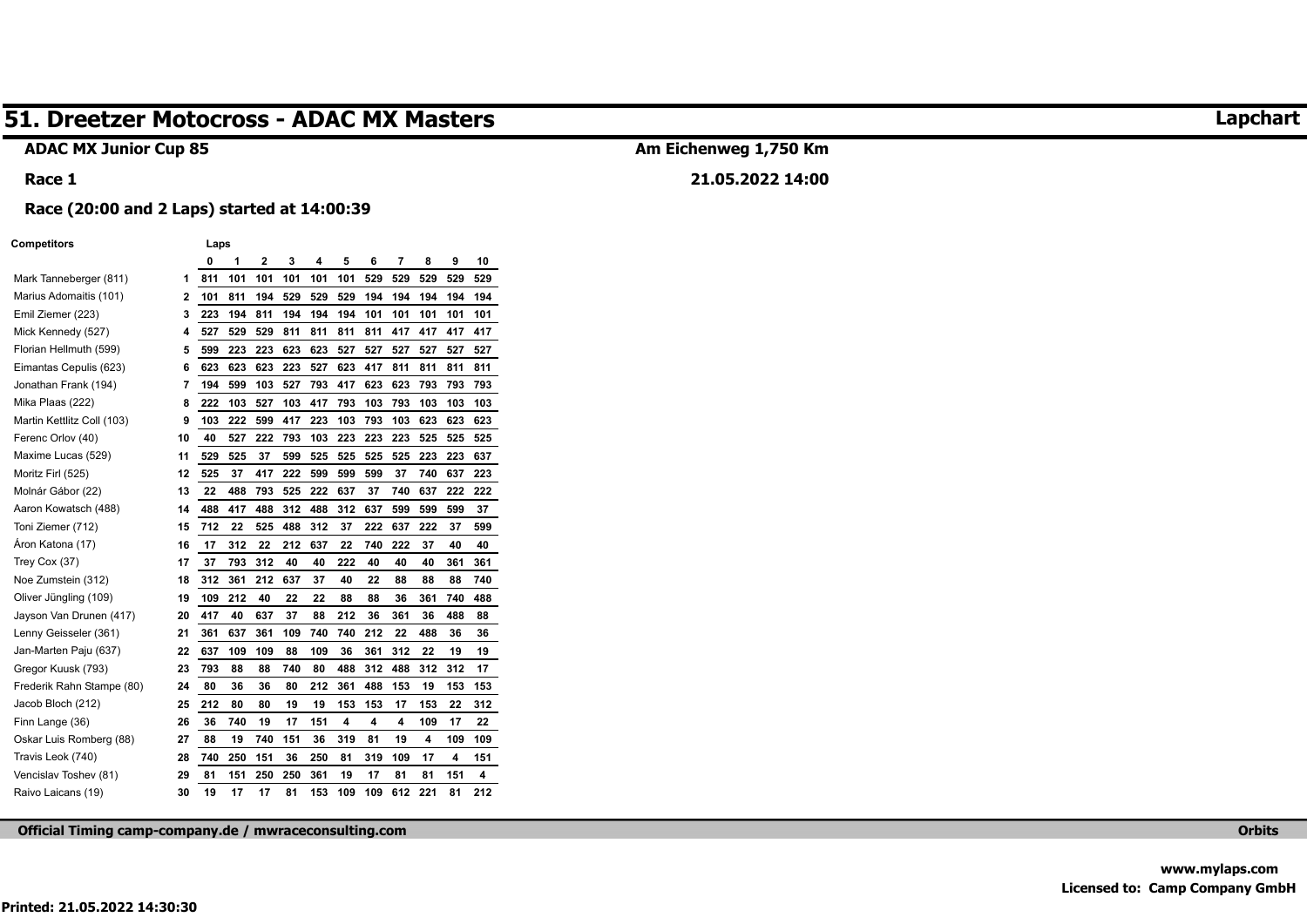





**22.05.2022 08:55** 



## **51. Dreetzer Motocross - ADAC MX Masters**

## **ADAC MX Junior Cup 85**

#### **Warm up**

### **Practice (20:00 Time) started at 8:55:47**

| Pos          | No.            | Name                    | <b>FNM</b>  | Nat/Hometown      | Trademark  | Entrant / Team                        | Laps           | <b>Best Tm</b> | Diff   | In Lap         | km/h   |
|--------------|----------------|-------------------------|-------------|-------------------|------------|---------------------------------------|----------------|----------------|--------|----------------|--------|
| $\mathbf{1}$ | 417            | Jayson Van Drunen       | <b>KNMV</b> | NLD/ Eindhoven    | Yamaha     | SHR Motorsports-Yamaha Motor Europe   | 8              | 2:15.512       |        | 3              | 46,490 |
| $\mathbf 2$  | 529            | Maxime Lucas            | <b>FMB</b>  | BEL/ Paal         | <b>KTM</b> | <b>Becker Racing</b>                  | 6              | 2:16.174       | 0.662  | 3              | 46,264 |
| 3            | 17             | Áron Katona             | <b>MAMS</b> | HUN/ Ajka         | <b>KTM</b> | HTS Team                              | 7              | 2:16.384       | 0.872  | 7              | 46,193 |
| 4            | 194            | Jonathan Frank          | <b>DMSB</b> | DEU/ Bremervörd   | KTM        | Schmicker Racing                      | 6              | 2:16.531       | 1.019  | 4              | 46,143 |
| 5            | 793            | Gregor Kuusk            | <b>EMF</b>  | EST/Tallinn       | Husqvarna  | Redmoto                               | 8              | 2:16.582       | 1.070  | 2              | 46,126 |
| 6            | 740            | <b>Travis Leok</b>      | <b>EMF</b>  | EST/Tartu         | Husqvarna  | MX-Handel Racing                      | 6              | 2:16.719       | 1.207  | $\overline{2}$ | 46,080 |
| 7            | 212            | Jacob Bloch             | <b>DMU</b>  | DNK/ thisted      | <b>KTM</b> | <b>Becker Racing</b>                  | 6              | 2:18.896       | 3.384  | 4              | 45,358 |
| 8            | 527            | Mick Kennedy            | <b>KNMV</b> | NLD/ De Lier      | <b>KTM</b> | Motocross AAD                         | $\overline{7}$ | 2:18.948       | 3.436  | 7              | 45,341 |
| 9            | 101            | <b>Marius Adomaitis</b> | <b>LMSF</b> | LTU/ Šiauliai     | Husqvarna  | <b>KMP Honda Racing</b>               | 7              | 2:19.104       | 3.592  | 7              | 45,290 |
| 10           | 811            | Mark Tanneberger        | <b>DMSB</b> | DEU/ Finsterwalde | Husqvarna  |                                       | $\overline{7}$ | 2:19.773       | 4.261  | 6              | 45,073 |
| 11           | 637            | Jan-Marten Paju         | <b>EMF</b>  | EST/Tallinn       | Husqvarna  |                                       | 8              | 2:20.734       | 5.222  | $\overline{2}$ | 44,765 |
| 12           | 151            | Dawid Zaremba           | <b>PZM</b>  | POL/ ukowo        | <b>KTM</b> | MEFO SPORT RACING TEAM                | 6              | 2:21.218       | 5.706  | 4              | 44,612 |
| 13           | 612            | <b>Bertram Thorius</b>  | <b>DMU</b>  | DNK/ II skensved  | Yamaha     | <b>SHR Motorsports</b>                | 7              | 2:21.919       | 6.407  | 4              | 44,392 |
| 14           | 40             | Ferenc Orlov            | <b>MAMS</b> | HUN/ Lajosmizse   | Husqvarna  |                                       | 6              | 2:22.380       | 6.868  | 3              | 44,248 |
| 15           | 37             | Trey Cox                | <b>MSA</b>  | ZAF/ Cato ridge   | KTM        | Red Bull KTM South Africa Racing Team | 7              | 2:23.408       | 7.896  | 6              | 43,931 |
| 16           | 36             | Finn Lange              | <b>DMSB</b> | DEU/ Eggesin      | KTM        | ADAC Hansa MX Junior Team             | 6              | 2:23.469       | 7.957  | 3              | 43,912 |
| 17           | 103            | Martin Kettlitz Coll    | <b>DMSB</b> | DEU/ Peitz        | <b>KTM</b> | ADAC Berlin Brandenburg e.V.          | 6              | 2:24.216       | 8.704  | $\overline{4}$ | 43,684 |
| 18           | 488            | Aaron Kowatsch          | <b>DMSB</b> | DEU/ Schwaigern-  | <b>KTM</b> | ADAC Hessen Thüringen Rookie Team     | $\overline{7}$ | 2:24.289       | 8.777  | 5              | 43,662 |
| 19           | 361            | Lenny Geisseler         | <b>FMS</b>  | CHE/ Rothenburg   | Yamaha     | iXS-MXGP-Team                         | $\overline{7}$ | 2:24.333       | 8.821  | 6              | 43,649 |
| 20           | 221            | Tim Engelmann           | <b>DMSB</b> | DEU/ Hainichen    | Husqvarna  |                                       | 6              | 2:24.675       | 9.163  | 4              | 43,546 |
| 21           | $\overline{4}$ | <b>Philipp Garcke</b>   | <b>DMSB</b> | DEU/ Willich      | <b>KTM</b> | ADAC Nordrhein e.V.                   | 6              | 2:24.690       | 9.178  | 3              | 43,541 |
| 22           | 597            | Raphael Hellmuth        | <b>DMSB</b> | GER/ Oberlauring  | Husqvarna  | ADAC Hessen-Thüringen e.V./MEFO Fact  | 6              | 2:24.921       | 9.409  | 4              | 43,472 |
| 23           | 312            | Noe Zumstein            | <b>FMS</b>  | CHE/ Kuenten      | Yamaha     | Vogelsang Powersports                 | 6              | 2:24.979       | 9.467  | 4              | 43,455 |
| 24           | 319            | <b>Anton Viol</b>       | <b>DMSB</b> | DEU/ Gierstädt    | Husqvarna  | Team Bauerschmidt MB33                | $\overline{7}$ | 2:25.155       | 9.643  | 7              | 43,402 |
| 25           | 19             | Raivo Laicans           | LaMSF       | LVA/ Marupe       | Husqvarna  | Sturm STC Racing                      | 6              | 2:25.314       | 9.802  | 3              | 43,354 |
| 26           | 250            | Kjetil Oswald           | <b>FMS</b>  | CHE/ St. Gallen   | <b>KTM</b> | Kosak Racing Team                     | 6              | 2:25.353       | 9.841  | 3              | 43,343 |
| 27           | 88             | Oskar Luis Romberg      | <b>DMSB</b> | DEU/ Werl         | <b>KTM</b> | Raths Motorsports                     | 5              | 2:25.632       | 10.120 | 5              | 43,260 |
| 28           | 599            | Florian Hellmuth        | <b>DMSB</b> | DEU/ Oberlauring  | Husqvarna  | ADAC Hessen Thüringen e.V., MEFO Fact | $\overline{7}$ | 2:25.669       | 10.157 | 5              | 43,249 |
| 29           | 525            | Moritz Firl             | <b>DMSB</b> | DEU/ Ruhland      | Husqvarna  | ADAC Berlin Brandenburg e.V.          | 6              | 2:25.762       | 10.250 | 4              | 43,221 |
| 30           | 81             | <b>Vencislay Toshev</b> | <b>BMF</b>  | BGR/ Sofia        | Husqvarna  |                                       | $\overline{7}$ | 2:26.208       | 10.696 | 2              | 43,089 |
| 31           | 222            | Mika Plaas              | <b>DMSB</b> | DEU/ Dortmund     | <b>KTM</b> | <b>HPM Racing</b>                     | 5              | 2:26.264       | 10.752 | $\overline{2}$ | 43,073 |
| 32           | 22             | Molnár Gábor            | <b>MAMS</b> | HUN/ Szentendre   | KTM        | MAMI TEAM FEHÉR                       | 5              | 2:26.324       | 10.812 | 4              | 43,055 |
| 33           | 623            | Eimantas Cepulis        | <b>LMSF</b> | LTU/ Šiauliai     | <b>KTM</b> |                                       | 5              | 2:26.386       | 10.874 | 2              | 43,037 |
| 34           | 109            | Oliver Jüngling         | <b>DMSB</b> | DEU/ Neuwied      | Husqvarna  | ADAC Hessen Thüringen MX Masters Ro   | $\overline{7}$ | 2:26.548       | 11.036 | 6              | 42,989 |
| 35           | 21             | Anthony Caspari         | <b>DMSB</b> | DEU/ Kloster Veßr | <b>KTM</b> | GripMesser.com Racing Team            | 7              | 2:27.430       | 11.918 | 3              | 42,732 |
| 36           | 80             | Frederik Rahn Stampe    | <b>DMU</b>  | DNK/ Brabrand     | Yamaha     | Becker Racing                         | $\overline{7}$ | 2:27.689       | 12.177 | $\overline{2}$ | 42,657 |
| 37           | 153            | Max Meyer               | <b>DMSB</b> | DEU/ Allersberg   | Yamaha     | Meyer Racing Team                     | $\overline{7}$ | 2:27.726       | 12.214 | 6              | 42,647 |
| 38           | 223            | Emil Ziemer             | <b>FMS</b>  | SUI/ Unterwasser  | Husqvarna  | Kosak Racing Team                     | 6              | 2:27.728       | 12.216 | 2              | 42,646 |
| 39           | 74             | Ricards Murasko         | LaMSF       | LTV/ Riga         | <b>KTM</b> | Rynopower Germany powered Kaczmare    | 7              | 2:30.003       | 14.491 | 1              | 41,999 |
| 40           | 712            | Toni Ziemer             | <b>DMSB</b> |                   |            |                                       | 5              | 2:34.047       | 18.535 | 3              | 40,897 |

#### **Official Timing camp-company.de / mwraceconsulting.com <b>Orbits and Company.de Company** orbits **Orbits Orbits**

**Printed: 22.05.2022 09:18:55**  Race Director Marcel Dornhöfer: DMSB Steward Karsten Schneider:

**www.mylaps.com**  Reg. Nr.: MX-12929/22 Licensed to: Camp Company GmbH posted at: h Timekeeping S. Kirchhof:  $\le \frac{1}{2}$  Clerk of the course Raimund Adam: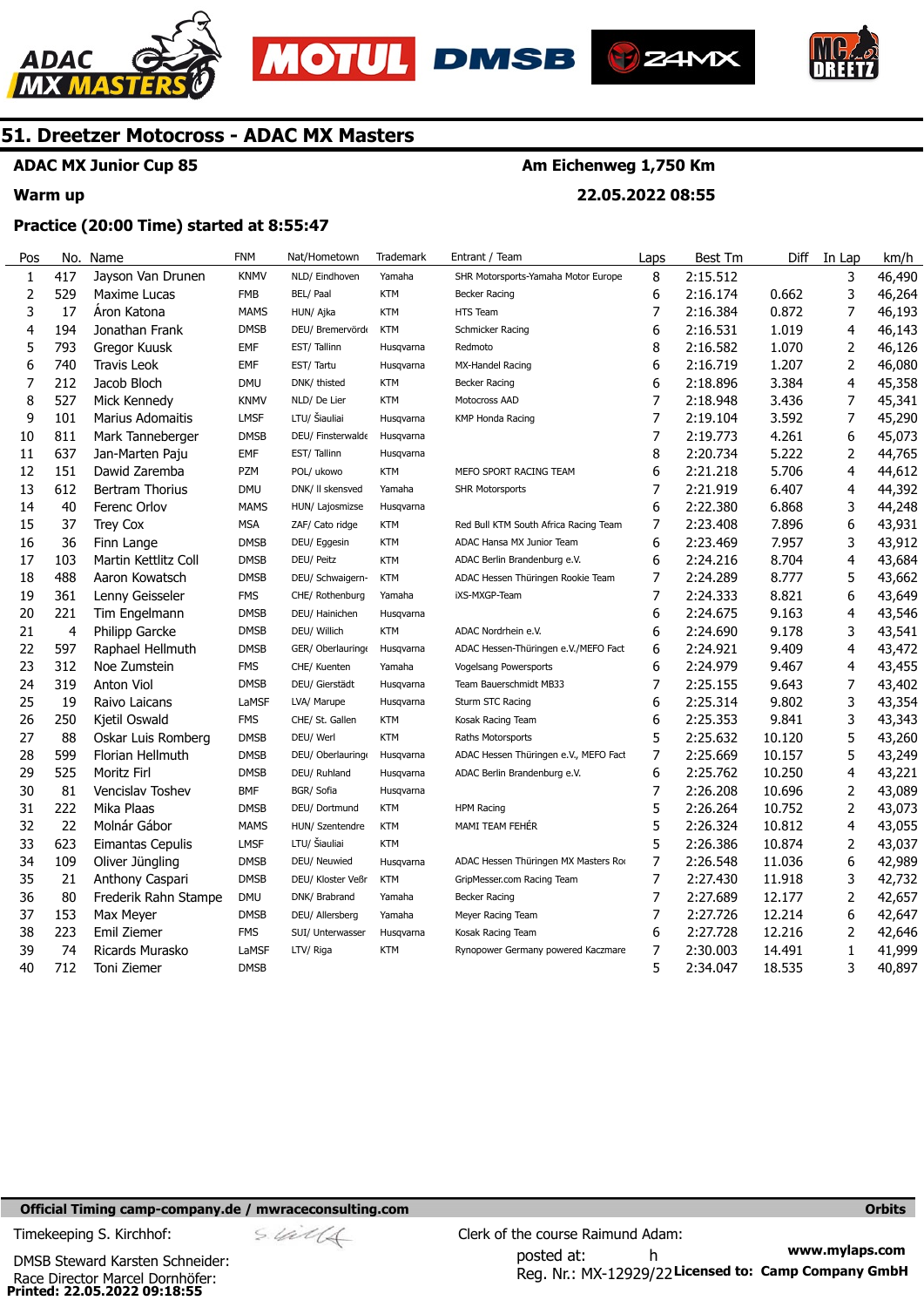







## **ADAC MX Junior Cup 85**

#### **Warm up**

## **Am Eichenweg 1,750 Km**

**22.05.2022 08:55** 

#### **Practice (20:00 Time) started at 8:55:47**

| Lap                  | <b>Time of Day</b>         | Lap Tm               | S1 Tm                | S <sub>2</sub> Tm    | Lap                     | <b>Time of Day</b>         | Lap Tm               | S1 Tm                | S <sub>2</sub> Tm    |
|----------------------|----------------------------|----------------------|----------------------|----------------------|-------------------------|----------------------------|----------------------|----------------------|----------------------|
|                      |                            |                      |                      |                      | 4                       | 9:09:33.154                | 2:21.462             | 1:10.932             | 1:10.530             |
|                      | (417) Jayson Van Drunen    |                      |                      |                      | 5                       | 9:12:00.281                | 2:27.127             | 1:12.998             | 1:14.129             |
| 1                    | 9:00:27.402                | 2:17.354             | 1:07.399             | 1:09.955             | 6                       | 9:14:29.625                | 2:29.344             | 1:13.380             | 1:15.964             |
| 2                    | 9:02:43.522                | 2:16.120             | 1:06.931             | 1:09.189             | 7                       | 9:16:48.573                | 2:18.948             | 1:08.316             | 1:10.632             |
| 3                    | 9:04:59.034                | 2:15.512             | 1:07.073             | 1:08.439             |                         |                            |                      |                      |                      |
| 4                    | 9:07:38.605                | 2:39.571             | 1:15.917             | 1:23.654             |                         | (101) Marius Adomaitis     |                      |                      |                      |
| 5                    | 9:10:17.663                | 2:39.058             | 1:20.635             | 1:18.423             | 1                       | 9:01:40.424                | 2:28.201             | 1:13.751             | 1:14.450             |
| 6                    | 9:12:43.321                | 2:25.658             | 1:10.339             | 1:15.319             | $\overline{\mathbf{c}}$ | 9:04:56.682                | 3:16.258             | 2:02.483             | 1:13.775             |
| $\overline{7}$       | 9:15:18.571                | 2:35.250             | 1:13.650             | 1:21.600             | 3                       | 9:07:22.859                | 2:26.177             | 1:13.319             | 1:12.858             |
| 8                    | 9:18:29.341                | 3:10.770             | 1:45.885             | 1:24.885             | 4                       | 9:09:46.636                | 2:23.777             | 1:11.181             | 1:12.596             |
|                      |                            |                      |                      |                      | 5                       | 9:12:10.980                | 2:24.344             | 1:11.457             | 1:12.887             |
| (529) Maxime Lucas   |                            |                      |                      |                      | 6                       | 9:15:30.616                | 3:19.636             | 2:06.447             | 1:13.189             |
| $\mathbf{1}$         | 9:01:36.027                | 2:28.754             | 1:13.691             | 1:15.063             | 7                       | 9:17:49.720                | 2:19.104             | 1:09.027             | 1:10.077             |
| $\overline{2}$       | 9:05:32.876                | 3:56.849             | 2:38.354             | 1:18.495             |                         |                            |                      |                      |                      |
| 3                    | 9:07:49.050                | 2:16.174             | 1:07.361             | 1:08.813             |                         | (811) Mark Tanneberger     |                      |                      |                      |
| 4                    | 9:10:14.776                | 2:25.726             | 1:11.993             | 1:13.733             | $\mathbf{1}$            | 9:00:56.490                | 2:23.126             | 1:11.631             | 1:11.495             |
| 5                    | 9:12:44.366                | 2:29.590             | 1:08.910             | 1:20.680             | $\overline{\mathbf{c}}$ | 9:03:16.928                | 2:20.438             | 1:09.239             | 1:11.199             |
| 6                    | 9:15:06.542                | 2:22.176             | 1:09.992             | 1:12.184             | 3                       | 9:06:52.357                | 3:35.429             | 2:20.352             | 1:15.077             |
|                      |                            |                      |                      |                      | 4                       | 9:09:14.015                | 2:21.658             | 1:09.947             | 1:11.711             |
| (17) Áron Katona     |                            |                      |                      |                      | 5                       | 9:12:34.410                | 3:20.395             | 2:04.773             | 1:15.622             |
| 1                    | 9:01:12.182                | 2:55.371             | 1:44.003             | 1:11.368             | 6<br>7                  | 9:14:54.183<br>9:17:18.663 | 2:19.773             | 1:08.818             | 1:10.955<br>1:14.267 |
| $\overline{2}$       | 9:04:09.814                | 2:57.632             | 1:45.993             | 1:11.639             |                         |                            | 2:24.480             | 1:10.213             |                      |
| 3<br>4               | 9:06:30.214                | 2:20.400             | 1:10.041             | 1:10.359             | (637) Jan-Marten Paju   |                            |                      |                      |                      |
| 5                    | 9:08:47.468<br>9:11:58.355 | 2:17.254<br>3:10.887 | 1:08.229<br>1:57.270 | 1:09.025<br>1:13.617 | 1                       | 9:00:49.515                | 2:25.044             | 1:12.615             | 1:12.429             |
| 6                    | 9:14:14.815                | 2:16.460             | 1:08.122             | 1:08.338             | 2                       | 9:03:10.249                | 2:20.734             | 1:09.769             | 1:10.965             |
| $\overline{7}$       | 9:16:31.199                | 2:16.384             | 1:08.153             | 1:08.231             | 3                       | 9:05:31.236                | 2:20.987             | 1:08.754             | 1:12.233             |
|                      |                            |                      |                      |                      | 4                       | 9:08:06.370                | 2:35.134             | 1:12.854             | 1:22.280             |
| (194) Jonathan Frank |                            |                      |                      |                      | 5                       | 9:10:31.745                | 2:25.375             | 1:09.484             | 1:15.891             |
| 1                    | 9:00:50.145                | 2:18.773             | 1:09.752             | 1:09.021             | 6                       | 9:12:56.191                | 2:24.446             | 1:12.604             | 1:11.842             |
| $\overline{c}$       | 9:03:15.741                | 2:25.596             | 1:12.881             | 1:12.715             | 7                       | 9:15:19.830                | 2:23.639             | 1:12.733             | 1:10.906             |
| 3                    | 9:07:59.509                | 4:43.768             | 3:32.418             | 1:11.350             | 8                       | 9:17:41.334                | 2:21.504             | 1:09.472             | 1:12.032             |
| 4                    | 9:10:16.040                | 2:16.531             | 1:06.564             | 1:09.967             |                         |                            |                      |                      |                      |
| 5                    | 9:12:40.362                | 2:24.322             | 1:12.044             | 1:12.278             | (151) Dawid Zaremba     |                            |                      |                      |                      |
| 6                    | 9:15:27.819                | 2:47.457             | 1:10.579             | 1:36.878             | 1                       | 9:01:33.307                | 2:28.365             | 1:14.426             | 1:13.939             |
|                      |                            |                      |                      |                      | $\overline{\mathbf{c}}$ | 9:04:09.188                | 2:35.881             | 1:11.074             | 1:24.807             |
| (793) Gregor Kuusk   |                            |                      |                      |                      | 3                       | 9:06:34.590                | 2:25.402             | 1:12.312             | 1:13.090             |
| 1                    | 9:00:39.598                | 2:18.136             | 1:09.275             | 1:08.861             | 4                       | 9:08:55.808                | 2:21.218             | 1:09.809             | 1:11.409             |
| $\overline{c}$       | 9:02:56.180                | 2:16.582             | 1:07.819             | 1:08.763             | 5                       | 9:11:41.790                | 2:45.982             | 1:07.865             | 1:38.117             |
| 3                    | 9:05:15.236                | 2:19.056             | 1:09.946             | 1:09.110             | 6                       | 9:16:03.203                | 4:21.413             | 2:58.830             | 1:22.583             |
| 4                    | 9:07:45.285                | 2:30.049             | 1:18.056             | 1:11.993             |                         |                            |                      |                      |                      |
| 5                    | 9:10:11.540                | 2:26.255             | 1:10.231             | 1:16.024             | (612) Bertram Thorius   |                            |                      |                      |                      |
| 6                    | 9:12:32.043                | 2:20.503             | 1:09.610             | 1:10.893             | 1                       | 9:00:43.519                | 2:23.852             | 1:10.296             | 1:13.556             |
| $\overline{7}$       | 9:14:51.893                | 2:19.850             | 1:09.143             | 1:10.707             | $\overline{\mathbf{c}}$ | 9:03:06.964                | 2:23.445             | 1:09.377             | 1:14.068             |
| 8                    | 9:17:08.564                | 2:16.671             | 1:08.392             | 1:08.279             | 3                       | 9:05:36.703                | 2:29.739             | 1:13.551             | 1:16.188             |
|                      |                            |                      |                      |                      | 4                       | 9:07:58.622                | 2:21.919             | 1:09.401             | 1:12.518             |
| (740) Travis Leok    |                            |                      |                      |                      | 5                       | 9:12:14.226                | 4:15.604             | 2:58.570             | 1:17.034             |
| 1                    | 9:02:38.511                | 2:30.790             | 1:20.657             | 1:10.133             | 6                       | 9:14:58.672                | 2:44.446             | 1:16.104             | 1:28.342             |
| $\mathbf 2$          | 9:04:55.230                | 2:16.719             | 1:07.130             | 1:09.589             | 7                       | 9:17:29.718                | 2:31.046             | 1:12.572             | 1:18.474             |
| 3                    | 9:07:13.607                | 2:18.377             | 1:08.569             | 1:09.808             |                         |                            |                      |                      |                      |
| 4                    | 9:11:13.662                | 4:00.055             | 2:45.207             | 1:14.848             | (40) Ferenc Orlov       |                            |                      |                      |                      |
| 5                    | 9:13:31.964                | 2:18.302             | 1:07.895             | 1:10.407             | 1                       | 9:01:22.479                | 2:26.142             | 1:12.967             | 1:13.175             |
| 6                    | 9:17:05.158                | 3:33.194             | 2:08.231             | 1:24.963             | 2<br>3                  | 9:04:36.811<br>9:06:59.191 | 3:14.332             | 2:01.831             | 1:12.501             |
|                      |                            |                      |                      |                      | 4                       | 9:11:50.648                | 2:22.380             | 1:10.123             | 1:12.257             |
| (212) Jacob Bloch    |                            |                      |                      |                      | 5                       | 9:14:23.646                | 4:51.457<br>2:32.998 | 3:31.530<br>1:13.374 | 1:19.927<br>1:19.624 |
| 1<br>2               | 9:01:43.517<br>9:04:09.008 | 2:36.754             | 1:19.531             | 1:17.223             | 6                       | 9:17:04.114                | 2:40.468             | 1:13.072             | 1:27.396             |
| 3                    | 9:07:36.188                | 2:25.491             | 1:12.219<br>2:11.703 | 1:13.272<br>1:15.477 |                         |                            |                      |                      |                      |
| 4                    | 9:09:55.084                | 3:27.180<br>2:18.896 | 1:08.605             | 1:10.291             | (37) Trey Cox           |                            |                      |                      |                      |
| 5                    | 9:12:15.085                | 2:20.001             | 1:09.468             | 1:10.533             | 1                       | 9:01:29.758                | 2:32.675             | 1:19.988             | 1:12.687             |
| 6                    | 9:14:53.003                | 2:37.918             | 1:17.503             | 1:20.415             | $\overline{c}$          | 9:03:53.597                | 2:23.839             | 1:11.193             | 1:12.646             |
|                      |                            |                      |                      |                      | 3                       | 9:07:47.079                | 3:53.482             | 2:42.319             | 1:11.163             |
| (527) Mick Kennedy   |                            |                      |                      |                      | 4                       | 9:10:12.934                | 2:25.855             | 1:10.109             | 1:15.746             |
| 1                    | 9:01:18.582                | 2:24.572             | 1:11.289             | 1:13.283             | 5                       | 9:13:09.076                | 2:56.142             | 1:30.836             | 1:25.306             |
| 2                    | 9:03:39.737                | 2:21.155             | 1:09.388             | 1:11.767             | 6                       | 9:15:32.484                | 2:23.408             | 1:12.682             | 1:10.726             |
| 3                    | 9:07:11.692                | 3:31.955             | 2:20.002             | 1:11.953             | 7                       | 9:18:39.079                | 3:06.595             | 1:39.462             | 1:27.133             |
|                      |                            |                      |                      |                      |                         |                            |                      |                      |                      |

#### **Official Timing camp-company.de / mwraceconsulting.com <b>Orbits Orbits Orbits Orbits**

**Printed: 22.05.2022 09:19:09**  Race Director Marcel Dornhöfer:

DMSB Steward Karsten Schneider:

**www.mylaps.com**  Reg. Nr.: MX-12929/22 Licensed to: Camp Company GmbH posted at: h Timekeeping S. Kirchhof:  $\le \neq \neq \text{C}$  Clerk of the course Raimund Adam: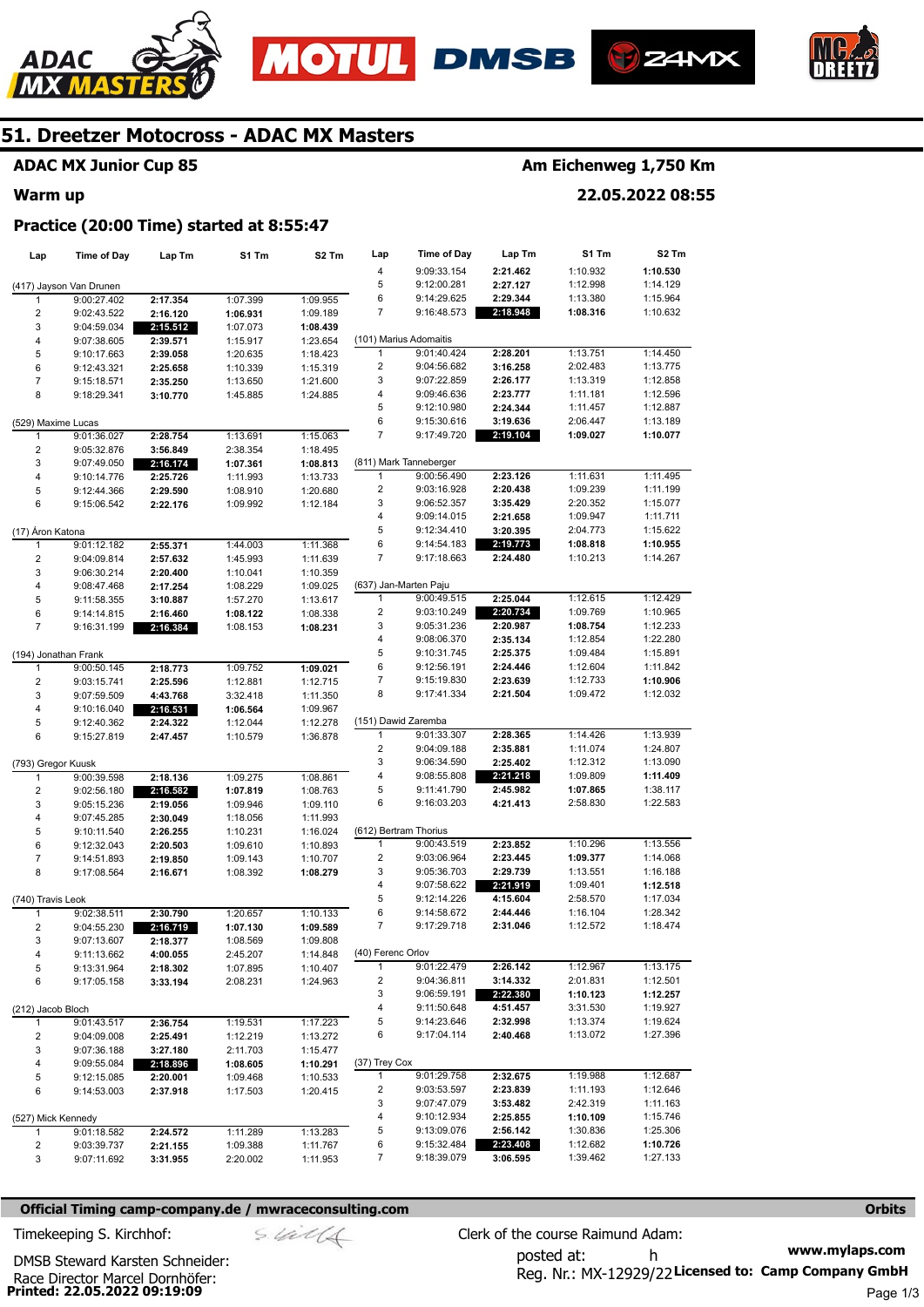







## **ADAC MX Junior Cup 85**

#### **Warm up**

## **Am Eichenweg 1,750 Km**

**22.05.2022 08:55** 

#### **Practice (20:00 Time) started at 8:55:47**

| Lap                 | Time of Day                        | Lap Tm               | S1 Tm    | S2 Tm    | Lap                     | <b>Time of Day</b>      | Lap Tm               | S1 Tm                | S <sub>2</sub> Tm    |
|---------------------|------------------------------------|----------------------|----------|----------|-------------------------|-------------------------|----------------------|----------------------|----------------------|
| (36) Finn Lange     |                                    |                      |          |          | (319) Anton Viol        |                         |                      |                      |                      |
| 1                   | 9:01:21.034                        | 2:36.580             | 1:16.107 | 1:20.473 | 1                       | 9:01:30.393             | 2:30.957             | 1:15.544             | 1:15.413             |
| 2                   | 9:04:29.966                        | 3:08.932             | 1:55.883 | 1:13.049 | 2                       | 9:03:59.874             | 2:29.481             | 1:12.460             | 1:17.021             |
| 3                   | 9:06:53.435                        | 2:23.469             | 1:11.894 | 1:11.575 | 3                       | 9:06:26.609             | 2:26.735             | 1:12.954             | 1:13.781             |
| 4                   | 9:09:29.515                        |                      |          |          | 4                       | 9:08:57.302             | 2:30.693             | 1:13.780             | 1:16.913             |
|                     |                                    | 2:36.080<br>2:38.681 | 1:15.388 | 1:20.692 | 5                       | 9:11:37.451             | 2:40.149             | 1:19.191             | 1:20.958             |
| 5                   | 9:12:08.196                        |                      | 1:18.865 | 1:19.816 | 6                       | 9:14:02.826             |                      |                      |                      |
| 6                   | 9:16:32.817                        | 4:24.621             | 3:05.180 | 1:19.441 | 7                       | 9:16:27.981             | 2:25.375<br>2:25.155 | 1:11.846<br>1:12.522 | 1:13.529<br>1:12.633 |
|                     | (103) Martin Kettlitz Coll         |                      |          |          |                         |                         |                      |                      |                      |
| 1                   | 9:01:38.765                        | 2:38.618             | 1:20.436 | 1:18.182 | (19) Raivo Laicans      |                         |                      |                      |                      |
| 2                   | 9:04:04.307                        | 2:25.542             | 1:10.907 | 1:14.635 | 1                       | 9:01:42.311             | 2:53.584             | 1:18.661             | 1:34.923             |
| 3                   | 9:06:30.921                        | 2:26.614             | 1:13.960 | 1:12.654 | 2                       | 9:04:08.010             | 2:25.699             | 1:11.654             | 1:14.045             |
| 4                   | 9:08:55.137                        | 2:24.216             | 1:12.144 | 1:12.072 | 3                       | 9:06:33.324             | 2:25.314             | 1:11.015             | 1:14.299             |
| 5                   | 9:13:30.640                        | 4:35.503             | 3:20.052 | 1:15.451 | 4                       | 9:09:23.578             | 2:50.254             | 1:26.982             | 1:23.272             |
| 6                   | 9:15:56.873                        | 2:26.233             | 1:13.419 | 1:12.814 | 5                       | 9:12:04.027             | 2:40.449             | 1:14.704             | 1:25.745             |
|                     |                                    |                      |          |          | 6                       | 9:16:37.208             | 4:33.181             | 3:15.418             | 1:17.763             |
|                     | (488) Aaron Kowatsch               |                      |          |          |                         |                         |                      |                      |                      |
| 1                   | 9:01:10.756                        | 2:41.972             | 1:29.195 | 1:12.777 | (250) Kjetil Oswald     |                         |                      |                      |                      |
| 2                   | 9:03:55.174                        | 2:44.418             | 1:31.412 | 1:13.006 | 1                       | 9:01:14.006             | 2:37.556             | 1:19.105             | 1:18.451             |
| 3                   | 9:06:36.902                        | 2:41.728             | 1:27.509 | 1:14.219 | $\overline{c}$          | 9:04:44.628             | 3:30.622             | 2:14.504             | 1:16.118             |
| 4                   | 9:09:38.712                        | 3:01.810             | 1:48.444 | 1:13.366 | 3                       | 9:07:09.981             | 2:25.353             | 1:12.204             | 1:13.149             |
| 5                   | 9:12:03.001                        | 2:24.289             | 1:12.786 | 1:11.503 | 4                       | 9:11:26.037             | 4:16.056             | 2:51.960             | 1:24.096             |
| 6                   | 9:14:28.481                        | 2:25.480             | 1:11.469 | 1:14.011 | 5                       | 9:14:09.707             | 2:43.670             | 1:21.791             | 1:21.879             |
| 7                   | 9:18:15.357                        | 3:46.876             | 2:33.949 | 1:12.927 | 6                       | 9:16:48.139             | 2:38.432             | 1:21.264             | 1:17.168             |
|                     | (361) Lenny Geisseler              |                      |          |          |                         | (88) Oskar Luis Romberg |                      |                      |                      |
| 1                   | 9:01:21.821                        | 2:53.678             | 1:38.354 | 1:15.324 | 1                       | 9:01:05.829             | 2:30.948             | 1:16.340             | 1:14.608             |
| 2                   | 9:03:48.062                        | 2:26.241             | 1:12.145 | 1:14.096 | 2                       | 9:03:31.710             | 2:25.881             | 1:11.851             | 1:14.030             |
| 3                   | 9:07:22.066                        | 3:34.004             | 2:17.006 | 1:16.998 | 3                       | 9:05:58.267             | 2:26.557             | 1:12.857             | 1:13.700             |
| 4                   | 9:09:47.991                        |                      | 1:12.543 | 1:13.382 | 4                       | 9:10:23.816             | 4:25.549             | 3:03.660             | 1:21.889             |
|                     |                                    | 2:25.925             |          |          | 5                       | 9:12:49.448             | 2:25.632             | 1:11.637             | 1:13.995             |
| 5                   | 9:13:18.656                        | 3:30.665             | 2:14.630 | 1:16.035 |                         |                         |                      |                      |                      |
| 6<br>$\overline{7}$ | 9:15:42.989                        | 2:24.333             | 1:11.193 | 1:13.140 |                         | (599) Florian Hellmuth  |                      |                      |                      |
|                     | 9:18:26.034                        | 2:43.045             | 1:23.878 | 1:19.167 | 1                       | 9:00:56.846             | 2:29.747             | 1:15.354             | 1:14.393             |
|                     |                                    |                      |          |          | 2                       | 9:03:25.566             | 2:28.720             | 1:13.501             | 1:15.219             |
| 1                   | (221) Tim Engelmann<br>9:01:31.481 | 2:25.253             | 1:11.783 | 1:13.470 | 3                       | 9:05:54.919             | 2:29.353             | 1:11.849             | 1:17.504             |
|                     |                                    |                      |          |          | 4                       | 9:10:40.863             | 4:45.944             | 3:24.467             | 1:21.477             |
| 2                   | 9:05:46.117                        | 4:14.636             | 3:01.257 | 1:13.379 |                         |                         |                      |                      |                      |
| 3                   | 9:08:11.359                        | 2:25.242             | 1:10.920 | 1:14.322 | 5                       | 9:13:06.532             | 2:25.669             | 1:11.861             | 1:13.808             |
| 4                   | 9:10:36.034                        | 2:24.675             | 1:10.690 | 1:13.985 | 6                       | 9:15:33.809             | 2:27.277             | 1:12.485             | 1:14.792             |
| 5<br>6              | 9:14:31.717                        | 3:55.683             | 2:42.807 | 1:12.876 | 7                       | 9:18:34.154             | 3:00.345             | 1:35.961             | 1:24.384             |
|                     | 9:17:01.736                        | 2:30.019             | 1:14.367 | 1:15.652 | (525) Moritz Firl       |                         |                      |                      |                      |
| (4) Philipp Garcke  |                                    |                      |          |          | 1                       | 9:01:26.066             | 2:32.477             | 1:16.573             | 1:15.904             |
| 1                   | 9:01:51.275                        | 2:53.205             | 1:34.746 | 1:18.459 | $\overline{c}$          | 9:04:01.579             | 2:35.513             | 1:13.321             | 1:22.192             |
| 2                   | 9:05:07.411                        | 3:16.136             | 2:02.926 | 1:13.210 | 3                       | 9:08:16.543             | 4:14.964             | 2:54.099             | 1:20.865             |
| 3                   | 9:07:32.101                        | 2:24.690             | 1:11.325 | 1:13.365 | 4                       | 9:10:42.305             | 2:25.762             | 1:11.599             | 1:14.163             |
| 4                   | 9:10:10.930                        | 2:38.829             | 1:15.674 | 1:23.155 | 5                       | 9:13:11.292             | 2:28.987             | 1:14.279             | 1:14.708             |
| 5                   | 9:13:48.059                        | 3:37.129             | 2:18.957 | 1:18.172 | 6                       | 9:15:53.249             | 2:41.957             | 1:18.275             | 1:23.682             |
| 6                   | 9:16:30.650                        | 2:42.591             | 1:20.226 | 1:22.365 |                         |                         |                      |                      |                      |
|                     |                                    |                      |          |          |                         | (81) Vencislav Toshev   |                      |                      |                      |
|                     | (597) Raphael Hellmuth             |                      |          |          | 1                       | 9:01:06.490             | 2:29.291             | 1:15.401             | 1:13.890             |
| 1                   | 9:01:11.756                        | 2:29.875             | 1:14.734 | 1:15.141 | $\overline{\mathbf{c}}$ | 9:03:32.698             | 2:26.208             | 1:12.211             | 1:13.997             |
| 2                   | 9:03:38.650                        | 2:26.894             | 1:12.288 | 1:14.606 | 3                       | 9:06:00.258             | 2:27.560             | 1:14.291             | 1:13.269             |
| 3                   | 9:07:39.405                        | 4:00.755             | 2:42.646 | 1:18.109 | 4                       | 9:08:29.581             | 2:29.323             | 1:15.969             | 1:13.354             |
| 4                   | 9:10:04.326                        | 2:24.921             | 1:11.578 | 1:13.343 | 5                       | 9:11:29.848             | 3:00.267             | 1:42.797             | 1:17.470             |
| 5                   | 9:12:31.566                        | 2:27.240             | 1:12.719 | 1:14.521 | 6                       | 9:13:59.323             | 2:29.475             | 1:14.001             | 1:15.474             |
| 6                   | 9:15:03.499                        | 2:31.933             | 1:16.260 | 1:15.673 | 7                       | 9:17:33.703             | 3:34.380             | 2:13.626             | 1:20.754             |
| (312) Noe Zumstein  |                                    |                      |          |          | (222) Mika Plaas        |                         |                      |                      |                      |
| 1                   | 9:03:17.709                        | 3:24.300             | 2:11.278 | 1:13.022 | 1                       | 9:01:20.382             | 2:54.709             | 1:39.163             | 1:15.546             |
| 2                   | 9:05:45.088                        | 2:27.379             | 1:12.765 | 1:14.614 | 2                       | 9:03:46.646             | 2:26.264             | 1:11.517             | 1:14.747             |
| 3                   | 9:09:10.507                        | 3:25.419             | 2:07.945 | 1:17.474 | 3                       | 9:09:28.138             | 5:41.492             | 4:26.228             | 1:15.264             |
| 4                   | 9:11:35.486                        | 2:24.979             | 1:10.946 | 1:14.033 | 4                       | 9:11:59.687             | 2:31.549             | 1:13.235             | 1:18.314             |
| 5                   |                                    | 2:25.512             |          |          | 5                       | 9:17:10.732             | 5:11.045             | 3:57.355             | 1:13.690             |
| 6                   | 9:14:00.998                        |                      | 1:12.090 | 1:13.422 |                         |                         |                      |                      |                      |
|                     | 9:17:30.839                        | 3:29.841             | 2:15.679 | 1:14.162 |                         |                         |                      |                      |                      |

#### **Official Timing camp-company.de / mwraceconsulting.com <b>Orbits and Company.de Company** orbits **Orbits Orbits**

**www.mylaps.com**  Reg. Nr.: MX-12929/22 Licensed to: Camp Company GmbH posted at: h Timekeeping S. Kirchhof:  $\le \& \& \& \& \& \& \& \& \qquad$  Clerk of the course Raimund Adam: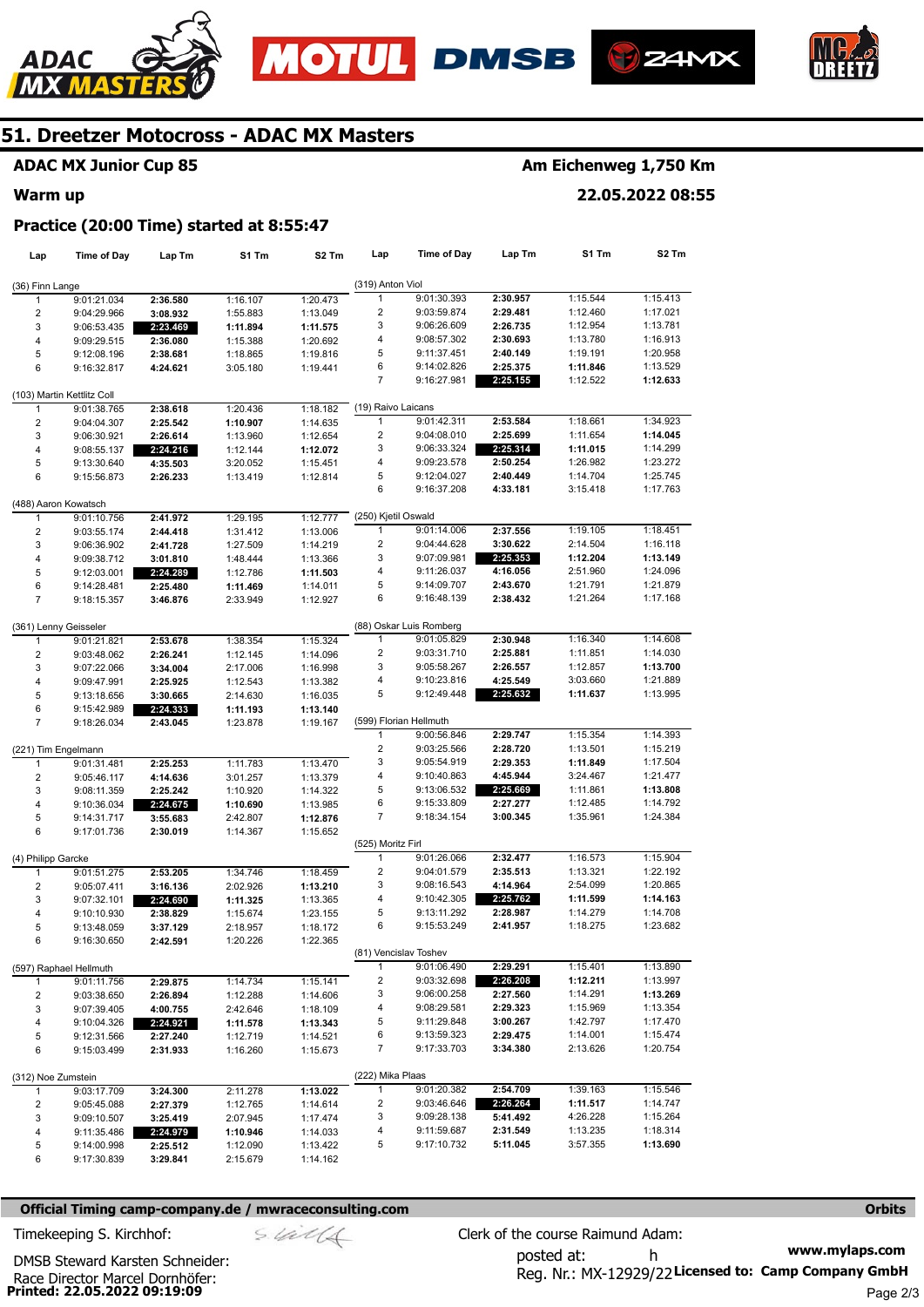







## **ADAC MX Junior Cup 85**

#### **Warm up**

## **Am Eichenweg 1,750 Km**

## **22.05.2022 08:55**

#### **Practice (20:00 Time) started at 8:55:47**

| Lap                       | Time of Day                | Lap Tm               | S1 Tm                | S2 Tm                | Lap               | Time of Day | Lap Tm   | S1 Tm    | S2 Tm    |
|---------------------------|----------------------------|----------------------|----------------------|----------------------|-------------------|-------------|----------|----------|----------|
| (22) Molnár Gábor         |                            |                      |                      |                      |                   |             |          |          |          |
| $\mathbf{1}$              | 9:01:23.442                | 2:31.823             | 1:15.750             | 1:16.073             | (712) Toni Ziemer |             |          |          |          |
| 2                         | 9:03:50.923                | 2:27.481             | 1:11.969             | 1:15.512             | $\mathbf{1}$      | 9:01:51.066 | 2:34.630 | 1:16.364 | 1:18.266 |
| 3                         | 9:08:12.825                | 4:21.902             | 2:50.350             | 1:31.552             | 2                 | 9:04:55.399 | 3:04.333 | 1:15.765 | 1:48.568 |
| 4                         | 9:10:39.149                | 2:26.324             | 1:11.427             | 1:14.897             | 3                 | 9:07:29.446 | 2:34.047 | 1:16.425 | 1:17.622 |
| 5                         | 9:13:34.058                | 2:54.909             | 1:20.447             | 1:34.462             | 4                 | 9:13:29.880 | 6:00.434 | 4:32.239 | 1:28.195 |
|                           |                            |                      |                      |                      | 5                 | 9:16:22.736 | 2:52.856 | 1:30.334 | 1:22.522 |
|                           | (623) Eimantas Cepulis     |                      |                      |                      |                   |             |          |          |          |
| $\mathbf{1}$              | 9:01:44.799                | 2:34.609             | 1:14.082             | 1:20.527             |                   |             |          |          |          |
| 2                         | 9:04:11.185                | 2:26.386             | 1:12.200             | 1:14.186             |                   |             |          |          |          |
| 3                         | 9:06:46.419                | 2:35.234             | 1:17.672             | 1:17.562             |                   |             |          |          |          |
| 4                         | 9:09:15.119                | 2:28.700             | 1:13.645             | 1:15.055             |                   |             |          |          |          |
| 5                         | 9:12:26.074                | 3:10.955             | 1:12.162             | 1:58.793             |                   |             |          |          |          |
| (109) Oliver Jüngling     |                            |                      |                      |                      |                   |             |          |          |          |
| $\mathbf{1}$              | 9:01:26.829                | 2:27.594             | 1:13.450             | 1:14.144             |                   |             |          |          |          |
| 2                         | 9:03:53.833                | 2:27.004             | 1:13.370             | 1:13.634             |                   |             |          |          |          |
| 3                         | 9:06:20.439                | 2:26.606             | 1:11.826             | 1:14.780             |                   |             |          |          |          |
| 4                         | 9:10:27.963                | 4:07.524             | 2:54.026             | 1:13.498             |                   |             |          |          |          |
| 5                         | 9:12:55.356                | 2:27.393             | 1:14.223             | 1:13.170             |                   |             |          |          |          |
| 6                         | 9:15:21.904                | 2:26.548             | 1:11.861             | 1:14.687             |                   |             |          |          |          |
| $\overline{7}$            | 9:17:52.097                | 2:30.193             | 1:15.193             | 1:15.000             |                   |             |          |          |          |
| (21) Anthony Caspari      |                            |                      |                      |                      |                   |             |          |          |          |
| 1                         | 9:00:48.421                | 2:27.475             | 1:14.335             | 1:13.140             |                   |             |          |          |          |
| 2                         | 9:03:47.110                | 2:58.689             | 1:21.283             | 1:37.406             |                   |             |          |          |          |
| 3                         | 9:06:14.540                | 2:27.430             | 1:13.000             | 1:14.430             |                   |             |          |          |          |
| 4                         | 9:09:13.479                | 2:58.939             | 1:42.016             | 1:16.923             |                   |             |          |          |          |
| 5                         | 9:11:47.585                | 2:34.106             | 1:15.886             | 1:18.220             |                   |             |          |          |          |
| 6                         | 9:14:19.165                | 2:31.580             | 1:15.691             | 1:15.889             |                   |             |          |          |          |
| $\overline{7}$            | 9:17:51.953                | 3:32.788             | 1:51.084             | 1:41.704             |                   |             |          |          |          |
|                           |                            |                      |                      |                      |                   |             |          |          |          |
|                           | (80) Frederik Rahn Stampe  |                      |                      |                      |                   |             |          |          |          |
| 1                         | 9:01:10.086                | 2:31.856             | 1:15.594             | 1:16.262             |                   |             |          |          |          |
| 2                         | 9:03:37.775                | 2:27.689             | 1:12.173             | 1:15.516             |                   |             |          |          |          |
| 3                         | 9:06:06.934                | 2:29.159             | 1:14.361             | 1:14.798             |                   |             |          |          |          |
| 4                         | 9:08:46.037                | 2:39.103             | 1:14.640             | 1:24.463             |                   |             |          |          |          |
| 5                         | 9:11:35.461                | 2:49.424             | 1:12.899             | 1:36.525             |                   |             |          |          |          |
| 6<br>$\overline{7}$       | 9:15:17.184<br>9:17:45.166 | 3:41.723<br>2:27.982 | 2:25.624<br>1:11.727 | 1:16.099<br>1:16.255 |                   |             |          |          |          |
|                           |                            |                      |                      |                      |                   |             |          |          |          |
| (153) Max Meyer           |                            |                      |                      |                      |                   |             |          |          |          |
| 1                         | 9:01:48.152                | 2:42.237             | 1:18.963             | 1:23.274             |                   |             |          |          |          |
| 2                         | 9:04:21.352                | 2:33.200             | 1:13.596             | 1:19.604             |                   |             |          |          |          |
| 3                         | 9:07:07.496                | 2:46.144             | 1:31.228             | 1:14.916             |                   |             |          |          |          |
| 4                         | 9:09:35.638                | 2:28.142             | 1:14.487             | 1:13.655             |                   |             |          |          |          |
| 5                         | 9:12:13.562                | 2:37.924             | 1:22.293             | 1:15.631             |                   |             |          |          |          |
| 6                         | 9:14:41.288                | 2:27.726             | 1:12.549             | 1:15.177             |                   |             |          |          |          |
| 7                         | 9:17:09.166                | 2:27.878             | 1:13.125             | 1:14.753             |                   |             |          |          |          |
| (223) Emil Ziemer         |                            |                      |                      |                      |                   |             |          |          |          |
| 1                         | 9:01:34.697                | 2:31.917             | 1:14.691             | 1:17.226             |                   |             |          |          |          |
| 2                         | 9:04:02.425                | 2:27.728             | 1:12.142             | 1:15.586             |                   |             |          |          |          |
| 3                         | 9:06:37.933                | 2:35.508             | 1:14.368             | 1:21.140             |                   |             |          |          |          |
| 4                         | 9:10:56.875                | 4:18.942             | 3:01.517             | 1:17.425             |                   |             |          |          |          |
| 5                         | 9:13:25.809                | 2:28.934             | 1:13.199             | 1:15.735             |                   |             |          |          |          |
| 6                         | 9:18:09.004                | 4:43.195             | 3:25.196             | 1:17.999             |                   |             |          |          |          |
|                           |                            |                      |                      |                      |                   |             |          |          |          |
| (74) Ricards Murasko<br>1 | 9:02:17.299                | 2:30.003             | 1:15.375             | 1:14.628             |                   |             |          |          |          |
| 2                         | 9:04:48.869                | 2:31.570             | 1:15.512             | 1:16.058             |                   |             |          |          |          |
| 3                         | 9:07:34.827                | 2:45.958             | 1:23.883             | 1:22.075             |                   |             |          |          |          |
| 4                         | 9:10:09.602                | 2:34.775             | 1:18.320             | 1:16.455             |                   |             |          |          |          |
| 5                         | 9:12:52.998                | 2:43.396             | 1:17.118             | 1:26.278             |                   |             |          |          |          |
| 6                         | 9:15:26.779                | 2:33.781             | 1:17.330             | 1:16.451             |                   |             |          |          |          |
| 7                         | 9:18:03.964                | 2:37.185             | 1:20.198             | 1:16.987             |                   |             |          |          |          |
|                           |                            |                      |                      |                      |                   |             |          |          |          |

#### **Official Timing camp-company.de / mwraceconsulting.com <b>Orbits and Company.de Company** orbits **Orbits Orbits**

Timekeeping S. Kirchhof:  $\le \frac{1}{2}$  Clerk of the course Raimund Adam:

**Printed: 22.05.2022 09:19:09**  Race Director Marcel Dornhöfer: DMSB Steward Karsten Schneider:

Page 3/3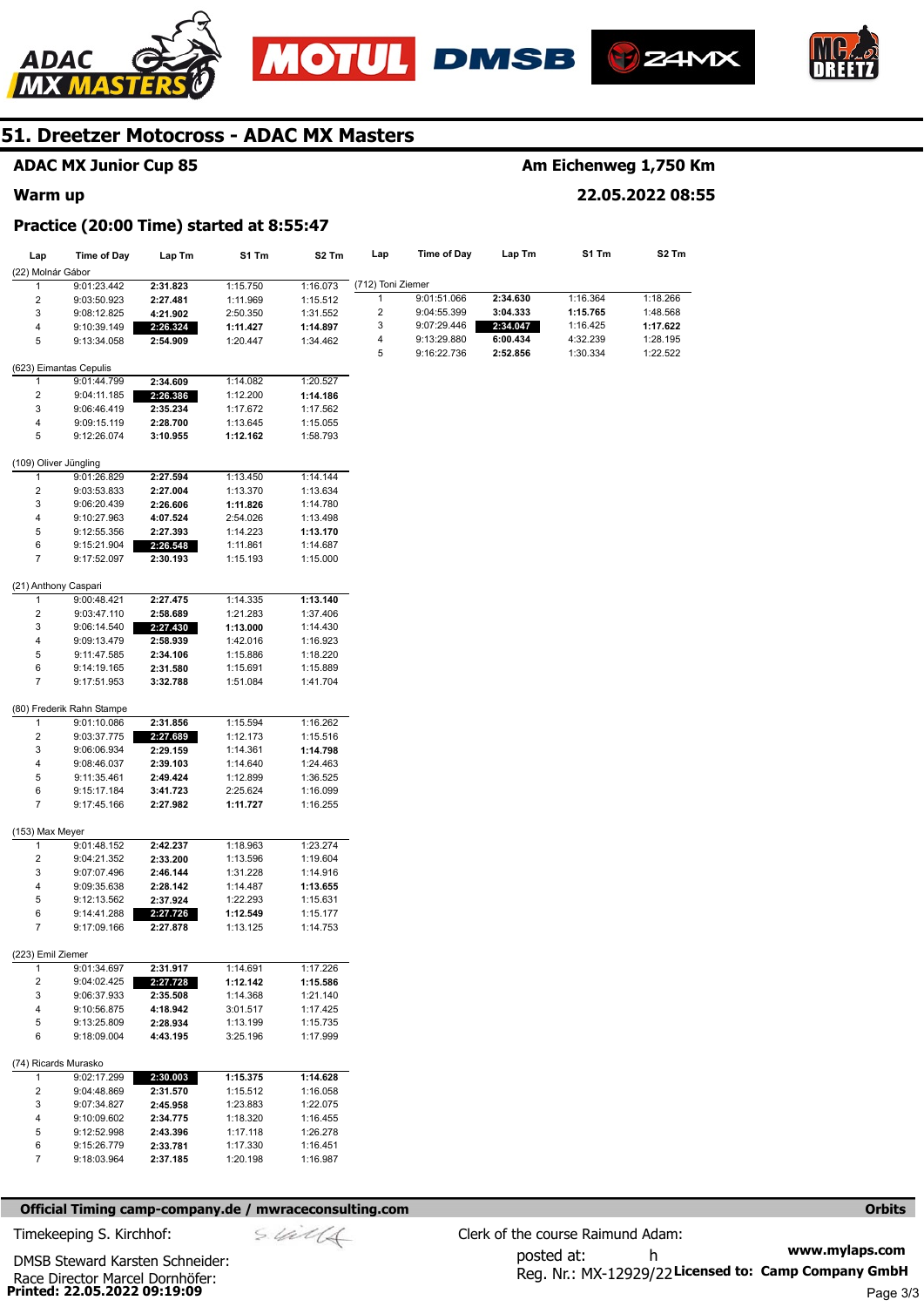





**22.05.2022 11:20** 



## **51. Dreetzer Motocross - ADAC MX Masters**

### **ADAC MX Junior Cup 85**

**Race 2** 

#### **Race (20:00 and 2 Laps) started at 11:20:41**

| Pos | No.            | <b>Name</b>                 | <b>FNM</b>  | Nat/Hometown            | Trademark  | Entrant / Team                   | Laps         | <b>Total Tm</b> | Diff     | Best Tm In Lap |                | Points         |
|-----|----------------|-----------------------------|-------------|-------------------------|------------|----------------------------------|--------------|-----------------|----------|----------------|----------------|----------------|
| 1   | 529            | <b>Maxime Lucas</b>         | <b>FMB</b>  | BEL/ Paal               | <b>KTM</b> | Becker Racing                    | 10           | 26:01.714       |          | 2:19.607       | 5              | 25             |
| 2   | 417            | <b>Jayson Van Drunen</b>    | <b>KNMV</b> | NLD/ Eindhoven          | Yamaha     | SHR Motorsports-Yamaha Motor     | 10           | 26:26.369       | 24.655   | 2:20.289       | 3              | 22             |
| 3   | 527            | <b>Mick Kennedy</b>         | <b>KNMV</b> | NLD/De Lier             | <b>KTM</b> | Motocross AAD                    | 10           | 26:37.020       | 35.306   | 2:20.997       | 3              | 20             |
| 4   | 194            | Jonathan Frank              | <b>DMSB</b> | DEU/ Bremervörde        | <b>KTM</b> | Schmicker Racing                 | 10           | 26:52.757       | 51.043   | 2:22.014       | 6              | 18             |
| 5   | 17             | <b>Áron Katona</b>          | <b>MAMS</b> | HUN/ Ajka               | <b>KTM</b> | HTS Team                         | 10           | 26:59.150       | 57.436   | 2:23.236       | 7              | 16             |
| 6   | 637            | Jan-Marten Paju             | <b>EMF</b>  | EST/Tallinn             | Husgvarna  |                                  | 10           | 27:03.979       | 1:02.265 | 2:23.843       | 3              | 15             |
| 7   | 37             | <b>Trey Cox</b>             | <b>MSA</b>  | ZAF/ Cato ridge         | <b>KTM</b> | Red Bull KTM South Africa Racino | 10           | 27:25.440       | 1:23.726 | 2:23.321       |                | 14             |
| 8   | 101            | <b>Marius Adomaitis</b>     | <b>LMSF</b> | LTU/ Šiauliai           | Husgvarna  | KMP Honda Racing                 | 10           | 27:35.150       | 1:33.436 | 2:24.671       | 5              | 13             |
| 9   | 103            | <b>Martin Kettlitz Coll</b> | <b>DMSB</b> | DEU/ Peitz              | <b>KTM</b> | ADAC Berlin Brandenburg e.V.     | 10           | 27:42.200       | 1:40.486 | 2:29.342       | $\mathbf{1}$   | 12             |
| 10  | 811            | <b>Mark Tanneberger</b>     | <b>DMSB</b> | DEU/ Finsterwalde       | Husqvarna  |                                  | 10           | 27:45.388       | 1:43.674 | 2:25.895       | 3              | 11             |
| 11  | 151            | <b>Dawid Zaremba</b>        | <b>PZM</b>  | POL/ ukowo              | <b>KTM</b> | MEFO SPORT RACING TEAM           | 10           | 27:55.893       | 1:54.179 | 2:28.728       | $\overline{7}$ | $10\,$         |
| 12  | 19             | <b>Raivo Laicans</b>        | LaMSF       | LVA/ Marupe             | Husgvarna  | Sturm STC Racing                 | 10           | 28:04.165       | 2:02.451 | 2:30.156       | $\overline{4}$ | 9              |
| 13  | 740            | <b>Travis Leok</b>          | <b>EMF</b>  | EST/Tartu               | Husgvarna  | MX-Handel Racing                 | 10           | 28:10.609       | 2:08.895 | 2:26.802       | 8              | 8              |
| 14  | 40             | <b>Ferenc Orlov</b>         | <b>MAMS</b> | HUN/ Lajosmizse         | Husqvarna  |                                  | 10           | 28:14.678       | 2:12.964 | 2:28.926       | 6              | $\overline{7}$ |
| 15  | 212            | <b>Jacob Bloch</b>          | <b>DMU</b>  | DNK/ thisted            | <b>KTM</b> | Becker Racing                    | 10           | 28:15.349       | 2:13.635 | 2:28.871       | 9              | 6              |
| 16  | 222            | <b>Mika Plaas</b>           | <b>DMSB</b> | DEU/ Dortmund           | <b>KTM</b> | <b>HPM Racing</b>                | 10           | 28:27.572       | 2:25.858 | 2:32.348       | $\mathbf{1}$   | 5              |
| 17  | 109            | Oliver Jüngling             | <b>DMSB</b> | DEU/ Neuwied            | Husgvarna  | ADAC Hessen Thüringen MX Mas     | 10           | 28:29.994       | 2:28.280 | 2:31.711       | $\mathbf{1}$   | $\overline{4}$ |
| 18  | 36             | <b>Finn Lange</b>           | <b>DMSB</b> | DEU/ Eggesin            | <b>KTM</b> | ADAC Hansa MX Junior Team        | 10           | 28:30.666       | 2:28.952 | 2:32.620       | $\mathbf{1}$   | 3              |
| 19  | 361            | <b>Lenny Geisseler</b>      | <b>FMS</b>  | CHE/ Rothenburg         | Yamaha     | iXS-MXGP-Team                    | 10           | 28:31.095       | 2:29.381 | 2:28.053       | 8              | $\overline{2}$ |
| 20  | $\overline{4}$ | <b>Philipp Garcke</b>       | <b>DMSB</b> | DEU/ Willich            | <b>KTM</b> | ADAC Nordrhein e.V.              | 10           | 28:31.756       | 2:30.042 | 2:31.135       | $\mathbf{1}$   | $1\,$          |
| 21  | 153            | <b>Max Meyer</b>            | <b>DMSB</b> | DEU/ Allersberg         | Yamaha     | Meyer Racing Team                | 10           | 28:35.746       | 2:34.032 | 2:30.761       | 3              | $\mathbf 0$    |
| 22  | 488            | <b>Aaron Kowatsch</b>       | <b>DMSB</b> | DEU/ Schwaigern-Stetten | <b>KTM</b> | ADAC Hessen Thüringen Rookie     | 10           | 28:36.997       | 2:35.283 | 2:27.573       | $\overline{2}$ | $\mathbf 0$    |
| 23  | 80             | <b>Frederik Rahn Stamp</b>  | <b>DMU</b>  | DNK/ Brabrand           | Yamaha     | <b>Becker Racing</b>             | 10           | 28:39.560       | 2:37.846 | 2:29.239       | 8              | $\mathbf 0$    |
| 24  | 81             | <b>Vencislav Toshev</b>     | <b>BMF</b>  | BGR/ Sofia              | Husqvarna  |                                  | 9            | 26:03.676       | 1 Lap    | 2:30.752       | 5              | $\pmb{0}$      |
| 25  | 599            | <b>Florian Hellmuth</b>     | <b>DMSB</b> | DEU/ Oberlauringen      | Husgvarna  | ADAC Hessen Thüringen e.V., ME   | 9            | 26:25.078       | 1 Lap    | 2:33.451       | 9              | 0              |
| 26  | 312            | <b>Noe Zumstein</b>         | <b>FMS</b>  | CHE/ Kuenten            | Yamaha     | Vogelsang Powersports            | 9            | 26:32.622       | 1 Lap    | 2:31.743       | $\overline{4}$ | $\mathbf 0$    |
| 27  | 250            | <b>Kjetil Oswald</b>        | <b>FMS</b>  | CHE/ St. Gallen         | <b>KTM</b> | Kosak Racing Team                | 9            | 26:41.027       | 1 Lap    | 2:32.869       | 2              | $\mathbf 0$    |
| 28  | 319            | <b>Anton Viol</b>           | <b>DMSB</b> | DEU/ Gierstädt          | Husgvarna  | Team Bauerschmidt MB33           | 9            | 26:43.246       | 1 Lap    | 2:32.941       | $\mathbf{1}$   | 0              |
| 29  | 525            | <b>Moritz Firl</b>          | <b>DMSB</b> | DEU/ Ruhland            | Husqvarna  | ADAC Berlin Brandenburg e.V.     | 9            | 26:50.651       | 1 Lap    | 2:31.069       | $\mathbf{1}$   | 0              |
| 30  | 597            | <b>Raphael Hellmuth</b>     | <b>DMSB</b> | GER/ Oberlauringen      | Husqvarna  | ADAC Hessen-Thüringen e.V./ME    | 9            | 27:02.425       | 1 Lap    | 2:37.887       | 5              | 0              |
| 31  | 612            | <b>Bertram Thorius</b>      | <b>DMU</b>  | DNK/ II skensved        | Yamaha     | <b>SHR Motorsports</b>           | 9            | 27:50.089       | 1 Lap    | 2:32.500       | $\overline{2}$ | $\mathbf 0$    |
| 32  | 21             | <b>Anthony Caspari</b>      | <b>DMSB</b> | DEU/ Kloster Veßra      | <b>KTM</b> | GripMesser.com Racing Team       | 9            | 28:07.186       | 1 Lap    | 2:35.545       | $\mathbf{1}$   | $\mathbf 0$    |
| 33  | 74             | <b>Ricards Murasko</b>      | LaMSF       | LTV/ Riga               | <b>KTM</b> | Rynopower Germany powered Ka     | 9            | 28:25.823       | 1 Lap    | 2:39.467       | 3              | 0              |
| 34  | 712            | <b>Toni Ziemer</b>          | <b>DMSB</b> |                         |            |                                  | 9            | 28:37.915       | 1 Lap    | 2:43.150       | 3              | 0              |
| 35  | 88             | <b>Oskar Luis Romberg</b>   | <b>DMSB</b> | DEU/ Werl               | <b>KTM</b> | Raths Motorsports                | 9            | 29:25.472       | 1 Lap    | 2:29.579       | 6              | 0              |
| 36  | 623            | <b>Eimantas Cepulis</b>     | <b>LMSF</b> | LTU/ Šiauliai           | <b>KTM</b> |                                  | 8            | 27:39.087       | 2 Laps   | 2:32.382       | $\overline{4}$ | $\pmb{0}$      |
| 37  | 221            | <b>Tim Engelmann</b>        | <b>DMSB</b> | DEU/ Hainichen          | Husgvarna  |                                  | 7            | 22:35.126       | 3 Laps   | 2:30.327       | 4              | $\mathbf 0$    |
| 38  | 223            | <b>Emil Ziemer</b>          | <b>FMS</b>  | SUI/ Unterwasser        | Husgvarna  | Kosak Racing Team                | 7            | 26:08.299       | 3 Laps   | 2:36.168       | 6              | $\mathbf 0$    |
| 39  | 22             | <b>Molnár Gábor</b>         | <b>MAMS</b> | HUN/ Szentendre         | <b>KTM</b> | MAMI TEAM FEHÉR                  | 6            | 18:27.706       | 4 Laps   | 2:33.426       | $\overline{2}$ | $\pmb{0}$      |
| 40  | 793            | <b>Gregor Kuusk</b>         | <b>EMF</b>  | EST/Tallinn             | Husgvarna  | Redmoto                          | $\mathbf{1}$ | 5:06.799        | 9 Laps   | 2:43.491       | $\mathbf{1}$   | 0              |
|     |                |                             |             |                         |            |                                  |              |                 |          |                |                |                |

#### **Announcements**

**Printed: 22.05.2022 11:51:29** 

These results are provisional until the conclusion of any judicial and technical matters! Weather: cloudy 15 degrees, dry track Local Live Timing smartphone: WLAN: TIMEKEEPING Browser: 192.168.50.20 #527 holeshot Started: 40 Classified: 40 Not classified: 0

| <b>Margin of Victory</b>                                           | Ø km/h                                                 | <b>Best Lap Tm</b> | km/h                                      | Best Lap by                                             |
|--------------------------------------------------------------------|--------------------------------------------------------|--------------------|-------------------------------------------|---------------------------------------------------------|
| 24.655                                                             | 40,340                                                 | 2:19.607           | 45,127                                    | 529 - Maxime Lucas                                      |
|                                                                    | Official Timing camp-company.de / mwraceconsulting.com |                    |                                           | <b>Orbits</b>                                           |
| Timekeeping S. Kirchhof:                                           | sulf                                                   |                    | Clerk of the course Raimund Adam:         |                                                         |
| DMSB Steward Karsten Schneider:<br>Race Director Marcel Dornhöfer: |                                                        |                    | posted at:<br>h.<br>Reg. Nr.: MX 12929/22 | www.mylaps.com<br><b>Licensed to: Camp Company GmbH</b> |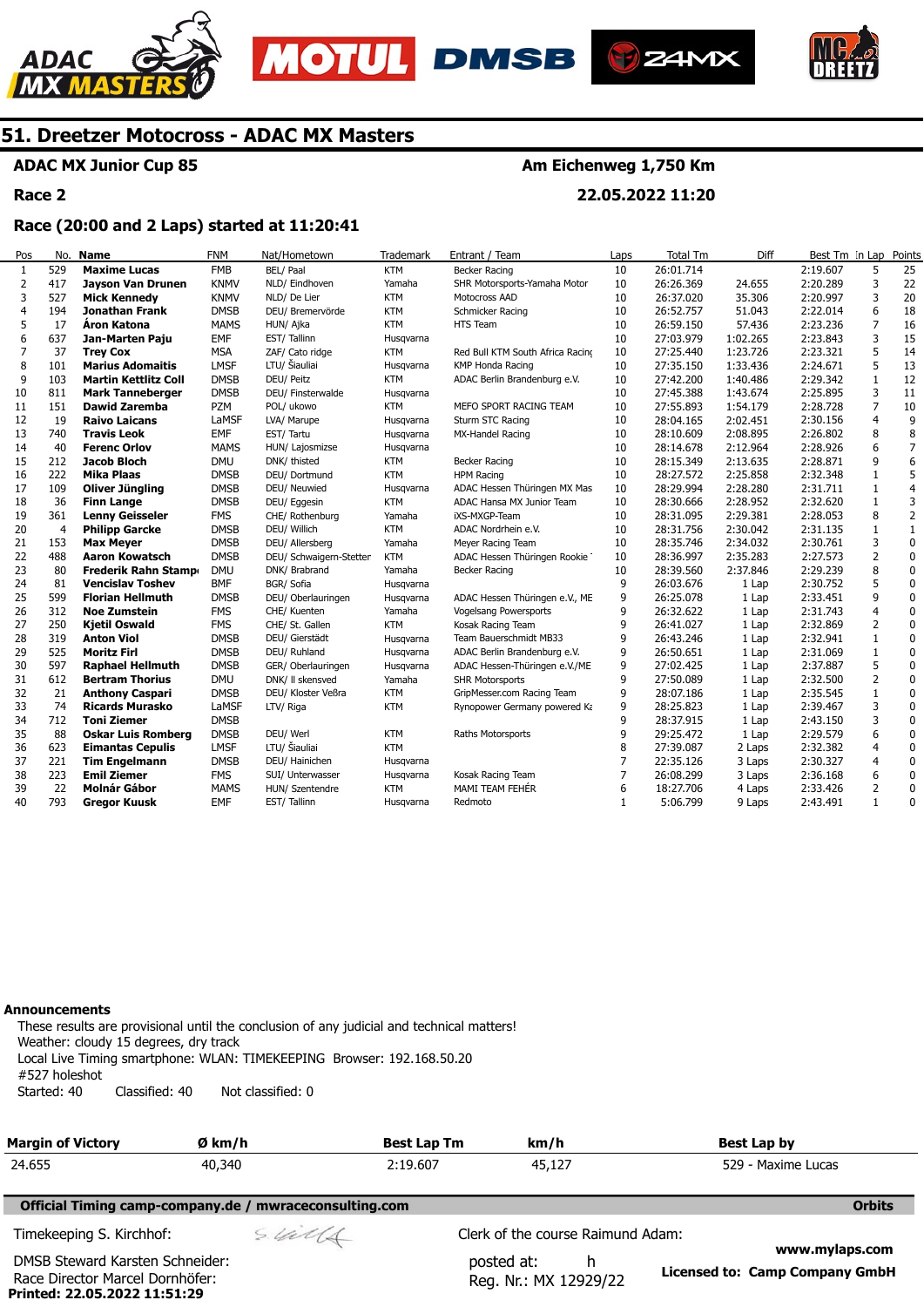







#### **ADAC MX Junior Cup 85**

#### **Race 2**

## **Am Eichenweg 1,750 Km**

**22.05.2022 11:20** 

**Race (20:00 and 2 Laps) started at 11:20:41** 

| Lap                | <b>Time of Day</b>           | Lap Tm               | S1 Tm                | S2 Tm                | Lap                 | Time of Day                         | Lap Tm               | S1 Tm                | S2 Tm                |
|--------------------|------------------------------|----------------------|----------------------|----------------------|---------------------|-------------------------------------|----------------------|----------------------|----------------------|
|                    |                              |                      |                      |                      | 5                   | 11:35:23.496                        | 2:25.500             | 1:12.263             | 1:13.237             |
| (529) Maxime Lucas |                              |                      |                      |                      | 6                   | 11:37:49.815                        | 2:26.319             | 1:11.127             | 1:15.192             |
| 1                  | 11:25:23.564                 | 2:21.326             | 1:10.087             | 1:11.239             | 7                   | 11:40:16.093                        | 2:26.278             | 1:13.329             | 1:12.949             |
| 2                  | 11:27:44.188                 | 2:20.624             | 1:09.905             | 1:10.719             | 8                   | 11:42:48.545                        | 2:32.452             | 1:13.990             | 1:18.462             |
| 3                  | 11:30:04.231                 | 2:20.043             | 1:09.596             | 1:10.447             | 9                   | 11:45:17.704                        | 2:29.159             | 1:13.341             | 1:15.818             |
| 4                  | 11:32:25.215                 | 2:20.984             | 1:09.605             | 1:11.379             | 10                  | 11:47:45.052                        | 2:27.348             | 1:11.916             | 1:15.432             |
| 5                  | 11:34:44.822                 | 2:19.607             | 1:08.778             | 1:10.829             |                     |                                     |                      |                      |                      |
| 6                  | 11:37:08.133                 | 2:23.311             | 1:10.617             | 1:12.694             | (37) Trey Cox       |                                     |                      |                      |                      |
| $\overline{7}$     | 11:39:29.337                 | 2:21.204             | 1:09.470             | 1:11.734             | 1                   | 11:25:51.418                        | 2:28.584             | 1:13.586             | 1:14.998             |
| 8                  | 11:41:53.839                 | 2:24.502             | 1:12.225             | 1:12.277             | 2                   | 11:28:19.861                        | 2:28.443             | 1:14.703             | 1:13.740             |
| 9                  | 11:44:18.451                 | 2:24.612             | 1:12.639             | 1:11.973             | 3                   | 11:30:46.852                        | 2:26.991             | 1:14.876             | 1:12.115             |
| 10                 | 11:46:42.787                 | 2:24.336             | 1:10.902             | 1:13.434             | 4                   | 11:33:11.108                        | 2:24.256             | 1:11.161             | 1:13.095             |
|                    |                              |                      |                      |                      | 5                   | 11:35:34.429                        | 2:23.321             | 1:10.355             | 1:12.966             |
|                    | (417) Jayson Van Drunen      |                      |                      |                      | 6                   | 11:37:58.854                        | 2:24.425             | 1:11.683             | 1:12.742             |
| 1                  | 11:25:30.451                 | 2:23.721             | 1:10.230             | 1:13.491             | 7                   | 11:40:43.304                        | 2:44.450             | 1:30.267             | 1:14.183             |
| $\overline{c}$     | 11:27:52.446                 | 2:21.995             | 1:10.382             | 1:11.613             | 8                   | 11:43:10.290                        | 2:26.986             | 1:14.320             | 1:12.666             |
| 3                  | 11:30:12.735                 | 2:20.289             | 1:09.868             | 1:10.421             | 9                   | 11:45:39.178                        | 2:28.888             | 1:14.416             | 1:14.472             |
| 4                  | 11:32:33.370                 | 2:20.635             | 1:09.234             | 1:11.401             | 10                  | 11:48:06.513                        | 2:27.335             | 1:12.849             | 1:14.486             |
| 5                  | 11:34:55.855                 | 2:22.485             | 1:10.931             | 1:11.554             |                     |                                     |                      |                      |                      |
| 6                  | 11:37:19.419                 | 2:23.564             | 1:10.904             | 1:12.660             |                     | (101) Marius Adomaitis              |                      |                      |                      |
| $\overline{7}$     | 11:39:45.829                 | 2:26.410             | 1:13.643             | 1:12.767             | 1                   | 11:25:36.399                        | 2:26.015             | 1:13.311             | 1:12.704             |
| 8                  | 11:42:10.100                 | 2:24.271             | 1:11.461             | 1:12.810             | 2                   | 11:28:01.546                        | 2:25.147             | 1:11.389             | 1:13.758             |
| 9                  | 11:44:37.582                 | 2:27.482             | 1:12.332             | 1:15.150             | 3                   | 11:30:27.561                        | 2:26.015             | 1:12.939             | 1:13.076             |
| 10                 | 11:47:07.442                 | 2:29.860             | 1:12.307             | 1:17.553             | 4                   | 11:32:54.787                        | 2:27.226             | 1:11.896             | 1:15.330             |
|                    |                              |                      |                      |                      | 5                   | 11:35:19.458                        | 2:24.671             | 1:11.341             | 1:13.330             |
| (527) Mick Kennedy |                              |                      |                      |                      | 6                   | 11:37:46.481                        | 2:27.023             | 1:11.802             | 1:15.221             |
| $\mathbf{1}$       | 11:25:30.222                 | 2:29.530             | 1:15.983             | 1:13.547             | 7                   | 11:40:13.535                        | 2:27.054             | 1:12.726             | 1:14.328             |
| $\overline{2}$     | 11:27:54.098                 | 2:23.876             | 1:10.857             | 1:13.019             | 8                   | 11:42:40.889                        | 2:27.354             | 1:13.659             | 1:13.695             |
| 3                  | 11:30:15.095                 | 2:20.997             | 1:09.424             | 1:11.573             | 9                   | 11:45:48.541                        | 3:07.652             | 1:53.015             | 1:14.637             |
| 4                  | 11:32:39.078                 | 2:23.983             | 1:09.628             | 1:14.355             | 10                  | 11:48:16.223                        | 2:27.682             | 1:12.373             | 1:15.309             |
| 5                  | 11:35:04.195                 | 2:25.117             | 1:10.669             | 1:14.448             |                     |                                     |                      |                      |                      |
| 6                  | 11:37:27.958                 | 2:23.763             | 1:09.850             | 1:13.913             |                     | (103) Martin Kettlitz Coll          |                      |                      |                      |
| $\overline{7}$     | 11:39:55.742                 | 2:27.784             | 1:12.671             | 1:15.113             | 1                   | 11:25:46.493                        | 2:29.342             | 1:12.957             | 1:16.385             |
| 8                  | 11:42:25.046                 | 2:29.304             | 1:13.298             | 1:16.006             | 2                   | 11:28:15.941                        | 2:29.448             | 1:14.114             | 1:15.334             |
| 9                  | 11:44:52.207                 | 2:27.161             | 1:13.286             | 1:13.875             | 3                   | 11:30:47.565                        | 2:31.624             | 1:14.916             | 1:16.708             |
| 10                 | 11:47:18.093                 | 2:25.886             | 1:11.248             | 1:14.638             | 4                   | 11:33:20.640                        | 2:33.075             | 1:15.133             | 1:17.942             |
|                    |                              |                      |                      |                      | 5                   | 11:35:52.315                        | 2:31.675             | 1:14.394             | 1:17.281             |
|                    | (194) Jonathan Frank         |                      |                      |                      | 6                   | 11:38:22.163                        | 2:29.848             | 1:14.860             | 1:14.988             |
| 1                  | 11:25:39.751                 | 2:23.409             | 1:11.589             | 1:11.820             | 7                   | 11:40:52.871                        | 2:30.708             | 1:14.958             | 1:15.750             |
| $\overline{2}$     | 11:28:11.202                 | 2:31.451             | 1:11.552             | 1:19.899             | 8                   | 11:43:22.414                        | 2:29.543             | 1:13.070             | 1:16.473             |
| 3                  | 11:30:44.175                 | 2:32.973             | 1:10.270             | 1:22.703             | 9                   | 11:45:52.236                        | 2:29.822             | 1:14.427             | 1:15.395             |
| 4                  | 11:33:08.687                 | 2:24.512             | 1:11.569             | 1:12.943             | 10                  | 11:48:23.273                        | 2:31.037             | 1:14.709             | 1:16.328             |
| 5                  | 11:35:32.572                 | 2:23.885             | 1:10.964             | 1:12.921             |                     |                                     |                      |                      |                      |
| 6                  | 11:37:54.586                 | 2:22.014             | 1:11.205             | 1:10.809             |                     | (811) Mark Tanneberger              |                      |                      |                      |
| $\overline{7}$     | 11:40:17.500                 | 2:22.914             | 1:11.285             | 1:11.629             | 1                   | 11:25:32.811                        | 2:26.712             | 1:12.744             | 1:13.968             |
| 8                  | 11:42:44.684                 | 2:27.184             | 1:14.839             | 1:12.345             | $\overline{2}$      | 11:27:59.634                        | 2:26.823             | 1:12.167             | 1:14.656             |
| 9                  | 11:45:08.097                 | 2:23.413             | 1:10.085             | 1:13.328             | 3                   | 11:30:25.529                        | 2:25.895             | 1:12.475             | 1:13.420             |
| 10                 | 11:47:33.830                 | 2:25.733             | 1:12.039             | 1:13.694             | 4                   | 11:32:57.658<br>11:35:56.360        | 2:32.129             | 1:13.427             | 1:18.702             |
|                    |                              |                      |                      |                      | 5                   |                                     | 2:58.702             | 1:14.983             | 1:43.719             |
| (17) Aron Katona   |                              |                      |                      |                      | 6<br>$\overline{7}$ | 11:38:26.880                        | 2:30.520<br>2:29.141 | 1:14.700<br>1:13.962 | 1:15.820             |
| 1                  | 11:25:26.382                 | 2:25.023             | 1:13.064             | 1:11.959             |                     | 11:40:56.021                        |                      |                      | 1:15.179             |
| 2                  | 11:28:08.992                 | 2:42.610             | 1:11.079             | 1:31.531             | 8<br>9              | 11:43:25.140<br>11:45:55.813        | 2:29.119             | 1:13.377             | 1:15.742             |
| 3                  | 11:30:35.709                 | 2:26.717             | 1:11.985             | 1:14.732             |                     |                                     | 2:30.673             | 1:14.463             | 1:16.210             |
| 4                  | 11:33:00.287                 | 2:24.578             | 1:11.340             | 1:13.238             | 10                  | 11:48:26.461                        | 2:30.648             | 1:14.485             | 1:16.163             |
| 5                  | 11:35:27.772                 | 2:27.485             | 1:13.265             | 1:14.220             |                     |                                     |                      |                      |                      |
| 6                  | 11:37:53.744                 | 2:25.972             | 1:10.498             | 1:15.474             | $\mathbf{1}$        | (151) Dawid Zaremba<br>11:25:51.531 | 2:37.949             | 1:14.125             | 1:23.824             |
| $\overline{7}$     | 11:40:16.980                 | 2:23.236             | 1:10.783             | 1:12.453             | 2                   | 11:28:24.241                        |                      | 1:15.943             | 1:16.767             |
| 8                  | 11:42:46.764                 | 2:29.784             | 1:14.134             | 1:15.650             | 3                   |                                     | 2:32.710<br>2:31.262 |                      |                      |
| 9                  | 11:45:12.426                 | 2:25.662             | 1:11.767             | 1:13.895             | 4                   | 11:30:55.503<br>11:33:26.245        | 2:30.742             | 1:14.928<br>1:14.095 | 1:16.334<br>1:16.647 |
| 10                 | 11:47:40.223                 | 2:27.797             | 1:11.001             | 1:16.796             | 5                   | 11:35:55.454                        | 2:29.209             | 1:12.409             | 1:16.800             |
|                    |                              |                      |                      |                      | 6                   | 11:38:25.335                        | 2:29.881             | 1:14.163             | 1:15.718             |
|                    | (637) Jan-Marten Paju        |                      |                      |                      | 7                   | 11:40:54.063                        | 2:28.728             | 1:12.386             | 1:16.342             |
| $\mathbf{1}$       | 11:25:38.225                 | 2:26.879             | 1:13.703             | 1:13.176             | 8                   | 11:43:37.187                        | 2:43.124             | 1:24.279             | 1:18.845             |
| 2<br>3             | 11:28:04.733                 | 2:26.508             | 1:12.008             | 1:14.500             | 9                   | 11:46:07.908                        | 2:30.721             | 1:15.479             | 1:15.242             |
| 4                  | 11:30:28.576<br>11:32:57.996 | 2:23.843<br>2:29.420 | 1:11.723<br>1:12.258 | 1:12.120<br>1:17.162 | 10                  | 11:48:36.966                        | 2:29.058             | 1:12.156             | 1:16.902             |
|                    |                              |                      |                      |                      |                     |                                     |                      |                      |                      |

#### **Official Timing camp-company.de / mwraceconsulting.com <b>Orbits Orbits Orbits Orbits**

**www.mylaps.com**  Reg. Nr.: MX-12929/22 Licensed to: Camp Company GmbH posted at: h Timekeeping S. Kirchhof:  $\le \frac{1}{2}$  Clerk of the course Raimund Adam:

Race Director Marcel Dornhöfer:<br>**Printed: 22.05.2022 11:51:41** DMSB Steward Karsten Schneider: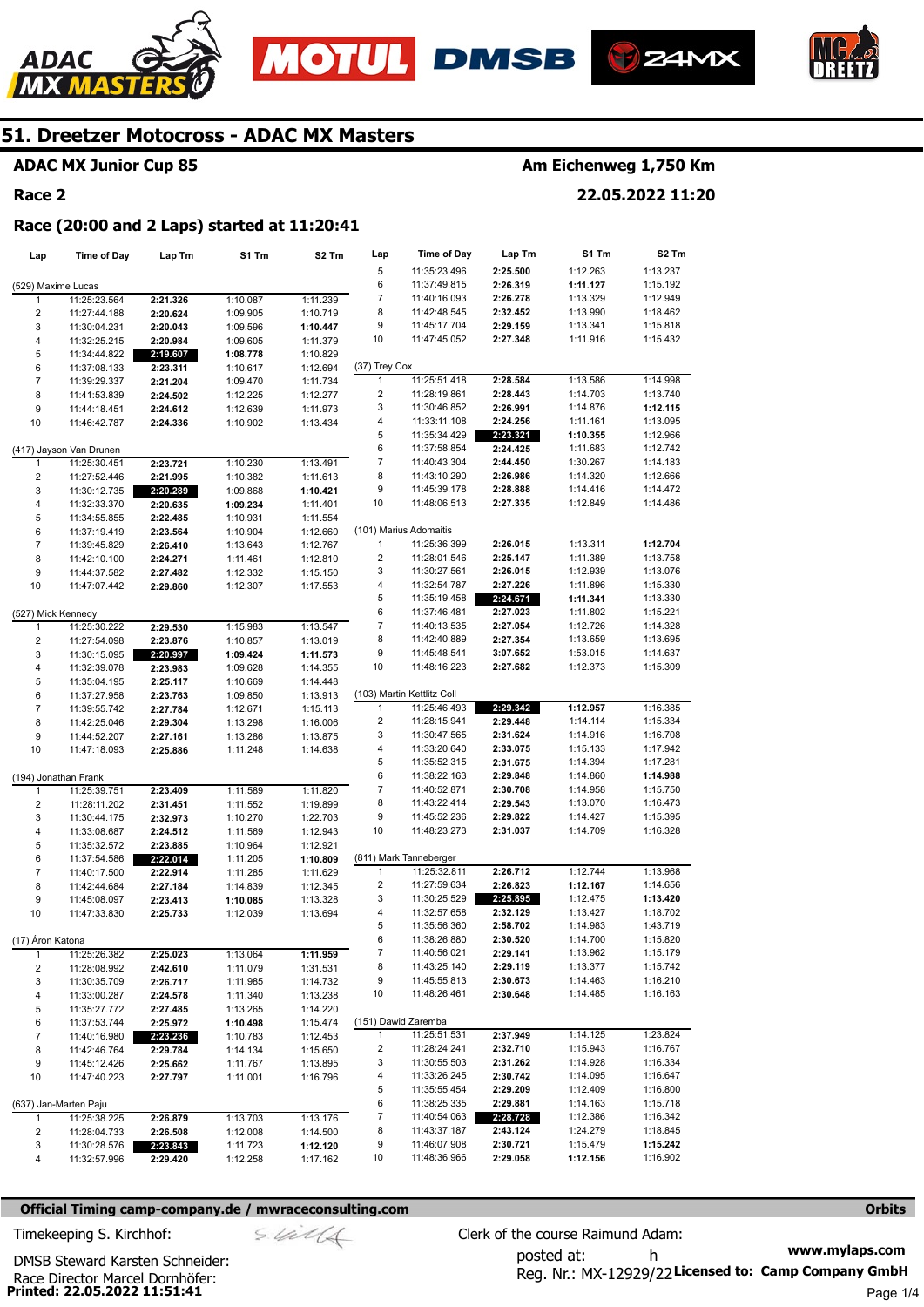







## **ADAC MX Junior Cup 85**

#### **Race 2**

## **Am Eichenweg 1,750 Km**

**22.05.2022 11:20** 

#### **Race (20:00 and 2 Laps) started at 11:20:41**

| Lap                     | <b>Time of Day</b>    | Lap Tm   | S1 Tm    | S2 Tm    | Lap                | <b>Time of Day</b>    | Lap Tm   | S1 Tm    | S2 Tm    |
|-------------------------|-----------------------|----------|----------|----------|--------------------|-----------------------|----------|----------|----------|
|                         |                       |          |          |          | 5                  | 11:36:08.498          | 2:35.008 | 1:16.232 | 1:18.776 |
| (19) Raivo Laicans      |                       |          |          |          | 6                  | 11:38:45.026          | 2:36.528 | 1:16.178 | 1:20.350 |
| 1                       | 11:25:54.113          | 2:33.847 | 1:14.400 | 1:19.447 | 7                  | 11:41:20.759          | 2:35.733 | 1:16.924 | 1:18.809 |
| $\overline{\mathbf{c}}$ | 11:28:25.076          | 2:30.963 | 1:14.423 | 1:16.540 | 8                  | 11:43:58.232          | 2:37.473 | 1:17.230 | 1:20.243 |
| 3                       | 11:30:57.893          | 2:32.817 | 1:16.187 | 1:16.630 | 9                  | 11:46:34.979          | 2:36.747 | 1:16.399 | 1:20.348 |
| 4                       | 11:33:28.049          | 2:30.156 | 1:13.836 | 1:16.320 | 10                 | 11:49:11.067          | 2:36.088 | 1:16.621 | 1:19.467 |
| 5                       | 11:36:01.843          | 2:33.794 | 1:15.296 | 1:18.498 |                    |                       |          |          |          |
| 6                       | 11:38:32.622          | 2:30.779 | 1:14.896 | 1:15.883 | (36) Finn Lange    |                       |          |          |          |
| $\overline{7}$          | 11:41:07.130          | 2:34.508 | 1:15.623 | 1:18.885 | $\mathbf{1}$       | 11:26:00.846          | 2:32.620 | 1:15.288 | 1:17.332 |
| 8                       | 11:43:40.081          | 2:32.951 | 1:15.685 | 1:17.266 | $\overline{2}$     | 11:28:35.246          | 2:34.400 | 1:15.369 | 1:19.031 |
| 9                       | 11:46:12.024          | 2:31.943 | 1:15.040 | 1:16.903 | 3                  | 11:31:08.402          | 2:33.156 | 1:15.204 | 1:17.952 |
| 10                      | 11:48:45.238          | 2:33.214 | 1:13.502 | 1:19.712 | 4                  | 11:33:41.355          | 2:32.953 | 1:15.455 | 1:17.498 |
|                         |                       |          |          |          | 5                  | 11:36:14.717          | 2:33.362 | 1:15.452 | 1:17.910 |
| (740) Travis Leok       |                       |          |          |          | 6                  | 11:38:49.719          | 2:35.002 | 1:15.808 | 1:19.194 |
| 1                       | 11:26:17.264          | 2:34.045 | 1:15.708 | 1:18.337 | 7                  | 11:41:25.251          | 2:35.532 | 1:15.843 | 1:19.689 |
| $\overline{\mathbf{c}}$ | 11:28:47.494          | 2:30.230 | 1:15.077 | 1:15.153 | 8                  | 11:43:59.903          | 2:34.652 | 1:15.230 | 1:19.422 |
| 3                       | 11:31:32.240          | 2:44.746 | 1:27.210 | 1:17.536 | 9                  | 11:46:36.224          | 2:36.321 | 1:17.140 | 1:19.181 |
| $\pmb{4}$               | 11:33:59.855          | 2:27.615 | 1:12.459 | 1:15.156 | 10                 | 11:49:11.739          | 2:35.515 | 1:16.794 | 1:18.721 |
| 5                       | 11:36:30.220          | 2:30.365 | 1:13.706 | 1:16.659 |                    |                       |          |          |          |
| 6                       | 11:39:01.535          | 2:31.315 | 1:16.109 | 1:15.206 |                    | (361) Lenny Geisseler |          |          |          |
| $\overline{7}$          | 11:41:29.058          | 2:27.523 | 1:12.192 | 1:15.331 | $\mathbf{1}$       | 11:26:10.618          | 2:48.550 | 1:13.835 | 1:34.715 |
| 8                       | 11:43:55.860          | 2:26.802 | 1:12.760 | 1:14.042 | 2                  | 11:28:45.080          | 2:34.462 | 1:16.671 | 1:17.791 |
| 9                       | 11:46:23.296          | 2:27.436 | 1:12.717 | 1:14.719 | 3                  | 11:31:16.673          | 2:31.593 | 1:14.971 | 1:16.622 |
| 10                      | 11:48:51.682          | 2:28.386 | 1:12.363 | 1:16.023 | 4                  | 11:33:46.792          | 2:30.119 | 1:15.080 | 1:15.039 |
|                         |                       |          |          |          | 5                  | 11:36:36.608          | 2:49.816 | 1:33.544 | 1:16.272 |
| (40) Ferenc Orlov       |                       |          |          |          | 6                  | 11:39:08.178          | 2:31.570 | 1:14.328 | 1:17.242 |
| $\mathbf{1}$            | 11:25:52.654          | 2:37.648 | 1:11.428 | 1:26.220 | 7                  | 11:41:42.732          | 2:34.554 | 1:16.707 | 1:17.847 |
| $\overline{\mathbf{c}}$ | 11:28:27.372          | 2:34.718 | 1:16.324 | 1:18.394 | 8                  | 11:44:10.785          | 2:28.053 | 1:13.585 | 1:14.468 |
| 3                       | 11:30:58.797          | 2:31.425 | 1:16.012 | 1:15.413 | 9                  | 11:46:40.988          | 2:30.203 | 1:13.876 | 1:16.327 |
| 4                       | 11:33:28.723          | 2:29.926 | 1:14.958 | 1:14.968 | 10                 | 11:49:12.168          | 2:31.180 | 1:15.642 | 1:15.538 |
| 5                       | 11:35:59.250          | 2:30.527 | 1:15.073 | 1:15.454 |                    |                       |          |          |          |
| 6                       | 11:38:28.176          | 2:28.926 | 1:14.586 | 1:14.340 | (4) Philipp Garcke |                       |          |          |          |
| $\overline{7}$          | 11:40:58.376          | 2:30.200 | 1:13.902 | 1:16.298 | 1                  | 11:25:49.987          | 2:31.135 | 1:13.891 | 1:17.244 |
| 8                       | 11:43:31.807          | 2:33.431 | 1:18.851 | 1:14.580 | 2                  | 11:28:22.821          | 2:32.834 | 1:14.481 | 1:18.353 |
| 9                       | 11:46:11.466          | 2:39.659 | 1:19.851 | 1:19.808 | 3                  | 11:30:55.609          | 2:32.788 | 1:14.586 | 1:18.202 |
| 10                      | 11:48:55.751          | 2:44.285 | 1:22.420 | 1:21.865 | 4                  | 11:33:32.084          | 2:36.475 | 1:17.410 | 1:19.065 |
|                         |                       |          |          |          | 5                  | 11:36:06.910          | 2:34.826 | 1:15.823 | 1:19.003 |
| (212) Jacob Bloch       |                       |          |          |          | 6                  | 11:38:44.338          | 2:37.428 | 1:17.068 | 1:20.360 |
| 1                       | 11:25:53.592          | 2:31.836 | 1:13.659 | 1:18.177 | 7                  | 11:41:24.464          | 2:40.126 | 1:19.327 | 1:20.799 |
| $\overline{\mathbf{c}}$ | 11:28:25.930          | 2:32.338 | 1:16.142 | 1:16.196 | 8                  | 11:44:02.232          | 2:37.768 | 1:17.812 | 1:19.956 |
| 3                       | 11:30:59.259          | 2:33.329 | 1:16.875 | 1:16.454 | 9                  | 11:46:38.101          | 2:35.869 | 1:16.769 | 1:19.100 |
| 4                       | 11:33:34.708          | 2:35.449 | 1:16.064 | 1:19.385 | 10                 | 11:49:12.829          | 2:34.728 | 1:17.579 | 1:17.149 |
| 5                       | 11:36:09.111          | 2:34.403 | 1:17.995 | 1:16.408 |                    |                       |          |          |          |
| 6                       | 11:38:44.946          | 2:35.835 | 1:16.790 | 1:19.045 | (153) Max Meyer    |                       |          |          |          |
| $\overline{7}$          | 11:41:14.050          | 2:29.104 | 1:14.155 | 1:14.949 | 1                  | 11:26:12.953          | 2:42.112 | 1:24.598 | 1:17.514 |
| 8                       | 11:43:43.757          | 2:29.707 | 1:13.977 | 1:15.730 | $\overline{2}$     | 11:28:49.410          | 2:36.457 | 1:17.296 | 1:19.161 |
| 9                       | 11:46:12.628          | 2:28.871 | 1:13.607 | 1:15.264 | 3                  | 11:31:20.171          | 2:30.761 | 1:15.115 | 1:15.646 |
| 10                      | 11:48:56.422          | 2:43.794 | 1:15.735 | 1:28.059 | 4                  | 11:33:52.772          | 2:32.601 | 1:15.801 | 1:16.800 |
|                         |                       |          |          |          | 5                  | 11:36:27.934          | 2:35.162 | 1:17.381 | 1:17.781 |
| (222) Mika Plaas        |                       |          |          |          | 6                  | 11:39:02.026          | 2:34.092 | 1:17.116 | 1:16.976 |
| $\mathbf{1}$            | 11:25:57.193          | 2:32.348 | 1:14.600 | 1:17.748 | $\boldsymbol{7}$   | 11:41:36.721          | 2:34.695 | 1:16.551 | 1:18.144 |
| 2                       | 11:28:29.968          | 2:32.775 | 1:15.616 | 1:17.159 | 8                  | 11:44:09.169          | 2:32.448 | 1:14.934 | 1:17.514 |
| 3                       | 11:31:05.513          | 2:35.545 | 1:16.603 | 1:18.942 | 9                  | 11:46:41.795          | 2:32.626 | 1:14.590 | 1:18.036 |
| 4                       | 11:33:40.265          | 2:34.752 | 1:17.323 | 1:17.429 | 10                 | 11:49:16.819          | 2:35.024 | 1:16.211 | 1:18.813 |
| 5                       | 11:36:13.863          | 2:33.598 | 1:16.037 | 1:17.561 |                    |                       |          |          |          |
| 6                       | 11:38:47.223          | 2:33.360 | 1:15.162 | 1:18.198 |                    | (488) Aaron Kowatsch  |          |          |          |
| $\overline{7}$          | 11:41:22.016          | 2:34.793 | 1:17.252 | 1:17.541 | 1                  | 11:26:06.191          | 2:43.574 | 1:26.755 | 1:16.819 |
| 8                       | 11:43:58.606          | 2:36.590 | 1:17.343 | 1:19.247 | 2                  | 11:28:33.764          | 2:27.573 | 1:13.590 | 1:13.983 |
| 9                       | 11:46:35.303          | 2:36.697 | 1:17.547 | 1:19.150 | 3                  | 11:31:18.908          | 2:45.144 | 1:14.408 | 1:30.736 |
| 10                      | 11:49:08.645          | 2:33.342 | 1:16.408 | 1:16.934 | 4                  | 11:33:49.539          | 2:30.631 | 1:14.882 | 1:15.749 |
|                         |                       |          |          |          | 5                  | 11:36:20.704          | 2:31.165 | 1:15.737 | 1:15.428 |
|                         | (109) Oliver Jüngling |          |          |          | 6                  | 11:38:51.377          | 2:30.673 | 1:14.761 | 1:15.912 |
| 1                       | 11:25:48.928          | 2:31.711 | 1:14.168 | 1:17.543 | 7                  | 11:41:21.530          | 2:30.153 | 1:14.155 | 1:15.998 |
| 2                       | 11:28:23.760          | 2:34.832 | 1:16.168 | 1:18.664 | 8                  | 11:43:49.638          | 2:28.108 | 1:13.122 | 1:14.986 |
| 3                       | 11:30:57.691          | 2:33.931 | 1:16.828 | 1:17.103 | 9                  | 11:46:34.293          | 2:44.655 | 1:26.966 | 1:17.689 |
| 4                       | 11:33:33.490          | 2:35.799 | 1:17.069 | 1:18.730 | 10                 | 11:49:18.070          | 2:43.777 | 1:28.763 | 1:15.014 |
|                         |                       |          |          |          |                    |                       |          |          |          |

#### **Official Timing camp-company.de / mwraceconsulting.com <b>Orbits and Company.de Company** orbits **Orbits Orbits**

**www.mylaps.com**  Reg. Nr.: MX-12929/22 Licensed to: Camp Company GmbH posted at: h Timekeeping S. Kirchhof:  $\le \frac{1}{2}$  Clerk of the course Raimund Adam: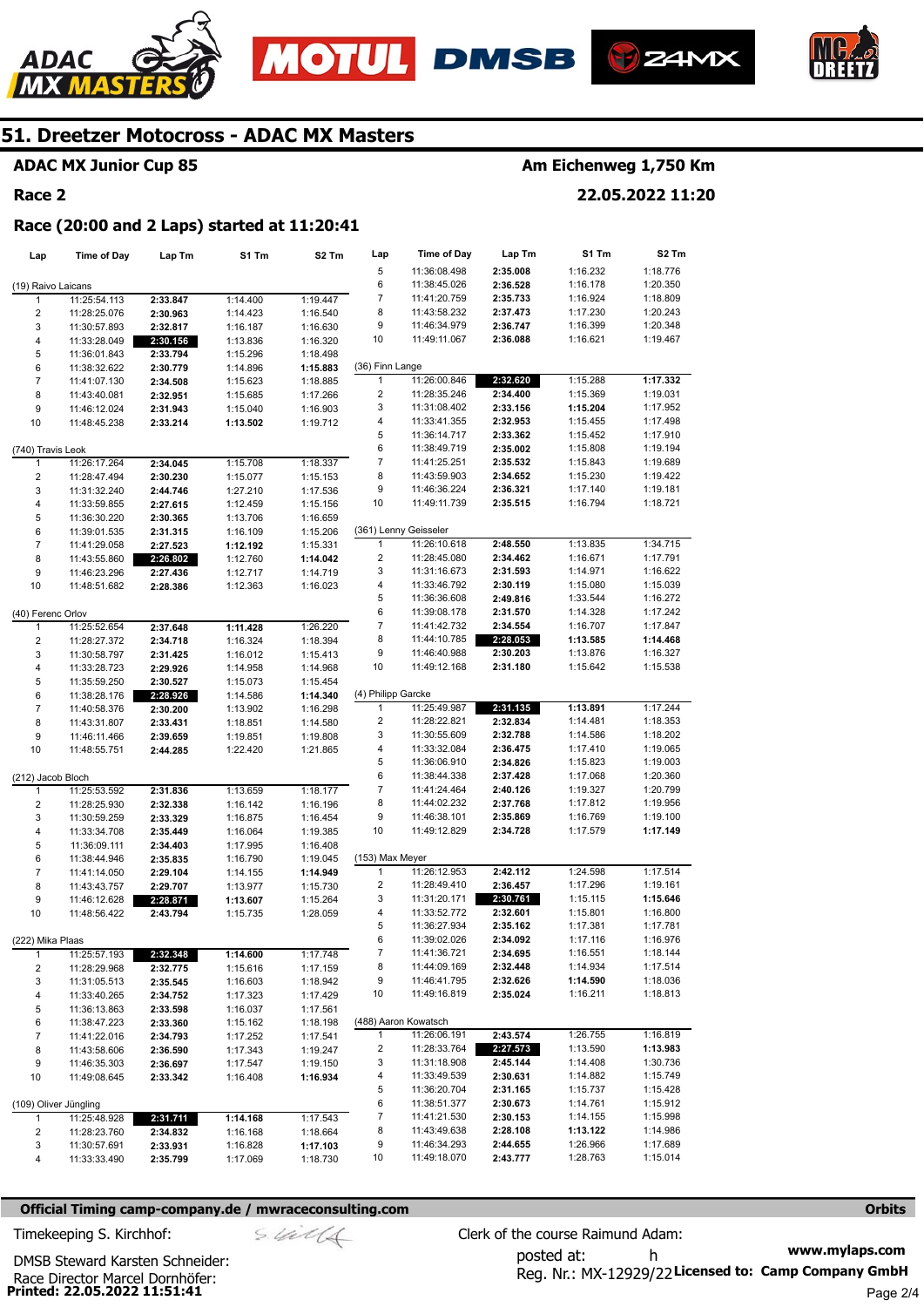







## **ADAC MX Junior Cup 85**

#### **Race 2**

## **Am Eichenweg 1,750 Km**

**22.05.2022 11:20** 

#### **Race (20:00 and 2 Laps) started at 11:20:41**

| Lap                     | <b>Time of Day</b>        | Lap Tm   | S1 Tm    | S2 Tm    | Lap                     | <b>Time of Day</b>           | Lap Tm               | S1 Tm                | S2 Tm                |
|-------------------------|---------------------------|----------|----------|----------|-------------------------|------------------------------|----------------------|----------------------|----------------------|
|                         |                           |          |          |          | 9                       | 11:47:24.319                 | 2:55.006             | 1:19.574             | 1:35.432             |
|                         | (80) Frederik Rahn Stampe |          |          |          |                         |                              |                      |                      |                      |
| 1                       | 11:26:20.848              | 2:49.998 | 1:16.823 | 1:33.175 | (525) Moritz Firl       |                              |                      |                      |                      |
| $\overline{\mathbf{c}}$ | 11:28:56.430              | 2:35.582 | 1:17.160 | 1:18.422 | $\mathbf{1}$            | 11:26:08.078                 | 2:31.069             | 1:15.339             | 1:15.730             |
| 3                       | 11:31:30.485              | 2:34.055 | 1:15.555 | 1:18.500 | 2                       | 11:29:17.681                 | 3:09.603             | 1:51.928             | 1:17.675             |
| 4                       | 11:34:02.729              | 2:32.244 | 1:16.023 | 1:16.221 | 3                       | 11:31:53.328                 | 2:35.647             | 1:14.686             | 1:20.961             |
| 5                       | 11:36:37.366              | 2:34.637 | 1:17.144 | 1:17.493 | 4                       | 11:34:29.374                 | 2:36.046             | 1:14.952             | 1:21.094             |
| 6                       | 11:39:11.389              | 2:34.023 | 1:17.094 | 1:16.929 | 5                       | 11:37:06.000                 | 2:36.626             | 1:17.948             | 1:18.678             |
| $\overline{7}$          | 11:41:43.235              | 2:31.846 | 1:15.014 | 1:16.832 | 6                       | 11:39:43.676                 | 2:37.676             | 1:18.440             | 1:19.236             |
| 8                       | 11:44:12.474              | 2:29.239 | 1:14.389 | 1:14.850 | 7                       | 11:42:18.199                 | 2:34.523             | 1:16.507             | 1:18.016             |
| 9                       | 11:46:41.974              | 2:29.500 | 1:13.630 | 1:15.870 | 8                       | 11:44:55.148                 | 2:36.949             | 1:15.965             | 1:20.984             |
| 10                      | 11:49:20.633              | 2:38.659 | 1:21.312 | 1:17.347 | 9                       | 11:47:31.724                 | 2:36.576             | 1:17.291             | 1:19.285             |
|                         |                           |          |          |          |                         |                              |                      |                      |                      |
|                         | (81) Vencislav Toshev     |          |          |          |                         | (597) Raphael Hellmuth       |                      |                      |                      |
| 1                       | 11:26:09.816              | 2:37.625 | 1:18.338 | 1:19.287 | 1                       | 11:26:17.638                 | 2:41.849             | 1:17.829             | 1:24.020             |
| $\overline{c}$          | 11:28:45.738              | 2:35.922 | 1:16.600 | 1:19.322 | $\overline{\mathbf{c}}$ | 11:28:58.187                 | 2:40.549             | 1:18.603             | 1:21.946             |
| 3                       | 11:31:18.439              | 2:32.701 | 1:14.583 | 1:18.118 | 3                       | 11:31:37.159                 | 2:38.972             | 1:18.220             | 1:20.752             |
| 4                       | 11:33:52.192              | 2:33.753 | 1:14.688 | 1:19.065 | 4                       | 11:34:17.602                 | 2:40.443             | 1:21.486             | 1:18.957             |
| 5                       | 11:36:22.944              | 2:30.752 | 1:14.435 | 1:16.317 | 5                       | 11:36:55.489                 | 2:37.887             | 1:19.498             | 1:18.389             |
| 6                       | 11:38:54.594              | 2:31.650 | 1:14.615 | 1:17.035 | 6                       | 11:39:37.735                 | 2:42.246             | 1:17.994             | 1:24.252             |
| $\overline{7}$          | 11:41:31.152              | 2:36.558 | 1:18.102 | 1:18.456 | $\boldsymbol{7}$        | 11:42:19.817                 | 2:42.082             | 1:21.685             | 1:20.397             |
| 8                       | 11:44:07.693              | 2:36.541 | 1:16.968 | 1:19.573 | 8                       | 11:44:59.075                 | 2:39.258             | 1:18.498             | 1:20.760             |
| 9                       | 11:46:44.749              | 2:37.056 | 1:15.688 | 1:21.368 | 9                       | 11:47:43.498                 | 2:44.423             | 1:20.639             | 1:23.784             |
|                         |                           |          |          |          |                         |                              |                      |                      |                      |
|                         | (599) Florian Hellmuth    |          |          |          |                         | (612) Bertram Thorius        |                      |                      |                      |
| 1                       | 11:26:19.546              | 2:36.843 | 1:15.967 | 1:20.876 | $\mathbf{1}$            | 11:25:58.105                 | 2:32.557             | 1:15.277             | 1:17.280             |
| $\overline{c}$          | 11:28:56.014              | 2:36.468 | 1:17.648 | 1:18.820 | 2                       | 11:28:30.605                 | 2:32.500             | 1:15.391             | 1:17.109             |
| 3                       | 11:31:34.027              | 2:38.013 | 1:15.302 | 1:22.711 | 3                       | 11:31:57.582                 | 3:26.977             | 1:17.228             | 2:09.749             |
| 4                       | 11:34:09.443              | 2:35.416 | 1:16.938 | 1:18.478 | 4                       | 11:34:36.438                 | 2:38.856             | 1:18.115             | 1:20.741             |
| 5                       | 11:36:44.536              | 2:35.093 | 1:17.502 | 1:17.591 | 5                       | 11:37:15.133                 | 2:38.695             | 1:17.908             | 1:20.787<br>1:35.495 |
| 6<br>$\overline{7}$     | 11:39:21.007              | 2:36.471 | 1:16.207 | 1:20.264 | 6<br>7                  | 11:40:09.867<br>11:43:06.189 | 2:54.734<br>2:56.322 | 1:19.239<br>1:33.486 | 1:22.836             |
| 8                       | 11:41:56.156              | 2:35.149 | 1:15.463 | 1:19.686 | 8                       | 11:45:48.136                 | 2:41.947             | 1:20.060             | 1:21.887             |
| 9                       | 11:44:32.700              | 2:36.544 | 1:17.154 | 1:19.390 | 9                       | 11:48:31.162                 | 2:43.026             | 1:20.423             | 1:22.603             |
|                         | 11:47:06.151              | 2:33.451 | 1:14.825 | 1:18.626 |                         |                              |                      |                      |                      |
| (312) Noe Zumstein      |                           |          |          |          | (21) Anthony Caspari    |                              |                      |                      |                      |
| 1                       | 11:26:14.916              | 2:34.230 | 1:15.904 | 1:18.326 | 1                       | 11:26:05.702                 | 2:35.545             | 1:17.032             | 1:18.513             |
| 2                       | 11:28:50.921              | 2:36.005 | 1:17.585 | 1:18.420 | $\overline{\mathbf{c}}$ | 11:29:19.255                 | 3:13.553             | 1:54.423             | 1:19.130             |
| 3                       | 11:31:26.048              | 2:35.127 | 1:16.084 | 1:19.043 | 3                       | 11:31:56.035                 | 2:36.780             | 1:17.425             | 1:19.355             |
| 4                       | 11:33:57.791              | 2:31.743 | 1:14.473 | 1:17.270 | 4                       | 11:35:05.160                 | 3:09.125             | 1:18.641             | 1:50.484             |
| 5                       | 11:36:35.458              | 2:37.667 | 1:18.641 | 1:19.026 | 5                       | 11:37:49.092                 | 2:43.932             | 1:20.407             | 1:23.525             |
| 6                       | 11:39:14.524              | 2:39.066 | 1:18.030 | 1:21.036 | 6                       | 11:40:42.889                 | 2:53.797             | 1:20.692             | 1:33.105             |
| 7                       | 11:41:51.334              | 2:36.810 | 1:16.982 | 1:19.828 | 7                       | 11:43:24.919                 | 2:42.030             | 1:20.465             | 1:21.565             |
| 8                       | 11:44:32.302              | 2:40.968 | 1:20.662 | 1:20.306 | 8                       | 11:46:05.493                 | 2:40.574             | 1:20.090             | 1:20.484             |
| 9                       | 11:47:13.695              | 2:41.393 | 1:17.866 | 1:23.527 | 9                       | 11:48:48.259                 | 2:42.766             | 1:19.645             | 1:23.121             |
|                         |                           |          |          |          |                         |                              |                      |                      |                      |
| (250) Kjetil Oswald     |                           |          |          |          |                         | (74) Ricards Murasko         |                      |                      |                      |
| 1                       | 11:25:55.957              | 2:34.819 | 1:16.449 | 1:18.370 | 1                       | 11:26:22.648                 | 2:44.850             | 1:20.202             | 1:24.648             |
| $\overline{c}$          | 11:28:28.826              | 2:32.869 | 1:15.086 | 1:17.783 | $\overline{\mathbf{c}}$ | 11:29:04.288                 | 2:41.640             | 1:19.399             | 1:22.241             |
| 3                       | 11:31:04.521              | 2:35.695 | 1:16.015 | 1:19.680 | 3                       | 11:31:43.755                 | 2:39.467             | 1:17.798             | 1:21.669             |
| 4                       | 11:33:42.298              | 2:37.777 | 1:17.942 | 1:19.835 | 4                       | 11:34:26.911                 | 2:43.156             | 1:20.115             | 1:23.041             |
| 5                       | 11:36:29.357              | 2:47.059 | 1:19.110 | 1:27.949 | 5                       | 11:37:12.058                 | 2:45.147             | 1:22.512             | 1:22.635             |
| 6                       | 11:39:19.340              | 2:49.983 | 1:21.658 | 1:28.325 | 6                       | 11:39:59.055                 | 2:46.997             | 1:23.132             | 1:23.865             |
| 7                       | 11:42:02.103              | 2:42.763 | 1:19.936 | 1:22.827 | 7                       | 11:42:58.770                 | 2:59.715             | 1:35.533             | 1:24.182             |
| 8                       | 11:44:44.228              | 2:42.125 | 1:18.860 | 1:23.265 | 8                       | 11:46:13.074                 | 3:14.304             | 1:48.868             | 1:25.436             |
| 9                       | 11:47:22.100              | 2:37.872 | 1:17.254 | 1:20.618 | 9                       | 11:49:06.896                 | 2:53.822             | 1:24.836             | 1:28.986             |
|                         |                           |          |          |          |                         |                              |                      |                      |                      |
| (319) Anton Viol        |                           |          |          |          | (712) Toni Ziemer       |                              |                      |                      |                      |
| 1                       | 11:26:02.808              | 2:32.941 | 1:15.088 | 1:17.853 | $\mathbf{1}$            | 11:26:20.397                 | 2:43.690             | 1:20.414             | 1:23.276             |
| 2                       | 11:28:36.373              | 2:33.565 | 1:16.361 | 1:17.204 | $\overline{c}$          | 11:29:22.214                 | 3:01.817             | 1:22.802             | 1:39.015             |
| 3                       | 11:31:13.223              | 2:36.850 | 1:16.151 | 1:20.699 | 3                       | 11:32:05.364                 | 2:43.150             | 1:18.093             | 1:25.057             |
| 4                       | 11:33:48.810              | 2:35.587 | 1:15.315 | 1:20.272 | 4                       | 11:35:06.892                 | 3:01.528             | 1:17.983             | 1:43.545             |
| 5                       | 11:36:29.457              | 2:40.647 | 1:18.577 | 1:22.070 | 5<br>6                  | 11:37:50.580                 | 2:43.688             | 1:20.637             | 1:23.051             |
| 6                       | 11:39:07.952              | 2:38.495 | 1:19.694 | 1:18.801 | $\overline{7}$          | 11:40:57.848<br>11:43:45.338 | 3:07.268             | 1:33.152<br>1:23.171 | 1:34.116<br>1:24.319 |
| 7                       | 11:41:42.155              | 2:34.203 | 1:16.302 | 1:17.901 | 8                       | 11:46:30.595                 | 2:47.490<br>2:45.257 | 1:21.288             | 1:23.969             |
| 8                       | 11:44:29.313              | 2:47.158 | 1:29.559 | 1:17.599 |                         |                              |                      |                      |                      |

#### **Official Timing camp-company.de / mwraceconsulting.com <b>Orbits Orbits Orbits Orbits**

**www.mylaps.com**  Reg. Nr.: MX-12929/22 Licensed to: Camp Company GmbH posted at: h Timekeeping S. Kirchhof:  $\frac{1}{2}$  Clerk of the course Raimund Adam: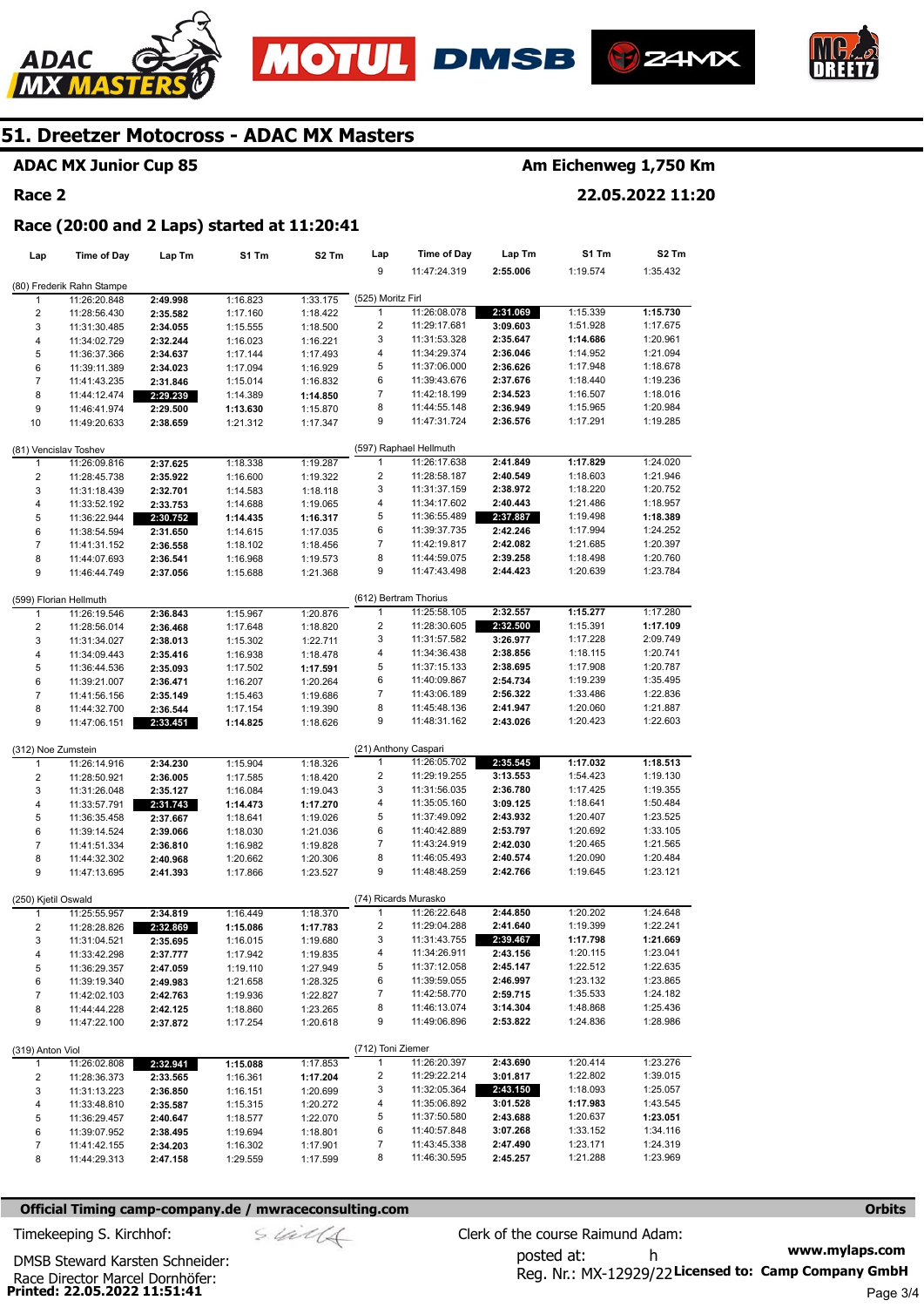







## **ADAC MX Junior Cup 85**

#### **Race 2**

## **Am Eichenweg 1,750 Km 22.05.2022 11:20**

**Race (20:00 and 2 Laps) started at 11:20:41** 

| Lap                     | <b>Time of Day</b>      | Lap Tm   | S1 Tm    | S2 Tm    | Lap | <b>Time of Day</b> | Lap Tm | S1 Tm | S2 Tm |
|-------------------------|-------------------------|----------|----------|----------|-----|--------------------|--------|-------|-------|
| 9                       | 11:49:18.988            | 2:48.393 | 1:20.898 | 1:27.495 |     |                    |        |       |       |
|                         | (88) Oskar Luis Romberg |          |          |          |     |                    |        |       |       |
| 1                       | 11:25:59.178            | 2:33.483 | 1:15.346 | 1:18.137 |     |                    |        |       |       |
| $\overline{2}$          | 11:28:31.392            | 2:32.214 | 1:15.337 | 1:16.877 |     |                    |        |       |       |
| 3                       | 11:31:03.737            | 2:32.345 | 1:14.810 | 1:17.535 |     |                    |        |       |       |
| 4                       | 11:33:35.766            | 2:32.029 | 1:16.022 | 1:16.007 |     |                    |        |       |       |
| 5                       | 11:36:06.079            | 2:30.313 | 1:15.485 | 1:14.828 |     |                    |        |       |       |
| 6                       | 11:38:35.658            | 2:29.579 | 1:13.433 | 1:16.146 |     |                    |        |       |       |
| 7                       | 11:41:06.578            | 2:30.920 | 1:13.047 | 1:17.873 |     |                    |        |       |       |
| 8                       | 11:45:51.843            | 4:45.265 | 1:16.605 | 3:28.660 |     |                    |        |       |       |
| 9                       | 11:50:06.545            | 4:14.702 | 2:32.201 | 1:42.501 |     |                    |        |       |       |
|                         | (623) Eimantas Cepulis  |          |          |          |     |                    |        |       |       |
| 1                       | 11:26:00.008            | 2:33.238 | 1:16.242 | 1:16.996 |     |                    |        |       |       |
| $\boldsymbol{2}$        | 11:28:52.909            | 2:52.901 | 1:31.367 | 1:21.534 |     |                    |        |       |       |
| 3                       | 11:34:49.840            | 5:56.931 | 1:17.640 | 4:39.291 |     |                    |        |       |       |
| 4                       | 11:37:22.222            | 2:32.382 | 1:14.299 | 1:18.083 |     |                    |        |       |       |
| 5                       | 11:40:03.495            | 2:41.273 | 1:19.491 | 1:21.782 |     |                    |        |       |       |
| 6                       | 11:42:56.512            | 2:53.017 | 1:29.123 | 1:23.894 |     |                    |        |       |       |
| $\overline{7}$          | 11:45:38.252            | 2:41.740 | 1:20.334 | 1:21.406 |     |                    |        |       |       |
| 8                       | 11:48:20.160            | 2:41.908 | 1:20.888 | 1:21.020 |     |                    |        |       |       |
|                         | (221) Tim Engelmann     |          |          |          |     |                    |        |       |       |
| 1                       | 11:25:50.303            | 2:31.081 | 1:15.168 | 1:15.913 |     |                    |        |       |       |
| 2                       | 11:28:21.822            | 2:31.519 | 1:16.463 | 1:15.056 |     |                    |        |       |       |
| 3                       | 11:31:48.557            | 3:26.735 | 2:09.234 | 1:17.501 |     |                    |        |       |       |
| 4                       | 11:34:18.884            | 2:30.327 | 1:15.107 | 1:15.220 |     |                    |        |       |       |
| 5                       | 11:37:22.313            | 3:03.429 | 1:46.477 | 1:16.952 |     |                    |        |       |       |
| 6                       | 11:39:54.046            | 2:31.733 | 1:14.532 | 1:17.201 |     |                    |        |       |       |
| 7                       | 11:43:16.199            | 3:22.153 | 1:14.931 | 2:07.222 |     |                    |        |       |       |
| (223) Emil Ziemer       |                         |          |          |          |     |                    |        |       |       |
| $\mathbf{1}$            | 11:26:12.794            | 2:58.183 | 1:39.896 | 1:18.287 |     |                    |        |       |       |
| $\overline{\mathbf{c}}$ | 11:29:05.383            | 2:52.589 | 1:16.230 | 1:36.359 |     |                    |        |       |       |
| 3                       | 11:31:44.568            | 2:39.185 | 1:18.876 | 1:20.309 |     |                    |        |       |       |
| 4                       | 11:34:23.709            | 2:39.141 | 1:20.377 | 1:18.764 |     |                    |        |       |       |
| 5                       | 11:36:59.882            | 2:36.173 | 1:18.308 | 1:17.865 |     |                    |        |       |       |
| 6                       | 11:39:36.050            | 2:36.168 | 1:16.665 | 1:19.503 |     |                    |        |       |       |
| $\overline{7}$          | 11:46:49.372            | 7:13.322 | 1:16.589 | 5:56.733 |     |                    |        |       |       |
| (22) Molnár Gábor       |                         |          |          |          |     |                    |        |       |       |
| $\mathbf{1}$            | 11:26:08.965            | 2:37.419 | 1:17.717 | 1:19.702 |     |                    |        |       |       |
| $\overline{\mathbf{c}}$ | 11:28:42.391            | 2:33.426 | 1:17.301 | 1:16.125 |     |                    |        |       |       |
| 3                       | 11:31:17.304            | 2:34.913 | 1:16.271 | 1:18.642 |     |                    |        |       |       |
| 4                       | 11:33:51.691            | 2:34.387 | 1:15.153 | 1:19.234 |     |                    |        |       |       |
| 5                       | 11:36:26.933            | 2:35.242 | 1:17.647 | 1:17.595 |     |                    |        |       |       |
| 6                       | 11:39:08.779            | 2:41.846 | 1:20.699 | 1:21.147 |     |                    |        |       |       |
| (793) Gregor Kuusk      |                         |          |          |          |     |                    |        |       |       |
| 1                       | 11:25:47.872            | 2:43.491 | 1:10.805 | 1:32.686 |     |                    |        |       |       |
|                         |                         |          |          |          |     |                    |        |       |       |

#### **Official Timing camp-company.de / mwraceconsulting.com <b>Orbits and Company.de Company** orbits **Orbits Orbits**

**www.mylaps.com**  Reg. Nr.: MX-12929/22 Licensed to: Camp Company GmbH posted at: h Timekeeping S. Kirchhof:  $\le \frac{1}{2}$  Clerk of the course Raimund Adam: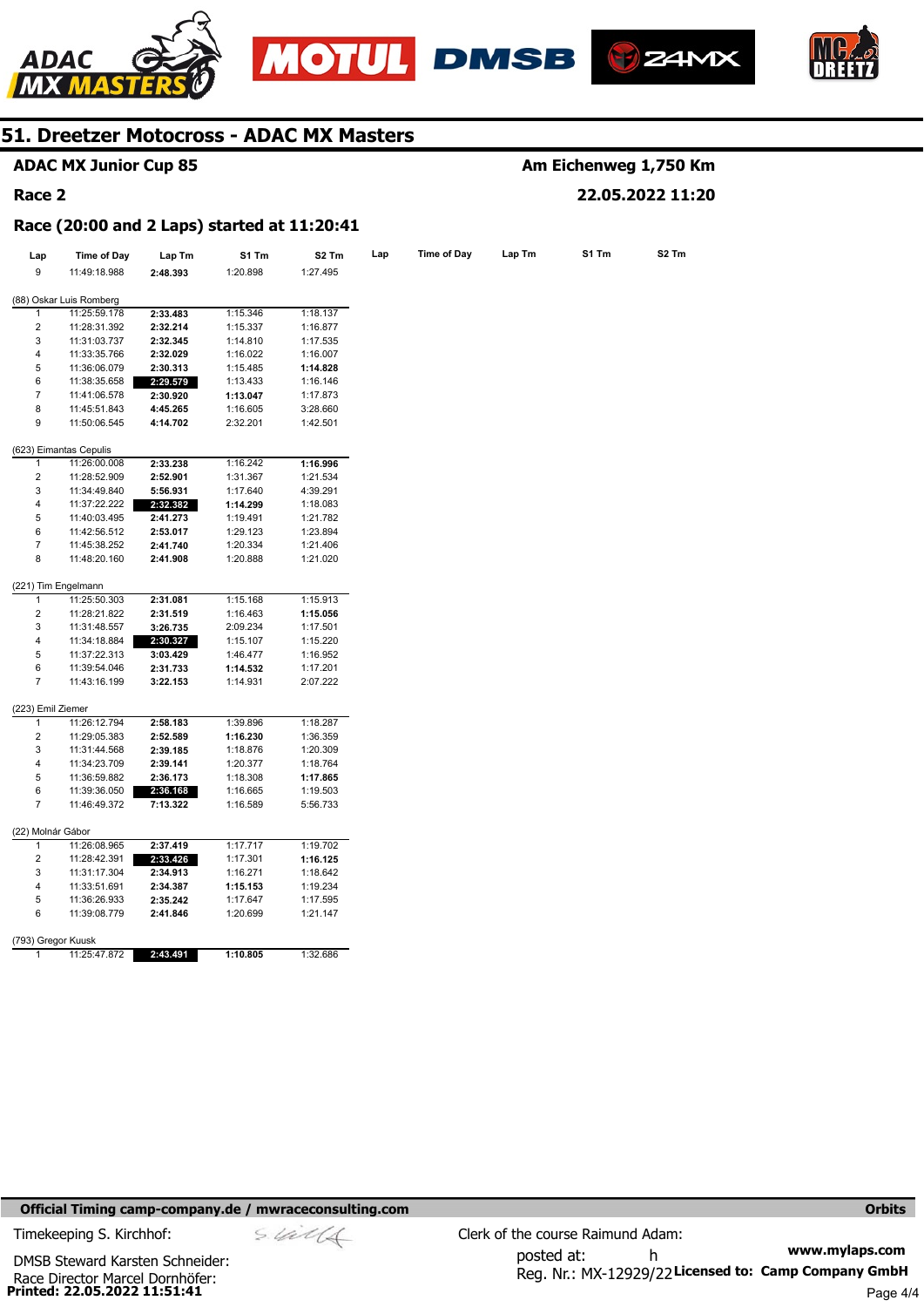#### **ADAC MX Junior Cup 85**

## **Am Eichenweg 1,750 Km**

## **22.05.2022 11:20**

#### **Race (20:00 and 2 Laps) started at 11:20:41**

#### **Competitors Laps**

**Race 2** 

|                            |    | 0   | 1   | $\overline{2}$ | 3   | 4   | 5   | 6   | 7   | 8   | 9   | 10  |
|----------------------------|----|-----|-----|----------------|-----|-----|-----|-----|-----|-----|-----|-----|
| Mick Kennedy (527)         | 1  | 527 | 529 | 529            | 529 | 529 | 529 | 529 | 529 | 529 | 529 | 529 |
| Åron Katona (17)           | 2  | 17  | 17  | 417            | 417 | 417 | 417 | 417 | 417 | 417 | 417 | 417 |
| Maxime Lucas (529)         | 3  | 529 | 527 | 527            | 527 | 527 | 527 | 527 | 527 | 527 | 527 | 527 |
| Gregor Kuusk (793)         | 4  | 793 | 417 | 811            | 811 | 101 | 101 | 101 | 101 | 101 | 194 | 194 |
| Mark Tanneberger (811)     | 5  | 811 | 811 | 101            | 101 | 811 | 637 | 637 | 637 | 194 | 17  | 17  |
| Jayson Van Drunen (417)    | 6  | 417 | 101 | 637            | 637 | 637 | 17  | 17  | 17  | 17  | 637 | 637 |
| Marius Adomaitis (101)     | 7  | 101 | 637 | 17             | 17  | 17  | 194 | 194 | 194 | 637 | 37  | 37  |
| Jan-Marten Paju (637)      | 8  | 637 | 194 | 194            | 194 | 194 | 37  | 37  | 37  | 37  | 101 | 101 |
| Dawid Zaremba (151)        | 9  | 151 | 103 | 103            | 37  | 37  | 103 | 103 | 103 | 103 | 103 | 103 |
| Emil Ziemer (223)          | 10 | 223 | 793 | 37             | 103 | 103 | 151 | 151 | 151 | 811 | 811 | 811 |
| Ferenc Orlov (40)          | 11 | 40  | 109 | 221            | 151 | 151 | 811 | 811 | 811 | 40  | 151 | 151 |
| Jonathan Frank (194)       | 12 | 194 | 4   | 4              | 4   | 19  | 40  | 40  | 40  | 151 | 40  | 19  |
| Martin Kettlitz Coll (103) | 13 | 103 | 221 | 109            | 109 | 40  | 19  | 19  | 88  | 19  | 19  | 740 |
| Oliver Jüngling (109)      | 14 | 109 | 37  | 151            | 19  | 4   | 88  | 88  | 19  | 212 | 212 | 40  |
| Philipp Garcke (4)         | 15 | 4   | 151 | 19             | 40  | 109 | 4   | 4   | 212 | 488 | 740 | 212 |
| Tim Engelmann (221)        | 16 | 221 | 40  | 212            | 212 | 212 | 109 | 212 | 109 | 740 | 488 | 222 |
| Raivo Laicans (19)         | 17 | 19  | 212 | 40             | 88  | 88  | 212 | 109 | 488 | 109 | 109 | 109 |
| Kjetil Oswald (250)        | 18 | 250 | 19  | 250            | 250 | 222 | 222 | 222 | 222 | 222 | 222 | 36  |
| Jacob Bloch (212)          | 19 | 212 | 250 | 222            | 222 | 36  | 36  | 36  | 4   | 36  | 36  | 361 |
| Lenny Geisseler (361)      | 20 | 361 | 222 | 612            | 36  | 250 | 488 | 488 | 36  | 4   | 4   | 4   |
| Aaron Kowatsch (488)       | 21 | 488 | 612 | 88             | 319 | 361 | 81  | 81  | 740 | 81  | 361 | 153 |
| Trey Cox (37)              | 22 | 37  | 88  | 488            | 361 | 319 | 22  | 740 | 81  | 153 | 153 | 488 |
| Mika Plaas (222)           | 23 | 222 | 623 | 36             | 22  | 488 | 153 | 153 | 153 | 361 | 80  | 80  |
| Bertram Thorius (612)      | 24 | 612 | 36  | 319            | 81  | 22  | 250 | 319 | 319 | 80  | 81  |     |
| Oskar Luis Romberg (88)    | 25 | 88  | 319 | 22             | 488 | 81  | 319 | 361 | 361 | 319 | 599 |     |
| Eimantas Cepulis (623)     | 26 | 623 | 21  | 361            | 153 | 153 | 740 | 22  | 80  | 312 | 312 |     |
| Finn Lange (36)            | 27 | 36  | 488 | 81             | 312 | 312 | 312 | 80  | 312 | 599 | 250 |     |
| Anton Viol (319)           | 28 | 319 | 525 | 740            | 80  | 740 | 361 | 312 | 599 | 250 | 319 |     |
| Anthony Caspari (21)       | 29 | 21  | 22  | 153            | 740 | 80  | 80  | 250 | 250 | 525 | 525 |     |
| Max Meyer (153)            | 30 | 153 | 81  | 312            | 599 | 599 | 599 | 599 | 525 | 597 | 597 |     |

**Official Timing camp-company.de / mwraceconsulting.com Orbits** 

## **Lapchart**